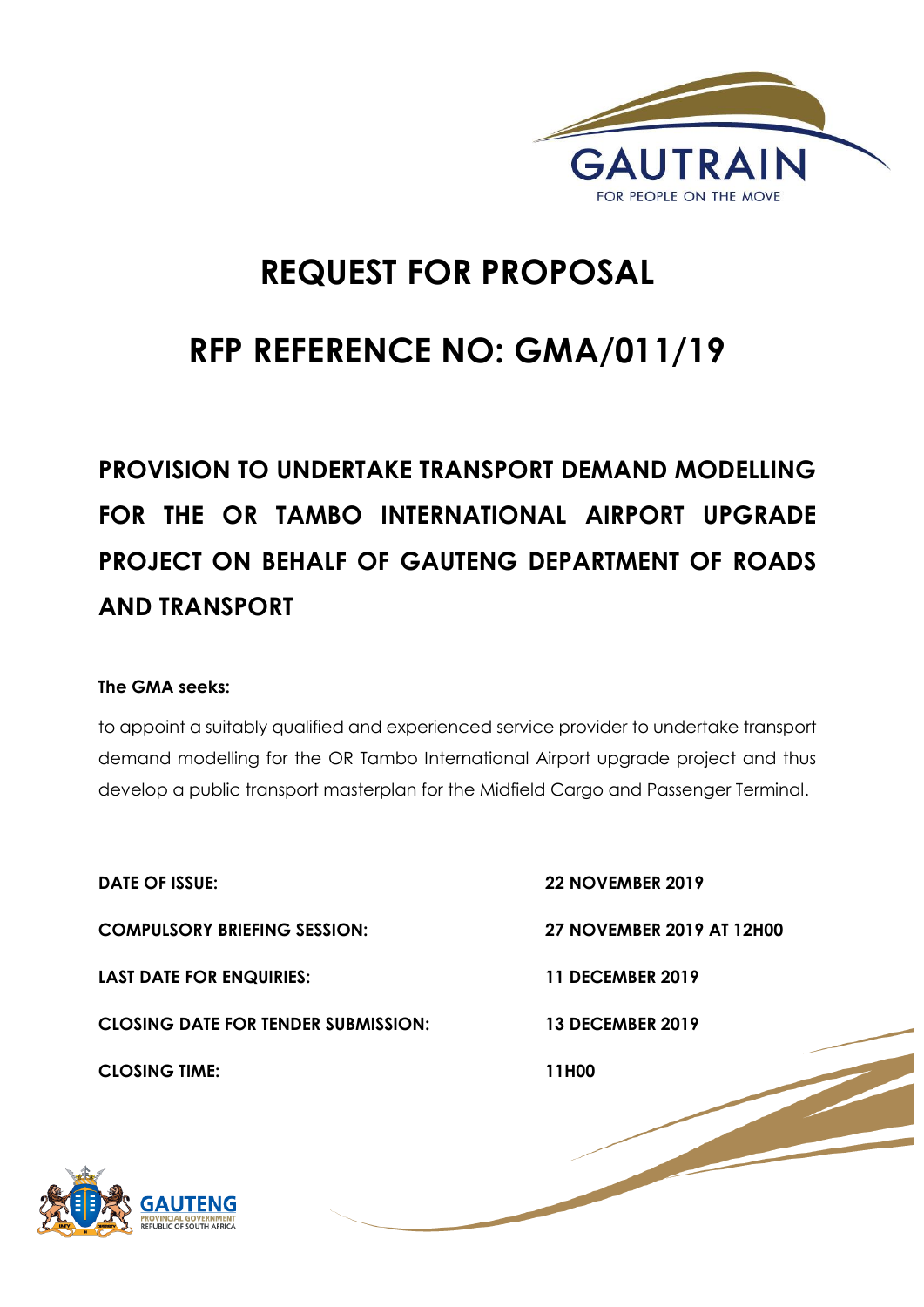# **CONTENTS**

# **GAUTRAIN MANAGEMENT AGENCY – REQUEST FOR PROPOSAL**

|                                                    | Page |
|----------------------------------------------------|------|
|                                                    | 5    |
|                                                    | 6    |
| RFP PART A                                         |      |
|                                                    | 7    |
|                                                    | 8    |
|                                                    | 8    |
|                                                    | 9    |
| Rules governing this RFP and the Tendering Process |      |
|                                                    | 10   |
| <b>REQUEST FOR PROPOSAL</b>                        |      |
|                                                    | 10   |
|                                                    | 11   |
|                                                    | 11   |
|                                                    | 12   |
|                                                    | 12   |
| Communication during the tender process            |      |
| Requests for clarification and further information | 12   |
|                                                    | 13   |
|                                                    | 13   |
|                                                    | 14   |
|                                                    | 15   |
|                                                    | 15   |
|                                                    | 16   |
|                                                    |      |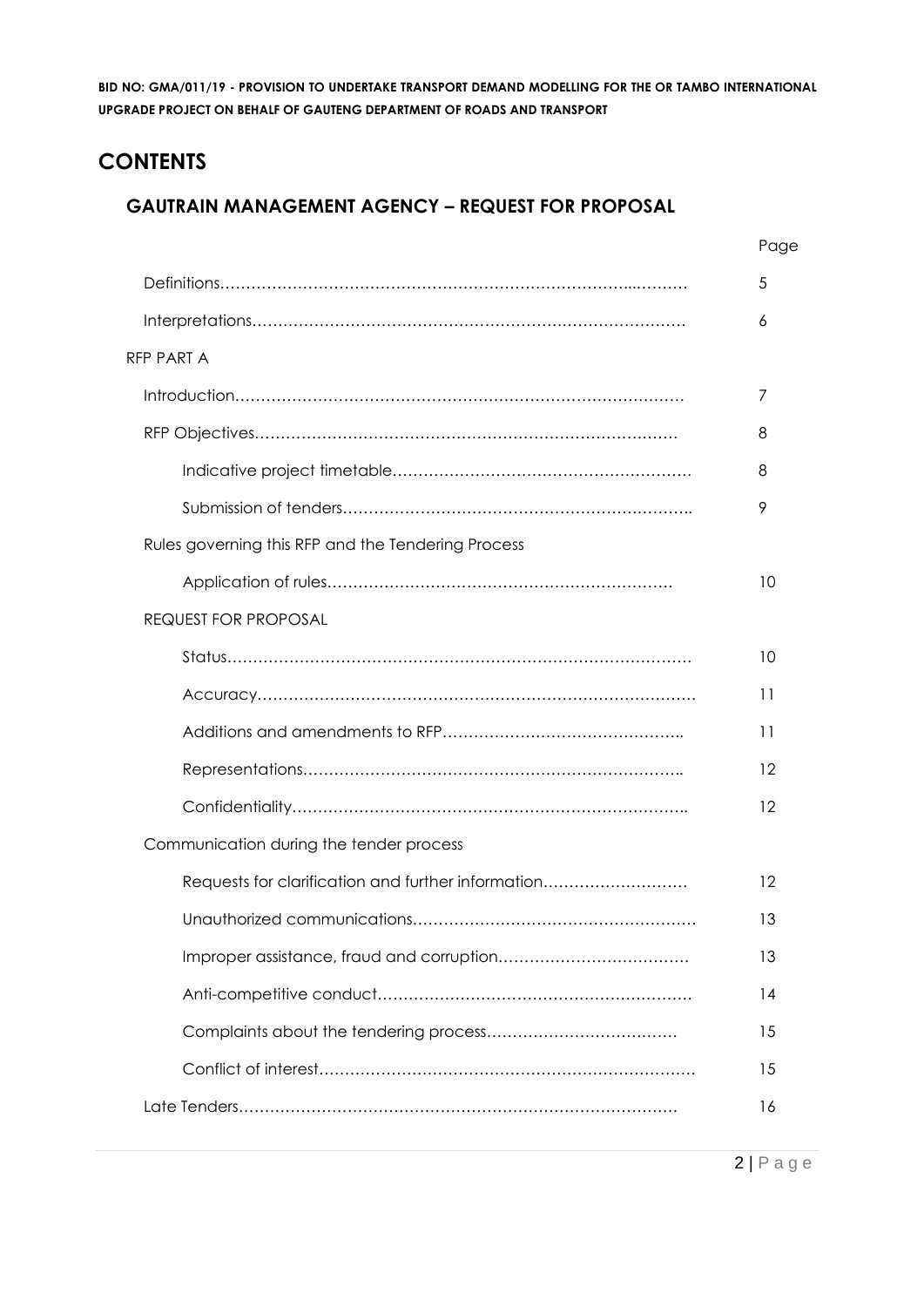Tender documents

|                                                      | 16 |
|------------------------------------------------------|----|
|                                                      | 17 |
|                                                      | 17 |
|                                                      | 18 |
|                                                      | 18 |
| Disclosure of tender contents and tender information | 18 |
|                                                      | 19 |
|                                                      | 19 |
|                                                      | 19 |
| <b>Tender Response</b>                               |    |
|                                                      | 20 |
|                                                      | 21 |
|                                                      | 22 |
|                                                      | 22 |
| <b>Contract Disclosure Requirements</b>              |    |
|                                                      | 22 |
|                                                      | 23 |
|                                                      | 23 |
| Evaluation of tenders                                | 24 |
|                                                      | 24 |
|                                                      | 24 |
|                                                      | 25 |
|                                                      | 26 |
|                                                      | 26 |
|                                                      | 27 |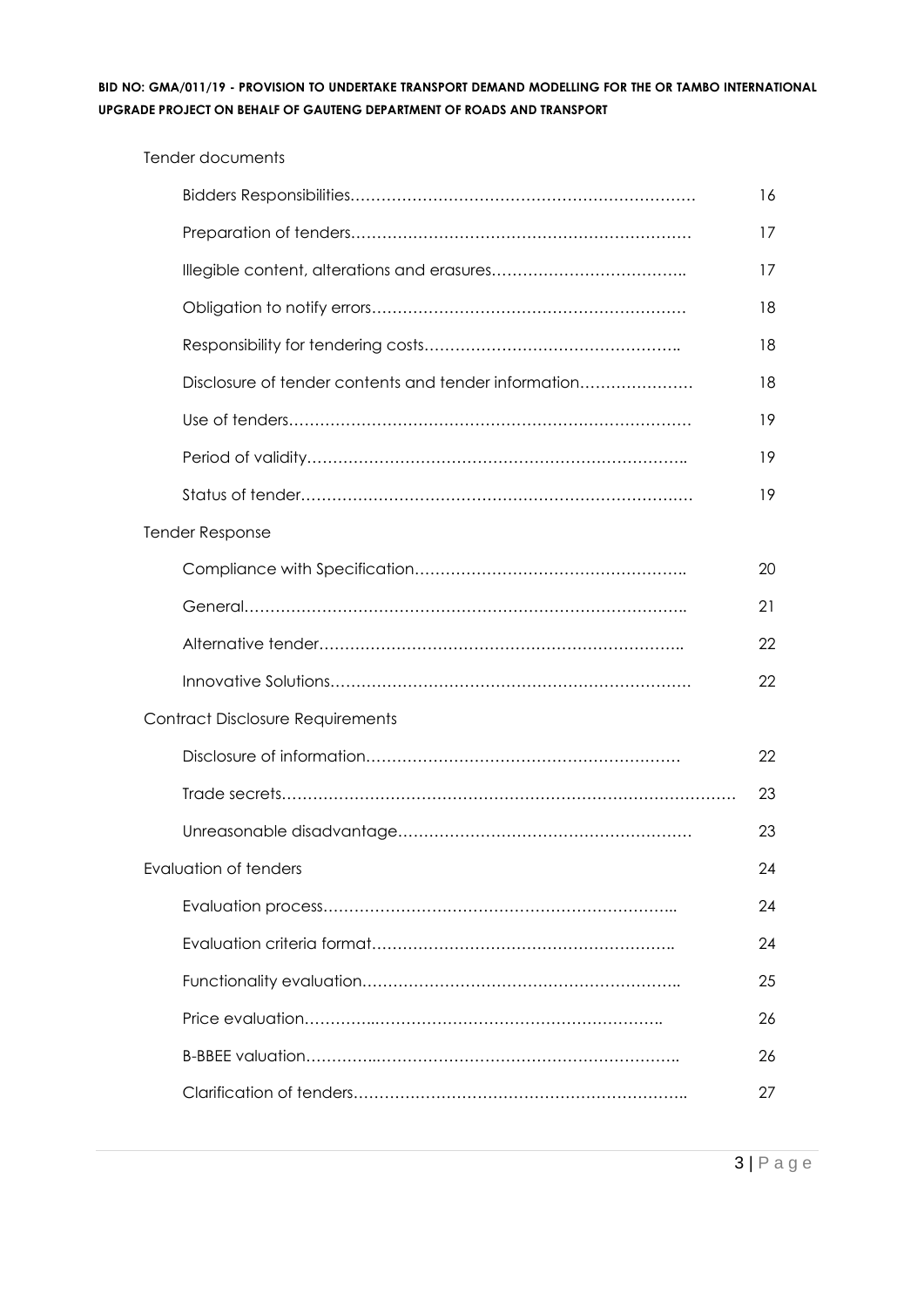|                    |                                               | 28 |
|--------------------|-----------------------------------------------|----|
|                    |                                               | 28 |
| Successful Tenders |                                               |    |
|                    |                                               | 29 |
|                    |                                               | 29 |
|                    |                                               | 29 |
|                    |                                               | 30 |
|                    |                                               | 30 |
|                    |                                               | 30 |
|                    |                                               | 31 |
|                    |                                               | 32 |
|                    |                                               | 33 |
|                    | RFP PART C - BIDDERS DECLARATION AND RESPONSE | 46 |
| <b>CSD</b>         |                                               | 49 |
| SBD1               |                                               | 50 |
| SBD 3.1            |                                               | 52 |
| SBD 3.2            |                                               | 53 |
| SBD <sub>4</sub>   |                                               | 55 |
| SBD 6.1            |                                               | 61 |
| SBD <sub>8</sub>   | Declaration of Bidders Past SCM practices     | 68 |
| SBD <sub>9</sub>   | Certificate of Independent Bid Determination  | 71 |
| <b>SHE</b>         |                                               | 75 |
| RFP PART - D       | SUPPLIER CODE OF CONDUCT                      | 77 |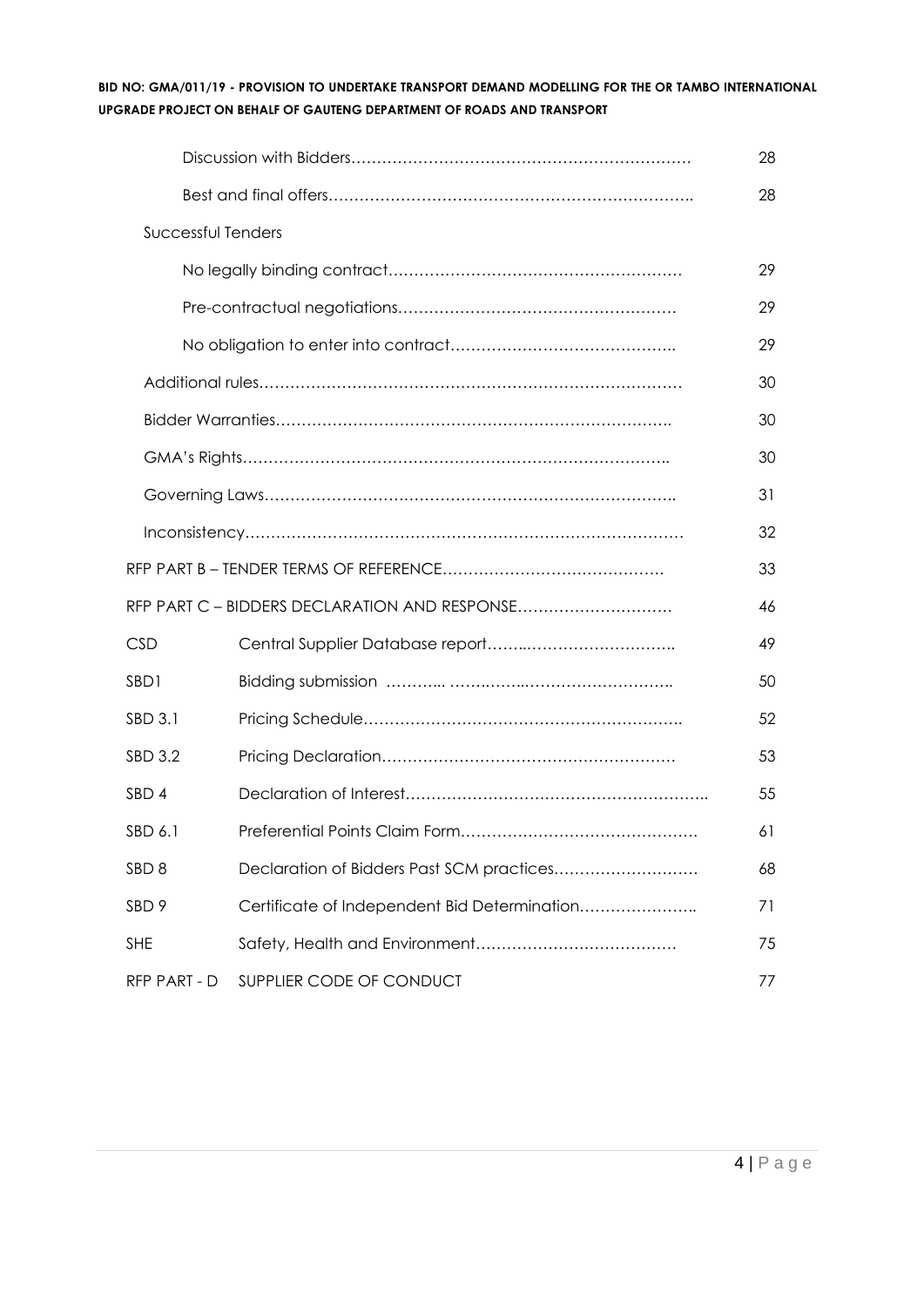# **DEFINITIONS**

In this Request for Proposal, unless a contrary intention is apparent:

**Business Day** means a day which is not a Saturday, Sunday or public holiday.

**Bid** means a written offer in a prescribed or stipulated form lodged by a Bidder in response to an invitation in this Request for Proposal, containing an offer to provide goods, works or services in accordance with the Specification as provided in RFP Part B.

**Closing Time** means the time, specified as such under the clause "Indicative Timetable" of this RFP Part A, by which Tenders must be received.

**Evaluation Criteria** means the criteria set out under the clause "Evaluation Criteria Format" of this RFP Part A.

**GMA** means the Gautrain Management Agency; a PFMA Schedule 3(C) listed Provincial Public Entity, established in terms of the GMA Act No. 5 of 2006.

**Intellectual Property Rights** includes copyright and neighbouring rights, and all proprietary rights in relation to inventions (including patents) registered and unregistered trademarks (including service marks), registered designs, confidential information (including trade secrets and know how) and circuit layouts, and all other proprietary rights resulting from intellectual activity in the industrial, scientific, literary or artistic fields.

**Member** means an employee of the GMA.

**Proposed Contract** means the agreement including any other terms and conditions contained in or referred to in this RFP that may be executed between the GMA and the successful Bidder.

**Request for Proposal** or **RFP** means this document (comprising each of the parts identified under RFP Part A, Part B, Part C and Part D) including all annexure and any other documents so designated by the GMA.

**Services** means the services required by the GMA, as specified in this RFP Part B.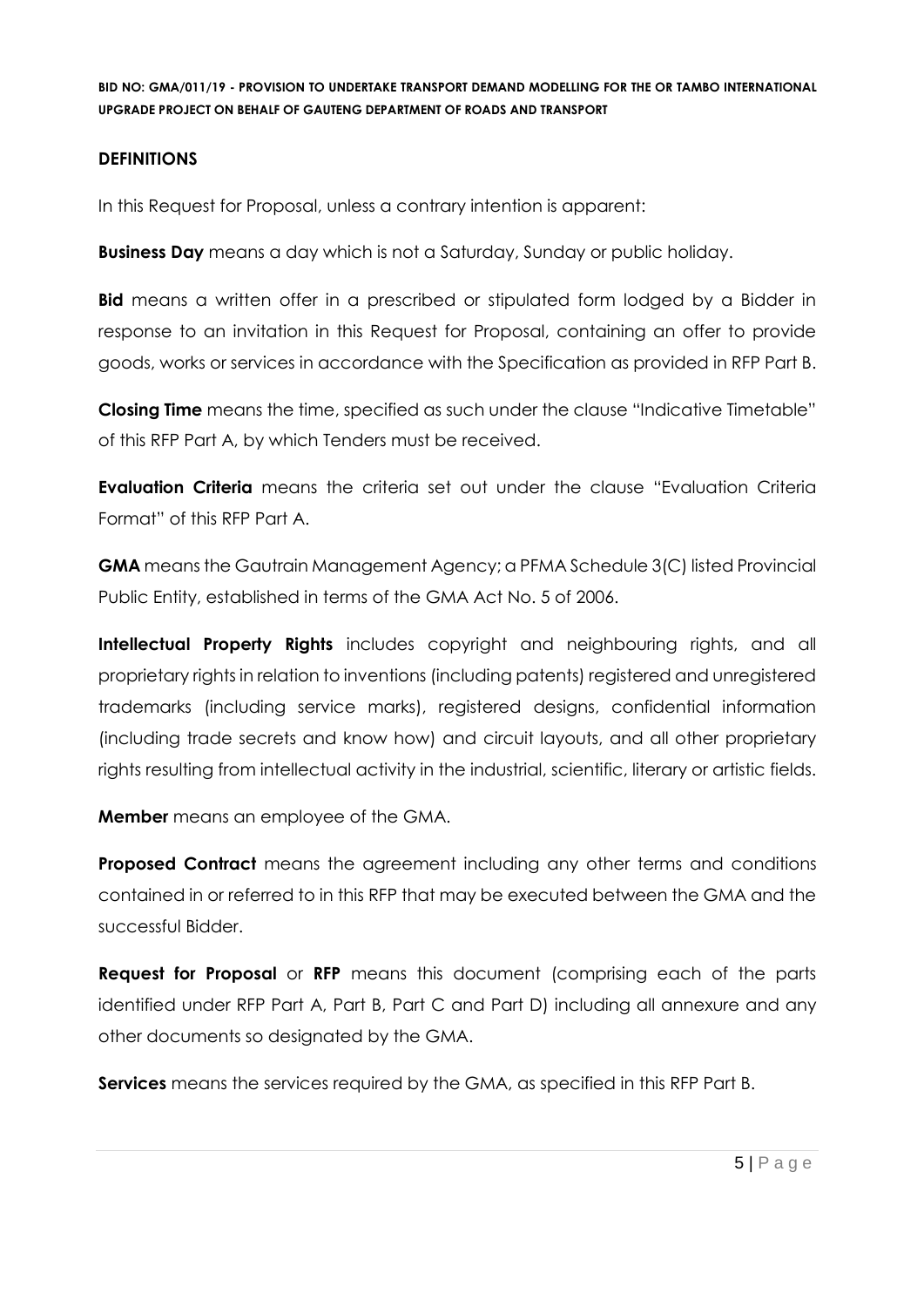**Specification** means any specification or description of the GMA's requirements contained in this RFP Part B.

**State** means the Republic of South Africa.

**Statement of Compliance** means the statement forming part of a Tender indicating the Bidders compliance with the Specification.

**Bidder** means a person or organisation that submits a Bid.

**Tendering Process** means the process commenced by the issuing of this Request for Proposal and concluding upon formal announcement by the GMA of the selection of a successful Bidder(s) or upon the earlier termination of the process.

**Website** means the website administered by GMA located at [http://gma.gautrain.co.za](http://gma.gautrain.co.za/)

# **INTERPRETATIONS**

In this RFP, unless expressly provided otherwise:

A reference to:

- (a) "includes" or "including" means includes or including without limitation; and
- (b) "R" or "Rands" is a reference to the lawful currency of the Republic of South Africa.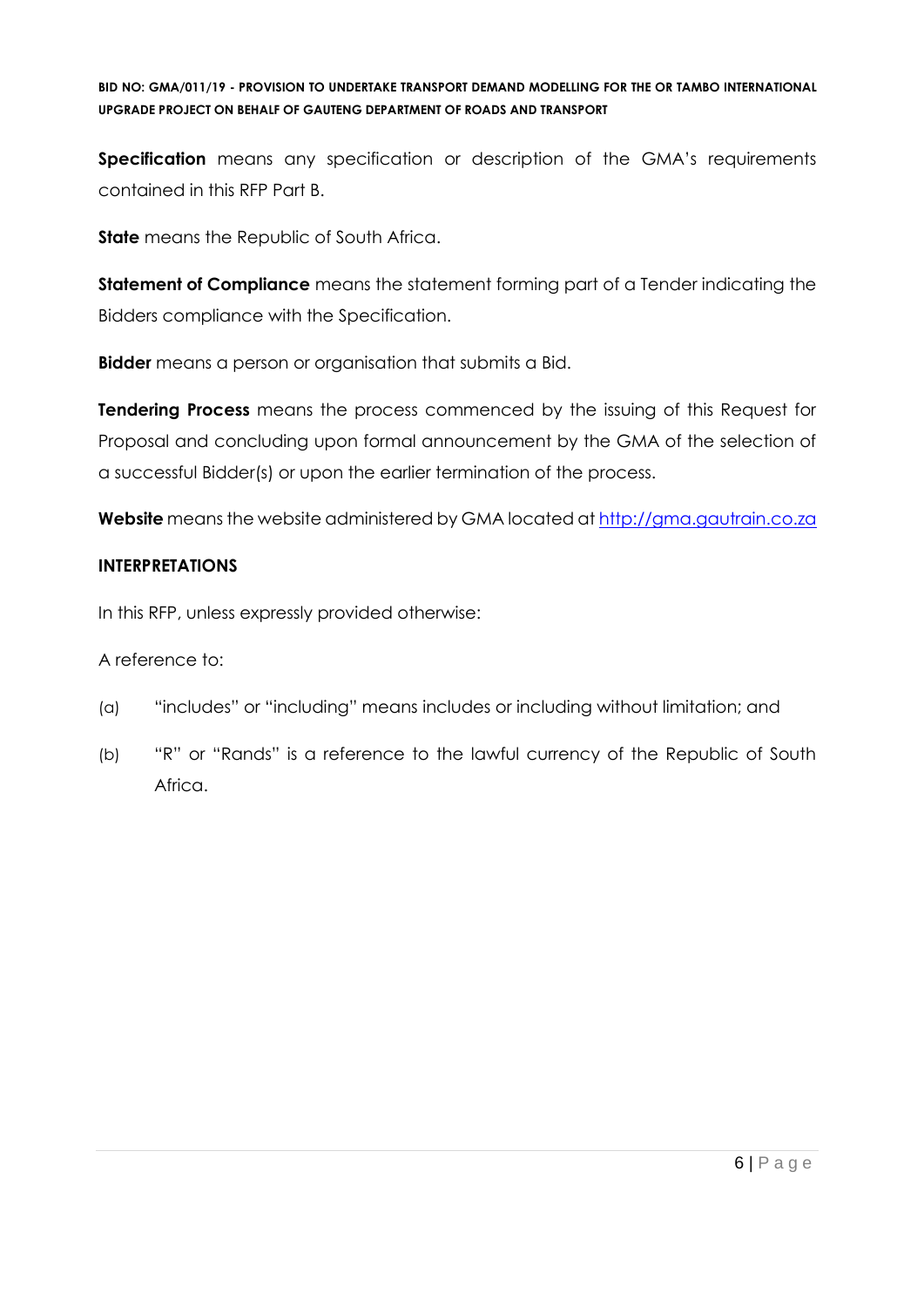# **RFP - PART A**

# **INTRODUCTION**

- 1. The Gautrain Management Agency (GMA) is a PFMA Schedule 3(C) listed provincial public entity which has been established in terms of the GMA Act No. 5 of 2006. The GMA is substantially funded from the Provincial Revenue Fund in order to carry out the following strategic objectives:
	- Assist the Gauteng Provincial Government (GPG) in implementing Gautrain and achieving the Project's objectives.
	- Act on behalf of GPG in managing the relationship between Province and the Concessionaire in terms of the Concession Agreement and ensure that the interests of Province are protected.
	- Enhance the integration of Gautrain with other transport services and Public Transport Plans.
	- Promote and maximise the Socio-Economic Development and B-BBEE objectives of the GPG in relation to Gautrain.
	- Liaise with and promote co-operation between government structures in all three spheres of Government in relation to Gautrain.
	- Liaise with persons having an interest in the project.
	- Manage assets relating to Gautrain and promote their preservation and maintenance.
	- Manage the finances of the Gautrain Project and the financial securities provided by the Concessionaire.
	- Monitor the policy and legislative environment of the Gautrain Project
- 2. The Bombela Concession Company (RF) (Pty) Ltd (BCC or the Concessionaire) entered into a Concession Agreement with the Gauteng Province (Province) for the design, partial finance, construction, operation, and maintenance of the Gautrain Rapid Rail Link until 27 March 2026. The Operations Commencement Date (OCD) 1 started on 08 June 2010 for the section between Sandton station and ORTIA station. Extended Phase (EP) 1 services commenced on 02 August 2011 between Hatfield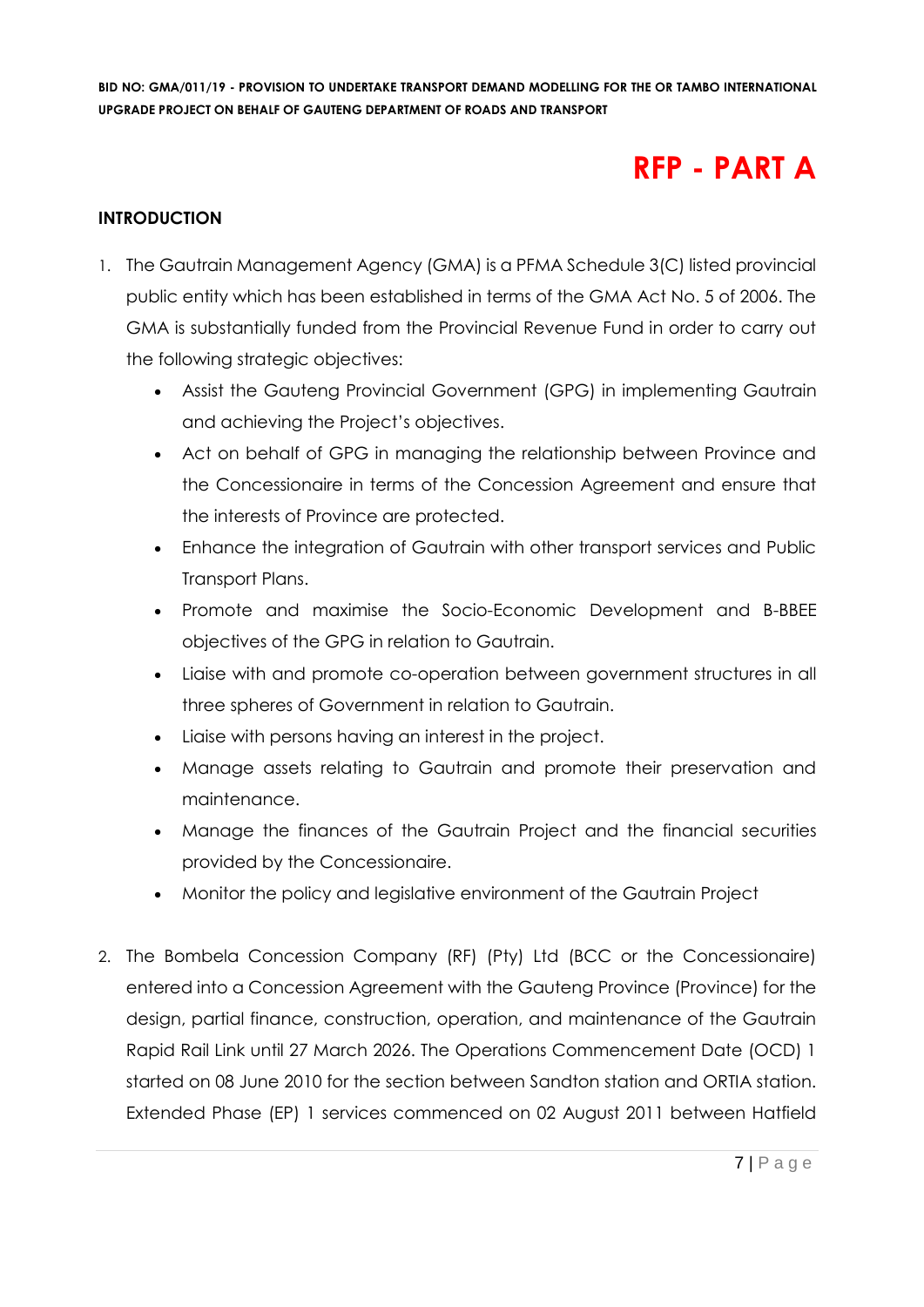and Rosebank stations. The Operations Commencement Date 2 services commenced on 07 June 2012 between Rosebank and Park stations, in so doing providing a complete service between Park and Hatfield stations. At the end of the concession period, the Concessionaire shall transfer the Gautrain System to the GMA.

- 3. The GMA is inviting responses to this Request for Proposal (reference number GMA/011/19) in order to appoint a suitably qualified and experienced service provider to undertake transport demand modelling for the OR Tambo International upgrade project on behalf of the Gauteng Department of Roads and Transport as specified in this RFP PART B – Specification.
- 4. The appointment of a successful service provider is subject to conclusion of a service level agreement between the GMA and the service provider.

# **RFP OBJECTIVES**

5. The objective of the tender is to find suitably qualified and experienced service provider to undertake transport demand modelling for the OR Tambo International upgrade project on behalf of the Gauteng Department of Roads and Transport.

#### **INDICATIVE PROJECT TIMETABLE**

| <b>ACTIVITY</b>                              | <b>DATE</b>               |
|----------------------------------------------|---------------------------|
| Issue of RFP                                 | 22 November 2019          |
| Compulsory briefing session                  | 27 November 2019 at 12H00 |
| <b>Venue: 44 Grand Central Boulevard,</b>    |                           |
| Grand Central Midrand (Off R101 Old          |                           |
| Johannesburg Road)                           |                           |
| <b>Closing Date and Time</b>                 | 13 December 2019 at 11H00 |
| Intended completion of evaluation of tenders | 21 February 2020          |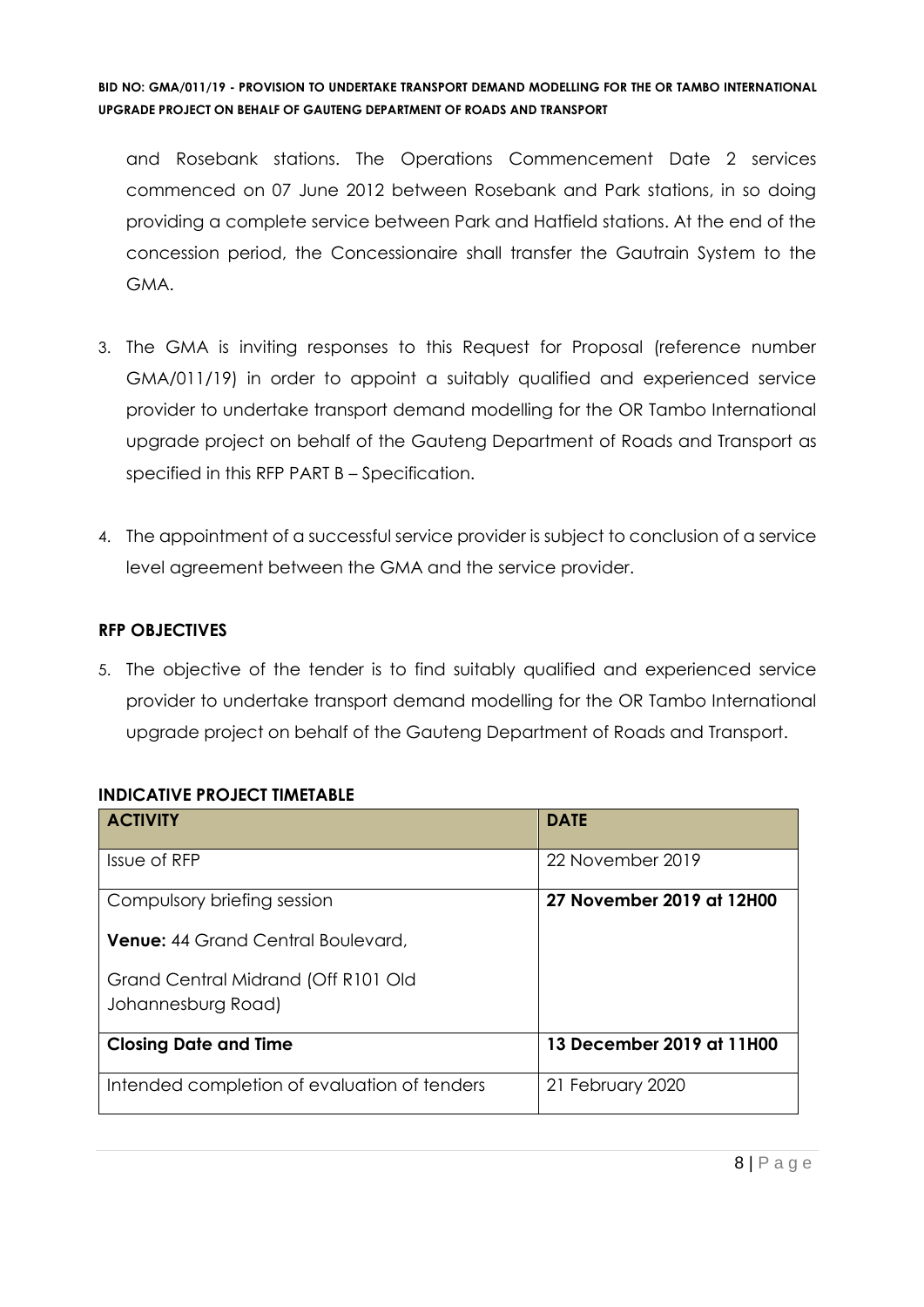| Intended formal notification of successful Bidders | 20 March 2020 |
|----------------------------------------------------|---------------|
| Effective date of contract                         | 31 March 2020 |

*\*This timetable is provided as an indication of the timing of the tender process. It is indicative only and subject to change by the GMA. Bidders are to provide proposals that will allow achievement of the intended commencement date.*

# **SUBMISSION OF TENDERS**

#### **Hardcopy Submission (Compulsory)**

| Proposal Submission                                      | Bid documents must be secured together<br>preferably bound or contained in a lever arch<br>file  |
|----------------------------------------------------------|--------------------------------------------------------------------------------------------------|
| Physical Address of Tender Box                           | 44 Grand Central Boulevard, Grand Central<br>Midrand (Off R101 Old Johannesburg Road)            |
| Hours of access to Tender Box                            | Between 07:00 and 17:00 (Weekdays only)                                                          |
| Information to be marked on<br>package containing Tender | Gautrain Management Agency<br>Attention: Supply Chain Management Unit<br>RFP Ref. No. GMA/011/19 |
|                                                          | Name of Bidder:                                                                                  |

- 6. Bidders are to provide one (1) original and three (3) hard copies of the Bidders Response (Bid).
- 7. Bidders must also include an electronic copy of the Bidders Response for each proposal in PDF or Microsoft Office 2007 format in the hardcopy submission. All responses must be submitted in a sealed envelope in accordance with the conditions of Tendering and on the official forms included in this document.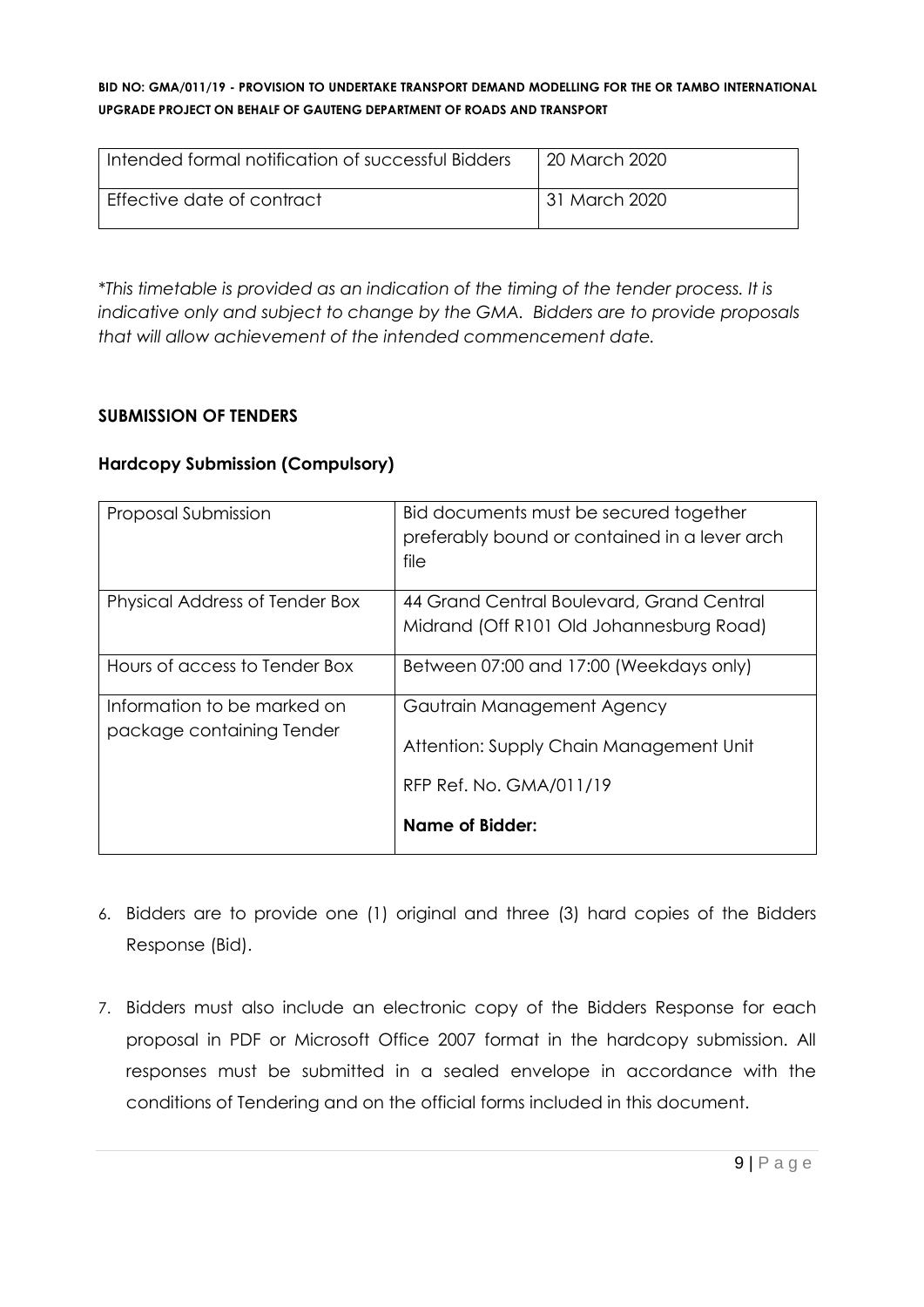- 8. All documents must be virus checked by the Bidder before lodgement. In this case of inconsistency between the electronic and hardcopy submissions, the hardcopy submission will prevail.
- 9. All enquiries related to this RFP must be sent to **[tenderenquiries@Gautrain.co.za](mailto:tenderenquiries@Gautrain.co.za)**.

# **RULES GOVERNING THIS RFP AND THE TENDERING PROCESS**

# **APPLICATION OF RULES**

- 10. Participation in the tender process is subject to compliance with the rules contained in this RFP Part A.
- 11. All persons (whether or not a Participant in this tender process) having obtained or received this RFP may only use it, and the information contained therein, in compliance with the rules contained in this RFP Part A.
- 12. All Bidders are deemed to accept the rules contained in this RFP Part A.
- 13. The rules contained in this RFP Part A apply to:
	- a. The RFP and any other information given, received or made available in connection with this RFP, and any revisions or annexure;
	- b. the Tendering Process; and
	- c. any communications (including any briefings, presentations, meetings and negotiations) relating to the RFP or the Tendering Process.

# **REQUEST FOR PROPOSAL**

# **STATUS OF REQUEST FOR PROPOSAL**

14. This RFP is an invitation for service provider/s to submit a proposal(s) for the provision of the services as set out in the Specification contained in this RFP Part B. Accordingly,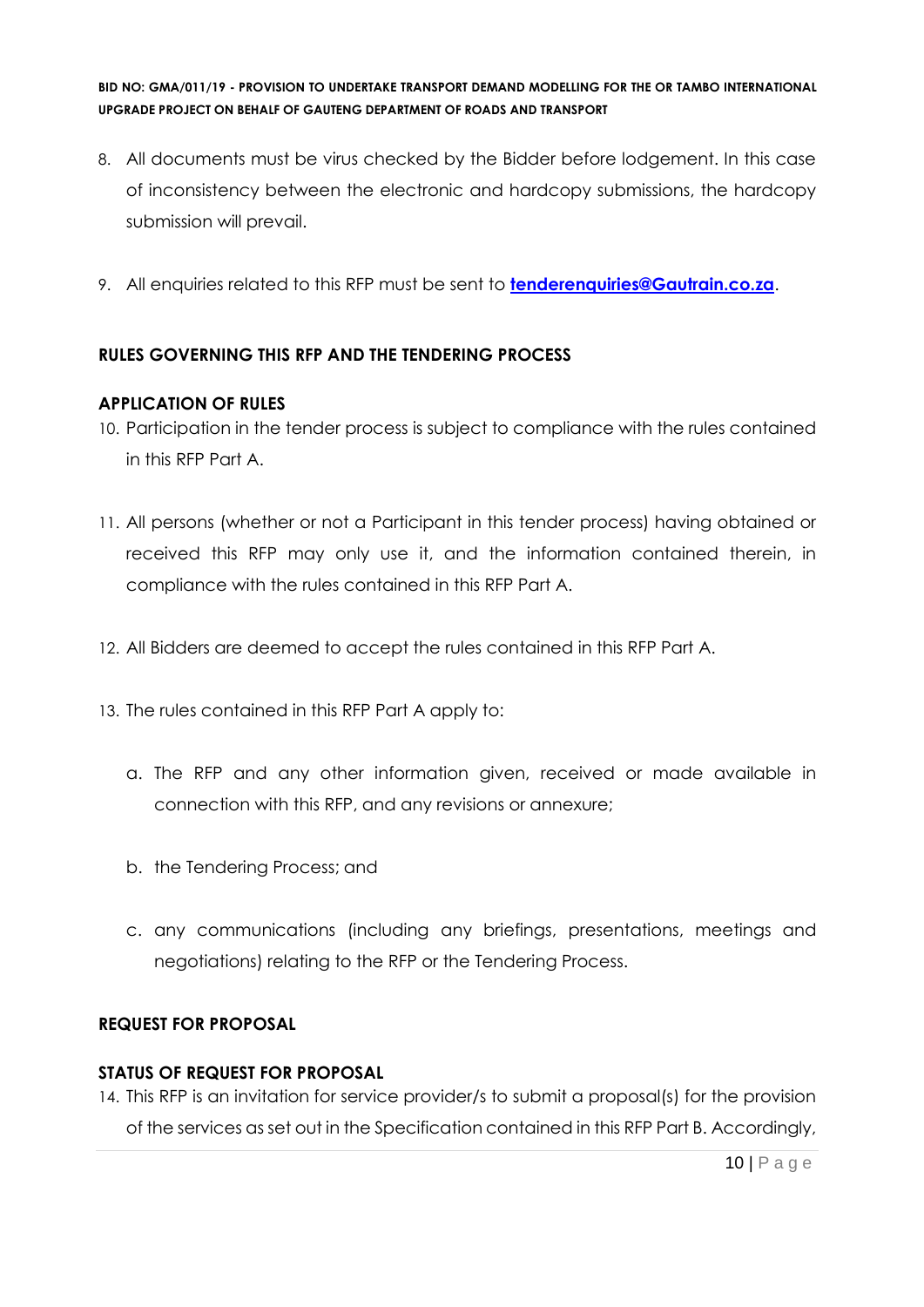this RFP must not be construed, interpreted, or relied upon, whether expressly or implied, as an offer capable of acceptance by any person(s), or as creating any form of contractual, promissory or other rights.

15. No binding contract or other understanding for the supply of the Services will exist between the GMA and any Bidder unless and until the Agency has executed a formal written contract with the successful Bidder.

# **ACCURACY OF REQUEST FOR PROPOSAL**

- 16. Whilst all due care has been taken in connection with the preparation of this RFP, the GMA makes no representations or warranties that the content in this RFP or any information communicated to or provided to Bidders during the Tendering Process is, or will be, accurate, current or complete. The GMA, and its officers, employees and advisors will not be liable with respect to any information communicated which is not accurate, current or complete.
- 17. If a Bidder finds or reasonably believes it has found any discrepancy, ambiguity, error or inconsistency in this RFP or any other information provided by the GMA (other than minor clerical matters), the Bidder must promptly notify the Agency in writing (by email to the address (**[tenderenquiries@Gautrain.co.za](mailto:tenderenquiries@Gautrain.co.za)**) of such discrepancy, ambiguity, error or inconsistency in order to afford the GMA an opportunity to consider what corrective action is necessary (if any).
- 18. Any actual discrepancy, ambiguity, error or inconsistency in this RFP or any other information provided by the GMA will, if possible, be corrected and provided to all Bidders without attribution to the Bidder who provided the written notice.

# **ADDITIONS AND AMENDMENTS TO THE RFP**

19. The GMA reserves the right to change any information in, or to issue any addendum to this RFP before the Closing Time. The GMA and its officers, employees and advisors will not be liable in connection with either the exercise of, or failure to exercise this right.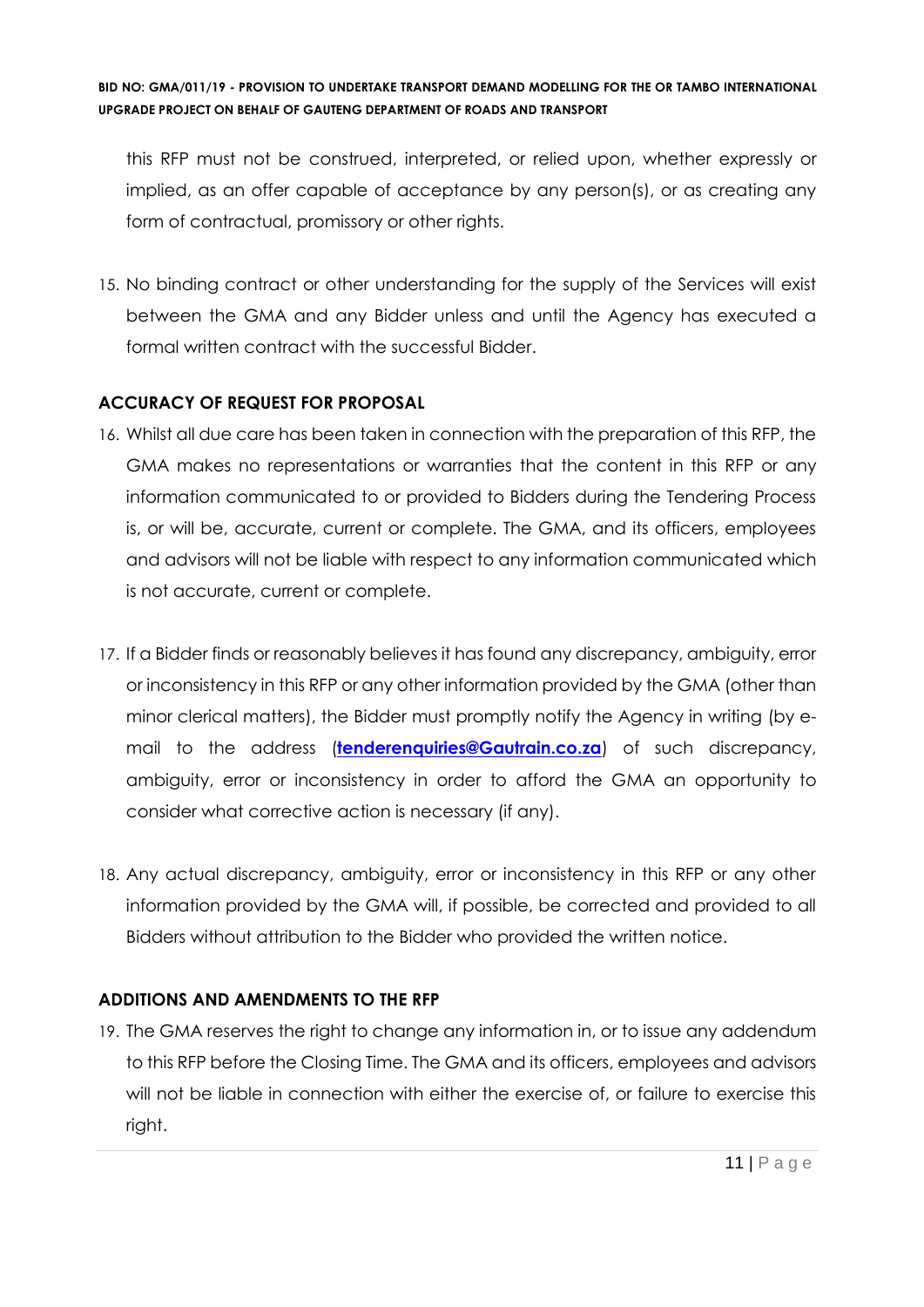20. If the GMA exercises its right to change information in terms of clause 22, it may seek amended Tenders from all Bidders.

#### **REPRESENTATIONS**

21. No representations made by or on behalf of the GMA in relation to this RFP will be binding on the GMA unless that representation is expressly incorporated into the contract ultimately entered into between the GMA and the successful Bidder.

# **CONFIDENTIALITY**

22. All persons (including all Bidders) obtaining or receiving this RFP and any other information in connection with this RFP or the Tendering Process must keep the contents of the RFP and other such information confidential, and not disclose or use the information except as required for the purpose of developing a proposal in response to this RFP.

# **COMMUNICATIONS DURING THE TENDERING PROCESS**

# **REQUESTS FOR CLARIFICATION OR FURTHER INFORMATION**

- 23. All communication and attempts to solicit information of any kind relative to this tender should be in writing and channelled to the Supply Chain Management Unit via email to: **[tenderenquiries@Gautrain.co.za](mailto:tenderenquiries@gautrainpo.co.za)**.
- 24. Any communication by a Bidder to the GMA will be effective upon receipt by the SCM Unit (provided such communication is in the required format).
- 25. The GMA has restricted the period during which it will accept questions or requests for further information or clarification and reserves the right not to respond to any enquiry or request, irrespective of when such enquiry or request is received.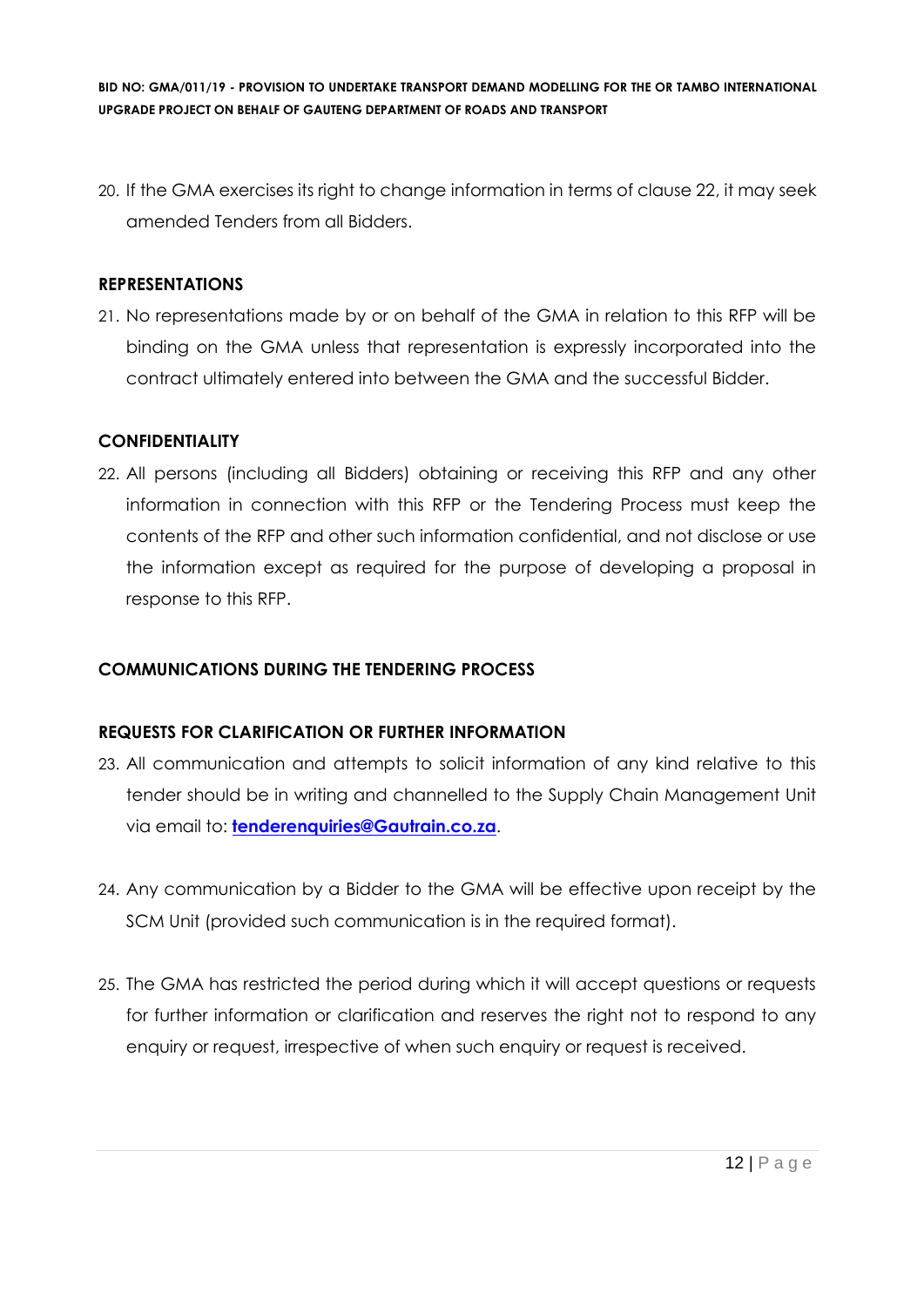- 26. Except where the GMA is of the opinion that issues raised apply only to an individual Bidder, questions submitted and answers provided will be made available to all Bidders by e-mail, as well as on the GMA's website without identifying the person or organisation which submitted the question.
- 27. In all other instances, the GMA may directly provide any written notification or response to a Bidder by email to the address of the Bidder (as notified by the Bidder to the SCM Unit).
- 28. A Bidder may, by notifying the SCM Unit in writing, withdraw a question submitted in accordance with clause 30, in circumstances where the Bidder does not wish the GMA to publish its response to the question to all Bidders.

#### **UNAUTHORISED COMMUNICATIONS**

- 29. Bidders may not contact (including promotional or advertising activities) any GMA staff or Advisors of GMA except through the channel in clause 21 above on any matter pertaining to the bid from the time when the bid is advertised to the time the bid is awarded. Communicating with any GMA staff or Advisors of GMA except through the channel in clause 21 above will be perceived as an effort by a bidder to influence bid evaluation, bid comparisons or bid award decisions in any manner, and will result in rejection of the bid concerned. Nothing in this clause is intended to prevent communications with staff of, or advisors of the GMA to the extent that such communications do not relate to this RFP or the Tendering Process.
- 30. Bidders must not otherwise engage in any activities that may be perceived as, or that may have the effect of, influencing the outcomes of the Tendering Process in any way.

#### **IMPROPER ASSISTANCE, FRAUD AND CORRUPTION**

31. Bidders may not seek or obtain the assistance of employees, contractors or advisors of the GMA in the preparation of their tender responses, except where contractors or advisors are participating in the tender in which case the Bidder must disclose such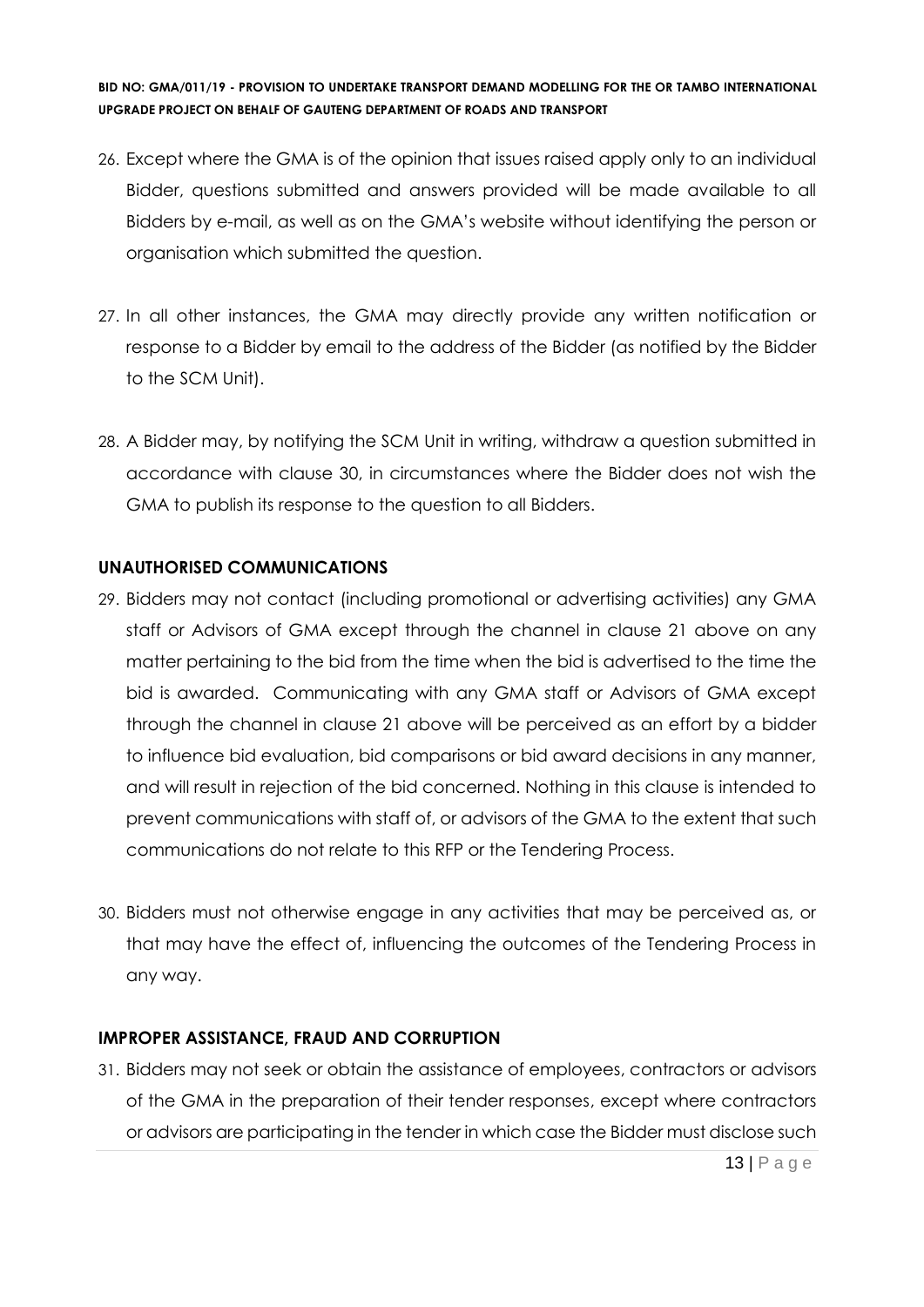participation in its tender by declaring their possible interest or conflict in the relevant SBD 4 form.

- 32. The GMA may in its absolute discretion, immediately disqualify a Bidder that it believes has sought or obtained such improper assistance.
- 33. Bidders are to be familiar with the implications of contravening the Prevention and Combating of Corrupt Activities Act, No. 12 of 2005 and any other relevant legislation.
- 34. Bidders are encouraged to stop crime at the GMA in its tracks and report it anonymously to the following number: 0800 6 FRAUD/0800 637 283.

# **ANTI-COMPETITIVE CONDUCT**

- 35. Bidders and their respective officers, employees, agents and advisors must not engage in any collusion, anti-competitive conduct or any other similar conduct in respect of this Tendering Process with any other Bidder or any other person(s) in relation to:
	- a. The preparation or lodgement of their Tender
	- b. the evaluation and clarification of their Tender; and
	- c. the conduct of negotiations with the GMA.
- 36. For the purposes of clause 38, collusion, anti-competitive conduct or any other similar conduct may include disclosure, exchange and clarification of information whether or not such information is confidential to the GMA or any other Bidder or any other person or organisation.
- 37. In addition to any other remedies available to it under law or contract, the GMA may, in its absolute discretion, immediately disqualify a Bidder that it believes has engaged in any collusive, anti-competitive conduct or any other similar conduct during the entire Tendering Process.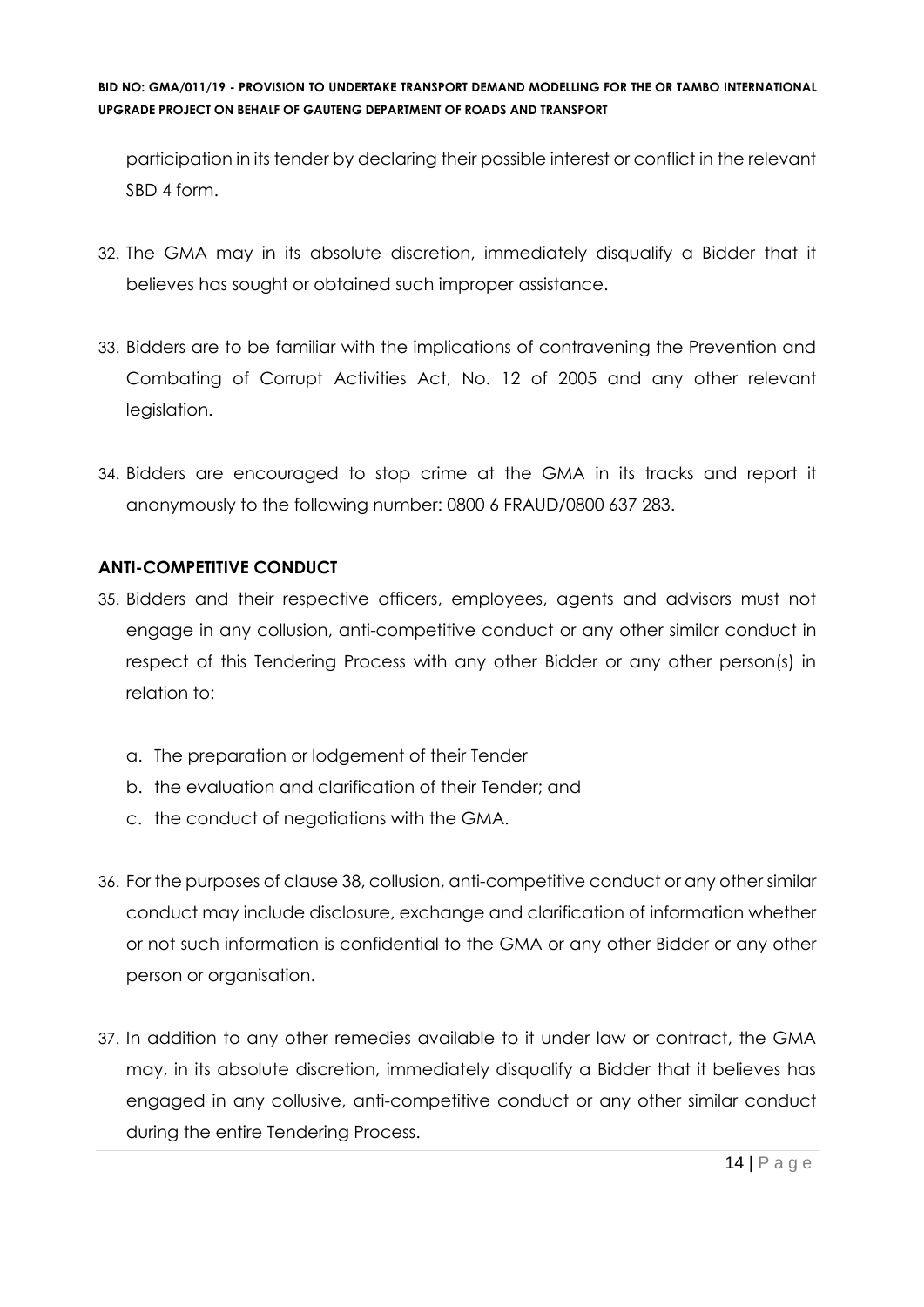# **COMPLAINTS ABOUT THE TENDERING PROCESS**

- 38. Any complaint about the RFP or the Tendering Process must be submitted to the SCM Unit in writing, (preferably by email), immediately upon the cause of the complaint arising or becoming known to the Bidder.
- 39. The written complaint must set out:
	- a. The basis for the complaint, specifying the issues involved;
	- b. how the subject of the complaint affects the organisation or person making the complaint;
	- c. any relevant background information; and
	- d. the outcome desired by the person or organisation making the complaint.
- 40. If the matter relates to the conduct of an official, employee or advisor of the GMA, the complaint should be addressed in writing marked for the attention of the Chief Executive Officer of the GMA, and delivered to the physical address of the GMA, as notified.

# **CONFLICT OF INTEREST**

- 41. A Bidder must not, and must ensure that its officers, employees, agents and advisors do not place themselves in a position that may give rise to actual, potential or perceived conflict of interest between the interests of the GMA and/or the Gauteng Provincial Government and the Bidders interests during the Tender Process.
- 42. The Bidders Response in this RFP Part C requires the Bidder to provide details of any interests, relationships or clients which may or do give rise to a conflict of interest in relation to the supply of the services under any contract that may result from this RFP.
- 43. If the Bidder submits its Tender and a subsequent conflict of interest arises, or is likely to arise, which was not disclosed in the Tender, the Bidder must notify the GMA immediately in writing of that conflict.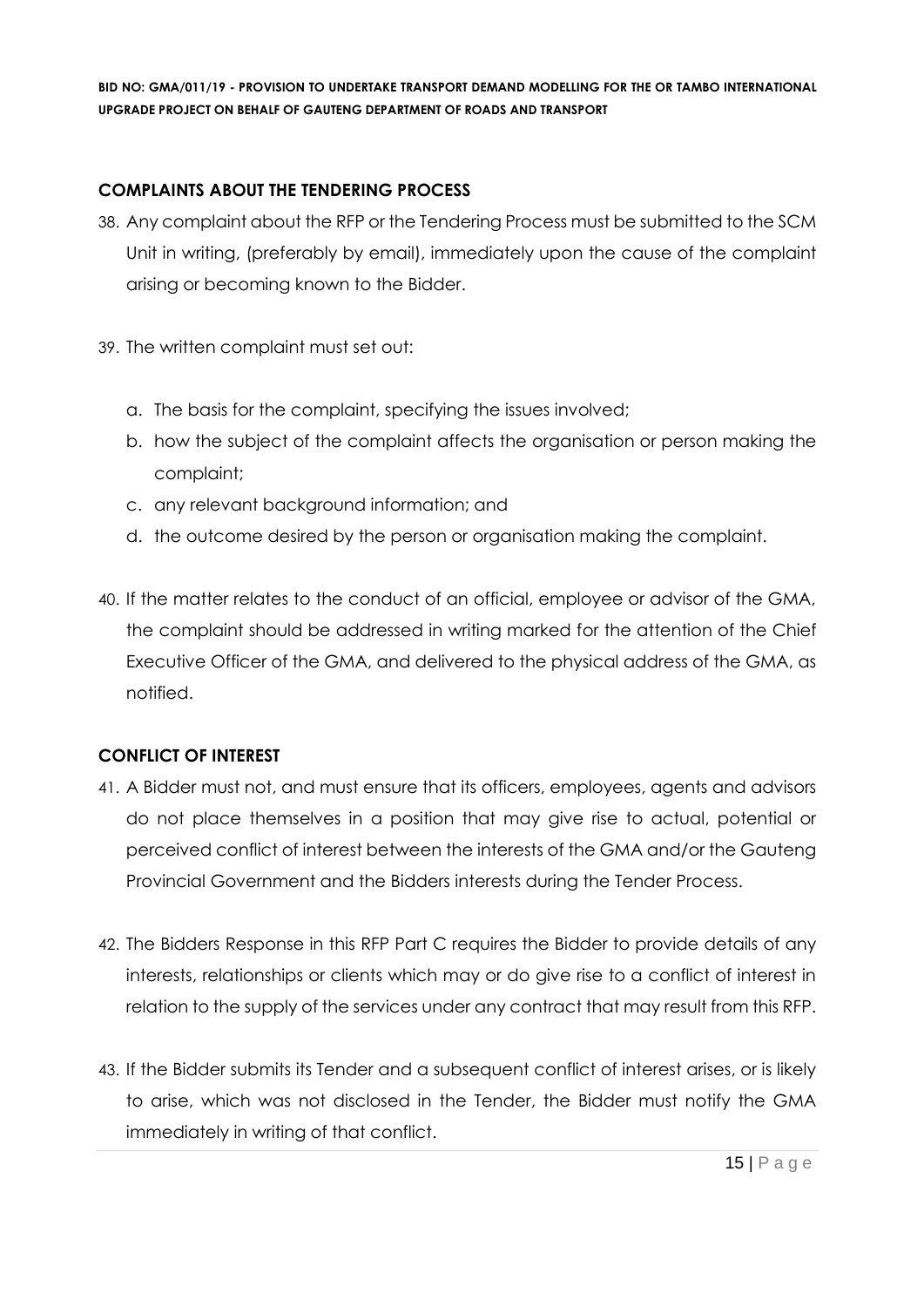44. The GMA may immediately disqualify a Bidder from the Tendering Process if the Bidder fails to notify the GMA of the conflict as required.

# **LATE TENDERS**

- 45. Tenders must be lodged by the Closing Date and Time. Where a tender document is not in the tender box at the time of the bid closing, such a bid document will be regarded as a late bid. Late bids will not be accepted or considered.
- 46. Tenders lodged after the Closing Time or lodged at a location or in a manner that is contrary to that specified in this RFP will be disqualified from the Tendering Process and will be ineligible for consideration.
- 47. The determination of the GMA as to the actual time that a Tender is lodged is final. Subject to clause 49, all Tenders lodged in the Tender Box after the Closing Time will be recorded by the GMA and will only be opened for the purposes of identifying a business name and address of the Bidder. The GMA will inform a Bidder whose Tender was lodged after the Closing Time of its ineligibility for consideration. The general operating practice is for the late tender to be returned within 5 (Five) working days of receipt or within 5 (Five) working days after determination not to accept a late tender.

# **TENDER DOCUMENTS**

# **BIDDERS RESPONSIBILITIES**

- 51. Bidders are responsible for:
	- a. Examining this RFP and any documents referenced or attached to this RFP and any other information made or to be made available by the GMA to Bidders in connection with this RFP;
	- b. fully informing themselves in relation to all matters arising from this RFP, including all matters regarding the GMA's requirements for the provision of the Services;
	- c. ensuring that their Tenders are accurate and complete;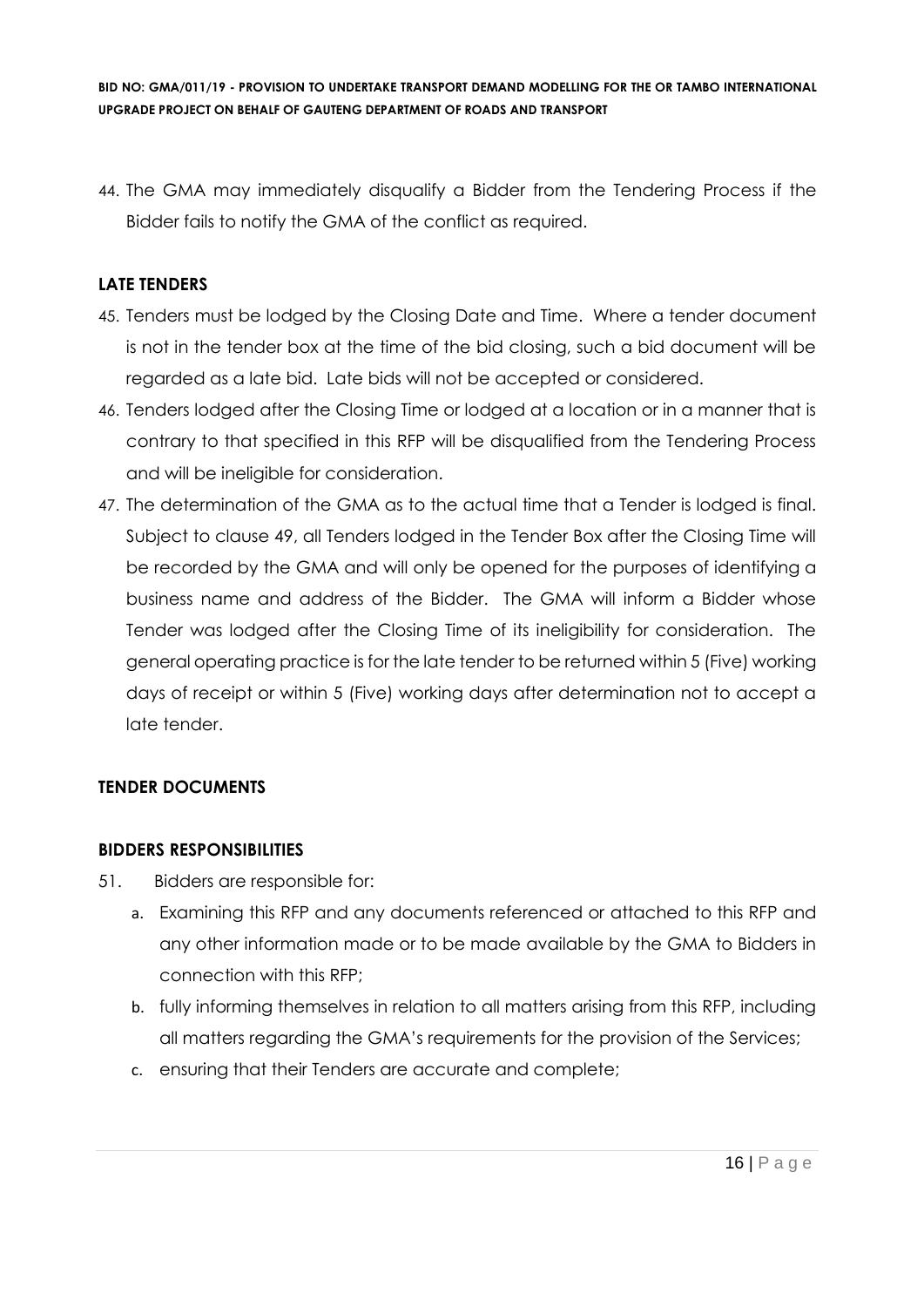- d. making their own enquiries and assessing all risks regarding this RFP, and fully considering and incorporating the impact of any known and unknown risks into their Tender;
- e. ensuring that they comply with all applicable laws in regards to the Tendering Process particularly as specified by National Treasury Regulations, Guidelines, Instruction Notes and Practice Notes and other relevant legislation as published from time to time in the Government Gazette;
- f. submitting an Original Valid Tax Clearance Certificate and all other returnable documents as listed on the Checklist; and
- g. Failure to provide the required information could result in disqualification of the bidder.

# **PREPARATION OF TENDERS**

- 52. Bidders must ensure that:
	- a. Their Tender is submitted in the required format as stipulated in this RFP Part A; and
	- b. all the required information fields in RFP Part C are completed in full and contain the information requested by the GMA.

*Note to Bidders: The GMA may in its absolute discretion reject a Tender that does not include the information requested.*

53. Unnecessarily elaborate responses or other presentations beyond that which is sufficient to present a complete and effective tender proposal are not desired or required. Elaborate and expensive visual and other presentation aids are not necessary.

# **ILLEGIBLE CONTENT, ALTERATION AND ERASURES**

- 54. Incomplete Tenders may be disqualified or evaluated solely on information contained in the Tender.
- 55. The GMA may disregard any content in a Tender that is illegible and will be under no obligation whatsoever to seek clarification from the Bidder.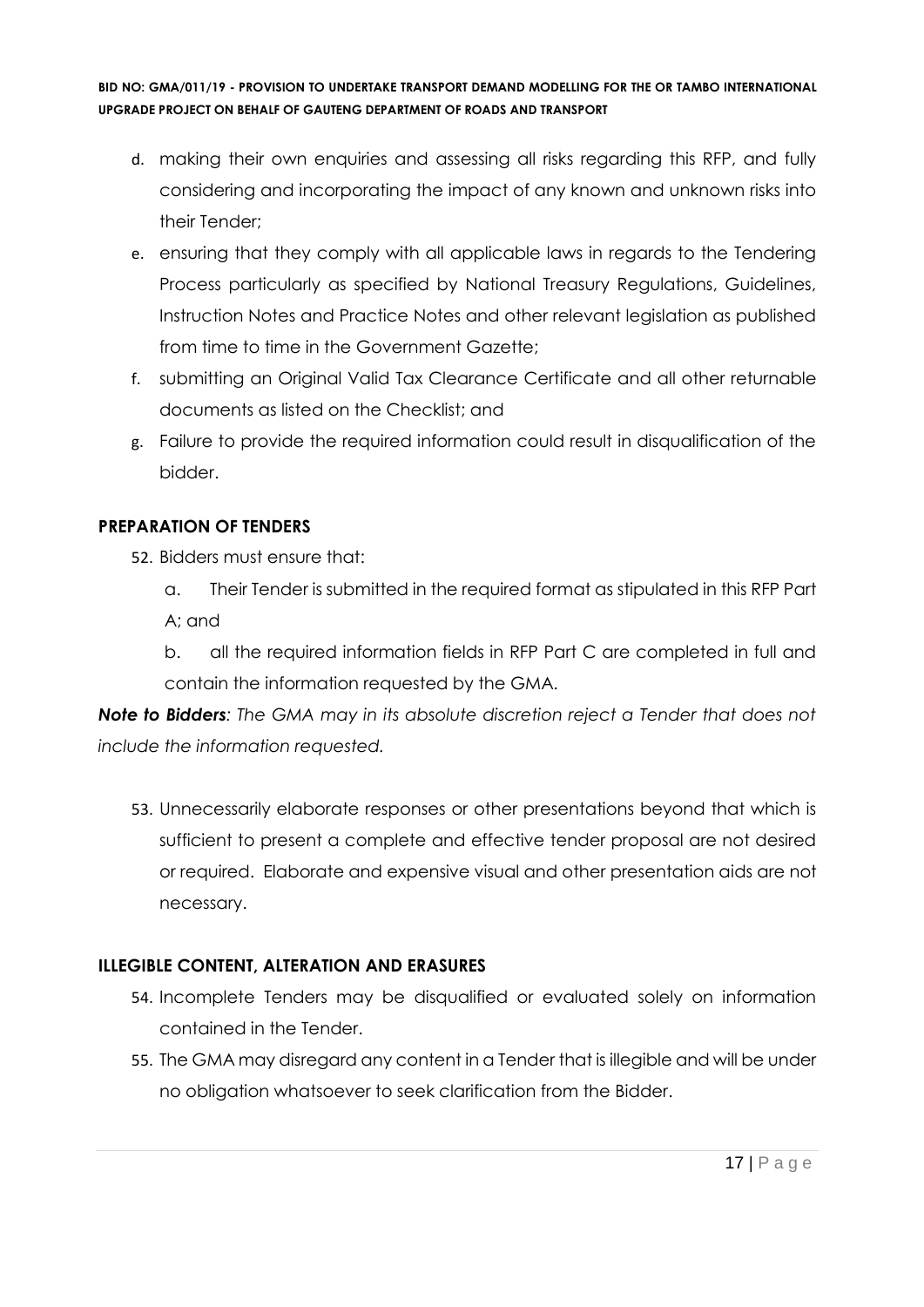56. The GMA is entitled to amend any bid conditions, validity period, specifications, or extend the closing date of bids before the closing date. All bidders, to whom the bid documents have been issued, will be advised in writing of such amendments in good time.

# **OBLIGATION TO NOTIFY ERRORS**

57. Amended bids may be sent, together with the original bid, in an envelope marked "Amendment to bid" and should be placed in the bid box before the closing date and time. An amendment bids without original bid document will not be considered.

# **RESPONSIBILITY FOR TENDERING COSTS**

- 58. The Bidders participation or involvement in any stage of the Tendering Process is at the Bidders sole risk, cost and expense. The GMA will not be held responsible for, or pay for, any expense or loss that may be incurred by Bidders in relation to the preparation or lodgement of their Tender.
- 59. The GMA is not liable to the Bidder for any costs on the basis of any contractual, or promissory or restitutionary grounds whatsoever as a consequence of any matter relating to the Bidders participation in the Tendering Process, including without limitation, instances where:
- a. The Bidder is not engaged to perform under any contract; or
- b. the GMA exercises any right under this RFP or at law.

# **DISCLOSURE OF TENDER CONTENTS AND TENDER INFORMATION**

- 60. All Tenders received by the GMA will be treated as confidential. The GMA will not disclose any Tender contents and Tender information, except:
- a. As required by law;
- b. for the purpose of investigations by other government authorities having relevant jurisdiction;
- c. to external consultants and advisors of the GMA engaged to assist with the Tendering Process; or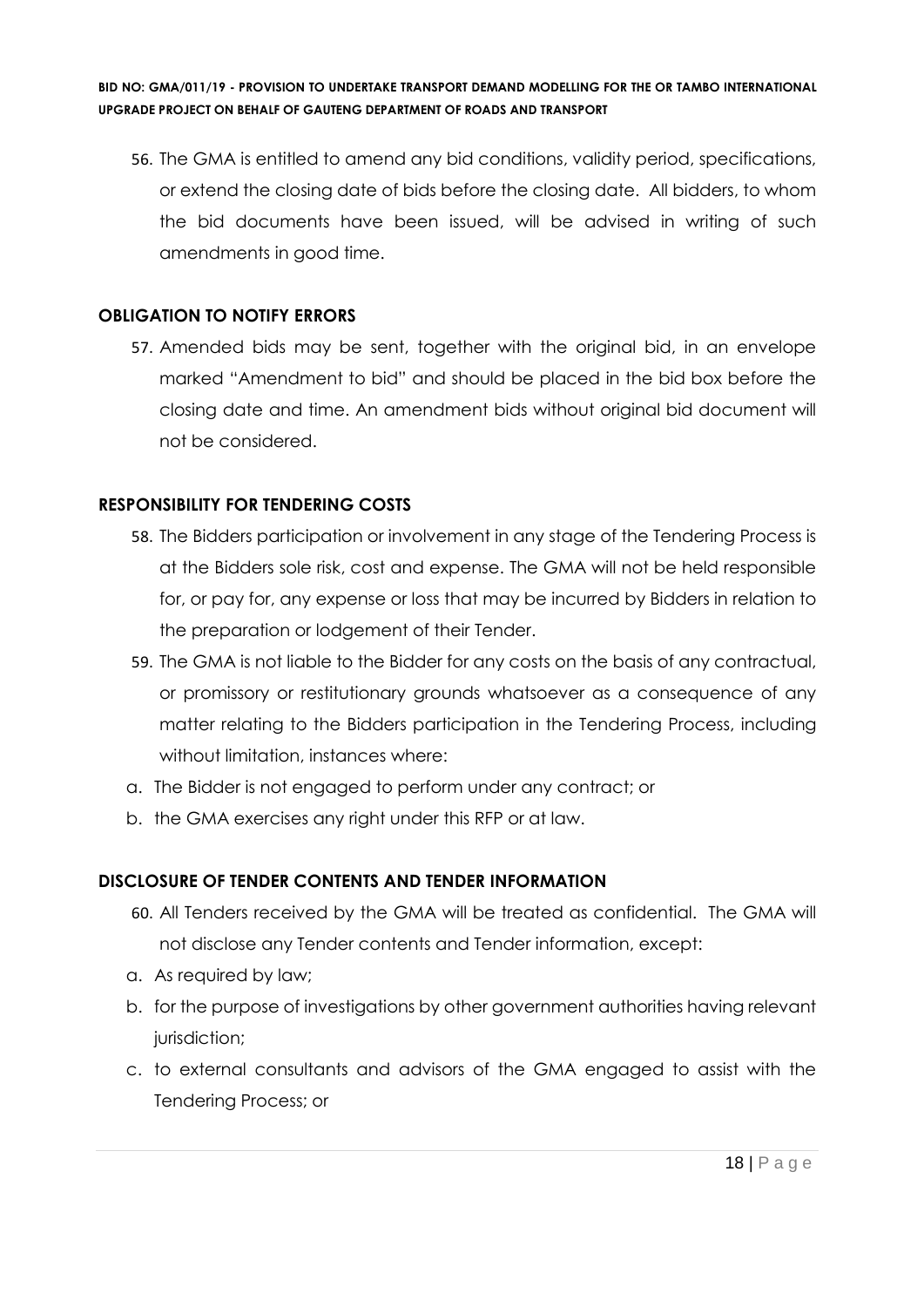d. for the general information of Bidders required to be disclosed as per National Treasury Regulations, Guidelines, Instruction Notes or Practice Notes.

# **USE OF TENDERS**

- 61. Upon submission in accordance with the requirements of submission of Tenders, all Tenders submitted become the property of the GMA. Ownership rights in any intellectual property contained in the Tender shall remain the sole and exclusive to the GMA as indicated in Section 7 of the Tender.
- 62. Each Bidder, by submission of their Tender, is deemed to have licensed the GMA to reproduce the whole, or any portion, of their Tender for the purposes of enabling the GMA to evaluate the Tender.
- 63. Further, in submitting a Tender, the Bidder accepts that the GMA shall, in accordance with the requirements of Treasury Regulation No. 16A.6.3(d) and the National Treasury Instruction Note on *Enhancing Compliance Monitoring and Improving Transparency and Accountability in Supply Chain Management,*  publish (on the internet or otherwise):

a. The names of all Bidders that submitted bids in relation to this RFP within 10 (Ten) working days after the closing date of this RFP, if the bid is above the threshold value of R500 000; and

b. on award of the bid, the name of the successful Bidder, the contract price, B-BBEE level of contribution status, the contract number and description of the contract awarded.

# **PERIOD OF VALIDITY**

64. All Tenders received must remain valid and open for acceptance for a minimum of 120 (hundred and twenty) days from the Closing Time. This period may be extended by written mutual agreement between the GMA and the Bidder.

# **STATUS OF TENDER**

65. Each Tender constitutes an irrevocable offer by the Bidder to the GMA to provide the Services required and otherwise to satisfy the requirements of the Specification as set out in this RFP Part B.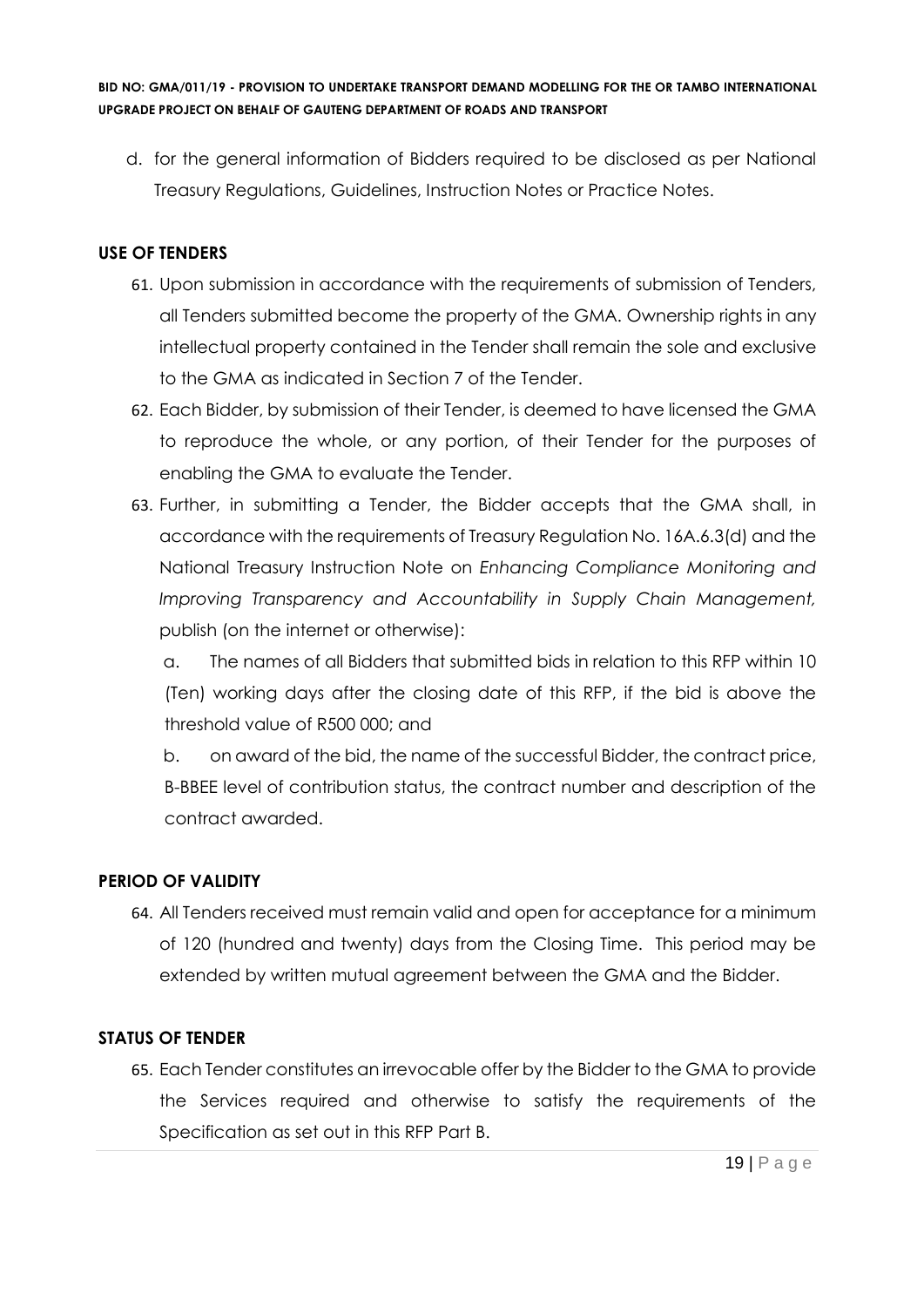- 66. A Tender must not be conditional on:
	- a. The Board approval of the Bidder or any related governing body of the Bidder being obtained;
	- b. the Bidder conducting due diligence or any other form of enquiry or investigation;
	- c. the Bidder (or any other party) obtaining any regulatory approval or consent;
	- d. the Bidder obtaining the consent or approval of any third party; or
	- e. the Bidder stating that it wishes to discuss or negotiate any commercial terms of the contract.
- 67. The GMA may, in its absolute discretion, disregard any tender that is, or is stated to be, subject to any one or more of the conditions detailed above (or any other relevant conditions).
- 68. The GMA reserves the right to accept a Tender in part or in whole or to negotiate with a Bidder in accordance with the clause 88 (Unreasonable disadvantage) of this RFP Part A.

# **TENDER RESPONSE**

# **COMPLIANCE WITH SPECIFICATION**

- 69. Under Part C of this RFP, a Bidder must submit a tabulated statement showing its level of compliance to the Specification contained in this RFP Part B.
- 70. In particular, Bidders must state if they will not comply with the Specification or will only comply with the Specification subject to conditions. Full details of the non-compliance (including the nature and extent of the non-compliance and any reasons for such non-compliance) must be stated in the space provided in the tabulated statement.
- 71. No response is required in respect of a particular section of the Specification where Bidders will comply with the Specification. Only sections that Bidders have not complied with, or will only comply with subject to conditions, should be noted in the tabulated statement.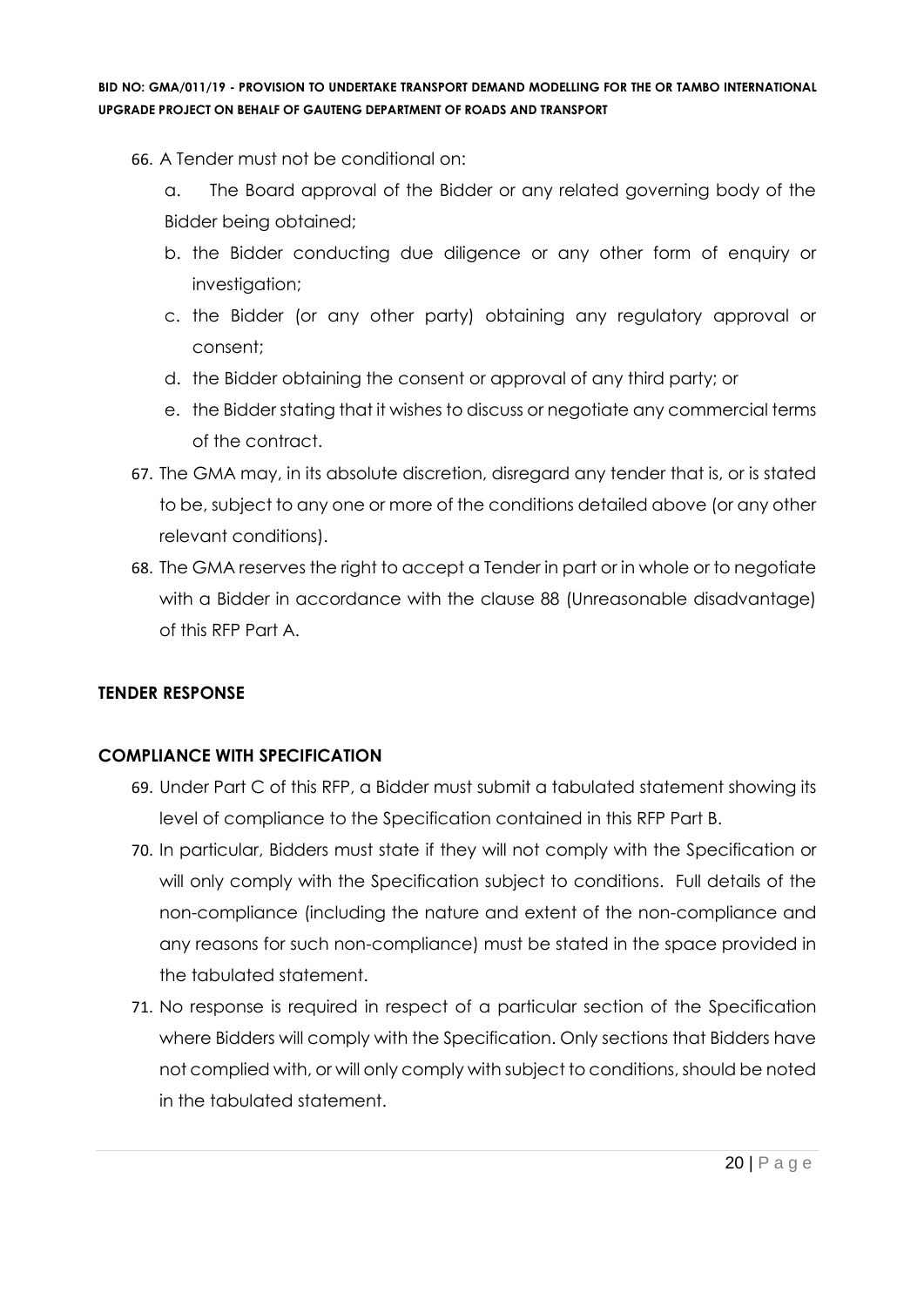- 72. The GMA is prepared to contemplate minor variations or departures from the Specification proposed by Bidders.
- 73. However, Bidders should note that significant or substantive variations or departures from the Specifications will not be viewed favourably unless the Bidder is able to clearly demonstrate to the satisfaction of the GMA the necessity for such variations or departures.

*Note to Bidders: The GMA will assume that a Bidders Response complies in all relevant respects with the Specification unless the Bidder states otherwise. Failure to notify the GMA of any non-compliance may result in a Bidders Response being disregarded.*

74. For the purposes of clauses 70,71 and 72:

- **Yes/Complies** means that in all respects the Bidders Response meets or otherwise satisfies all specified outputs, characteristics or performance standards.
- **Will comply subject to conditions** means that the specified outputs, characteristics or performance standards can only be met by the Bidder subject to certain conditions.
- **No/Will not comply** means that the specified outputs, characteristics or performance standards is not met by the Bidders Response.

# **GENERAL**

- 75. Indefinite responses such as "noted", "to be discussed" or "to be negotiated" are not acceptable.
- 76. Where the Bidder is unwilling to accept a specified condition, the nonacceptance must be clearly and expressly stated. Prominence must be given to the statement detailing the non-acceptance. It is not sufficient that the statement appears only as part of an attachment to the Tender or be included in a general statement of the Bidders usual operating conditions.
- 77. An incomplete Tender may be disqualified or assessed solely on the information completed or received with the Tender.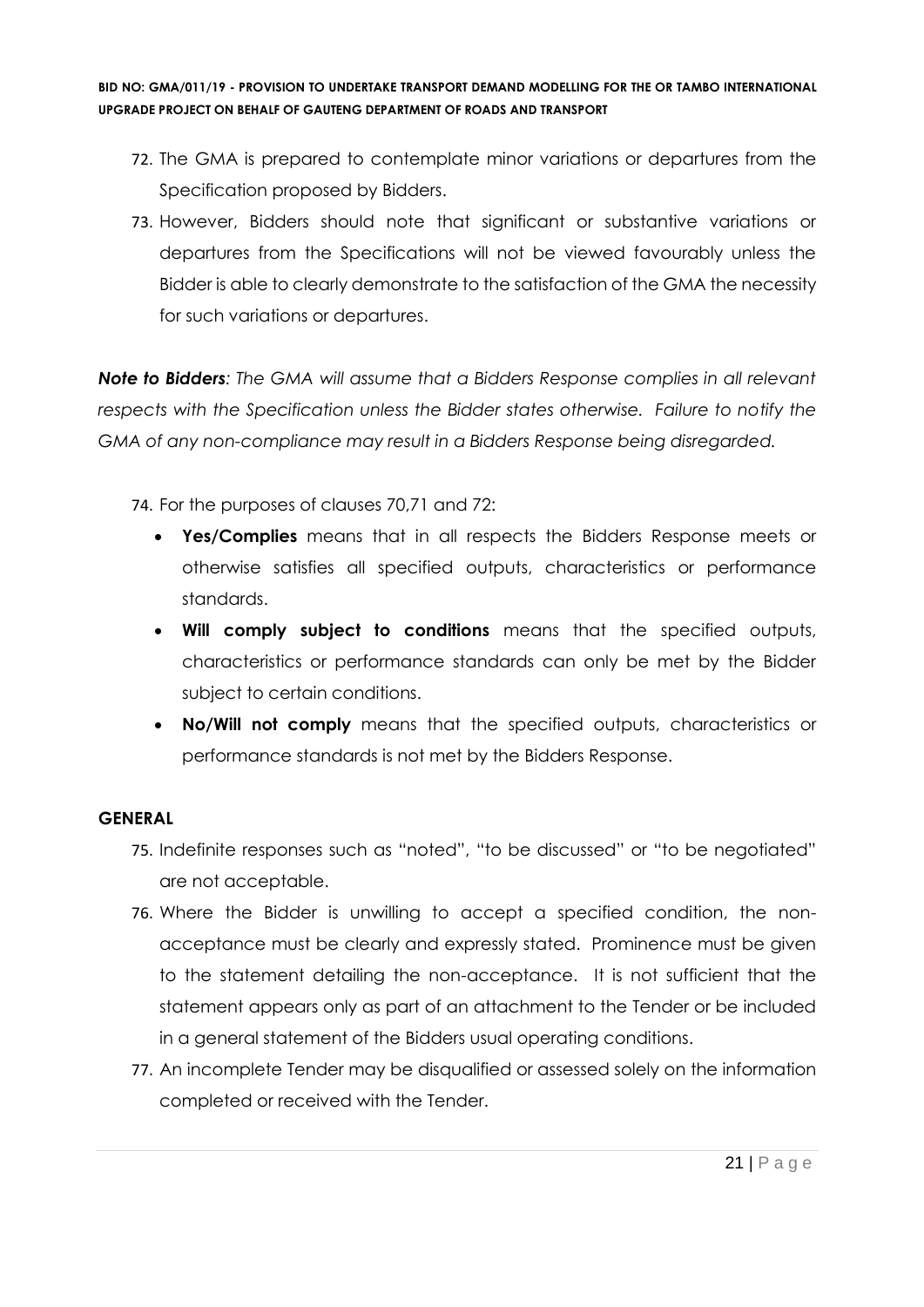#### **ALTERNATIVE TENDER**

- 78. A Bidder may submit an alternative proposal. An alternative proposal will only be accepted if:
- a. The Bidder also provides a conforming Bidders Response; and
- b. The alternative proposal is clearly identified as an "Alternative Tender".
- 79. An Alternative Tender may:
- a. Not comply with the Specifications for the relevant Services due to inherent design or capability in the operation of the Services; or
- b. Provide the Services in a manner different to that specified in this RFP Part B.

# **INNOVATIVE SOLUTIONS**

- 80. Bidders are encouraged to offer options or solutions which may, in an innovative way, contribute to the GMA's ability to carry out its operations in a more costeffective manner.
- 81. These options or solutions may be related to:
- a. The outputs, functional, performance and technical aspects of the requirement; or
- b. Opportunities for more advantageous commercial arrangements.
- 82. Any such options or solutions will be considered by the GMA on a "commercial in confidence" basis if so, requested by the Bidder.
- 83. Where a Bidder submits an offer which meets the requirements of this RFP in an alternative and practical manner, the Tender must also include any supplementary material (including such pricing and costing details as may be necessary to enable the GMA to fully assess the financial impact of the alternative proposal), which demonstrates in detail that such an alternative will fully achieve and/or exceed all the specified requirements, together with references as to why the additional features may be advantageous.
- 84. The GMA reserves the right to consider such offers on their merits or not to consider them at all.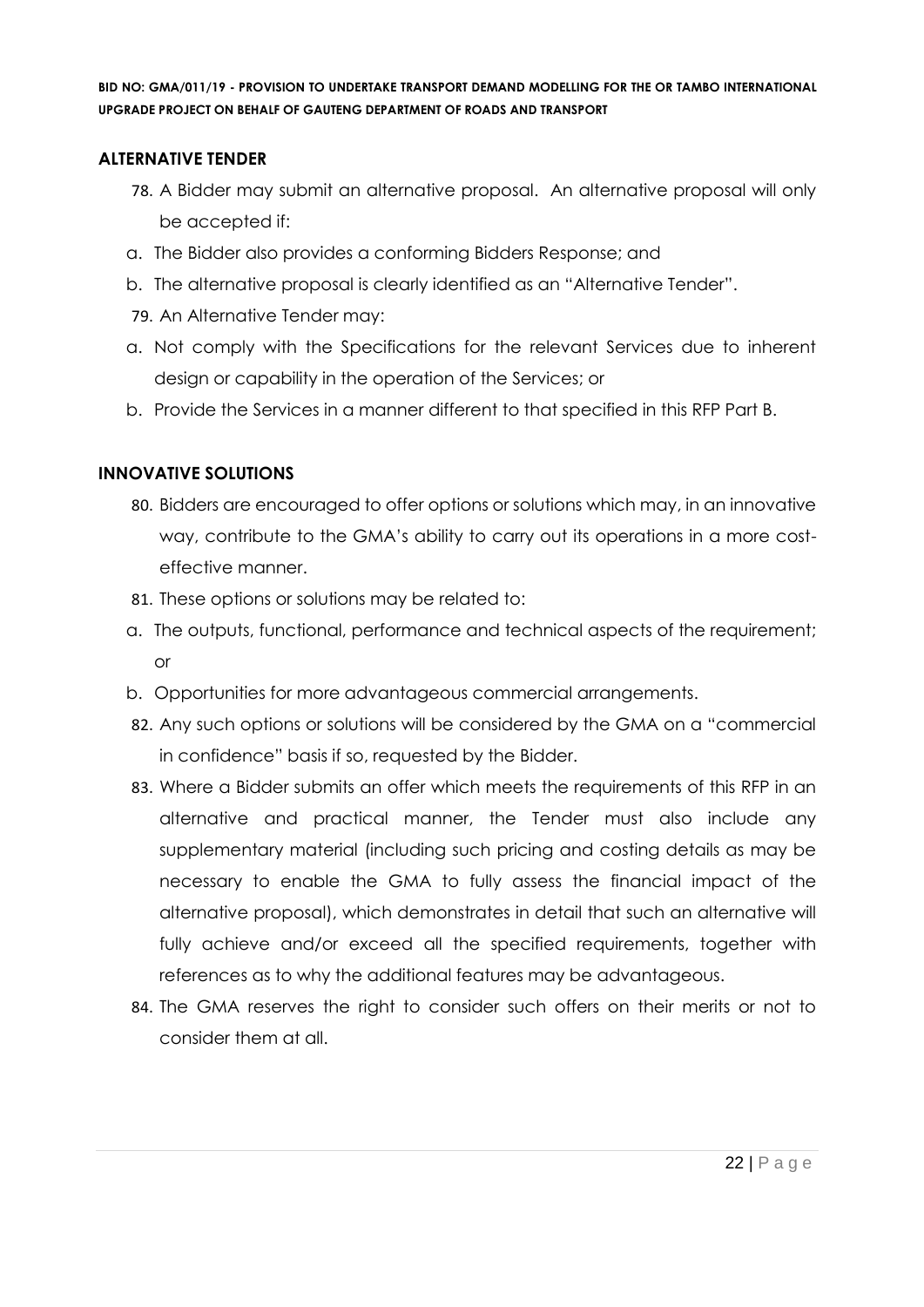# **CONTRACT DISCLOSURE REQUIREMENTS**

#### **DISCLOSURE OF INFORMATION**

- 85. The Conditions of Tendering include a provision for the disclosure of contract information (refer to this RFP Part A dealing with "Use of Tenders").
- 86. If a Bidder wishes to withhold the disclosure of specific contract information, the Bidder must clearly outline how the release of this information will expose trade secrets, business strategy or unique methodologies that may expose the business unreasonably to disadvantage.

# **TRADE SECRETS**

- 87. In considering whether specific information should be categorised as a trade secret, Bidders' should assess:
- a. The extent to which it is known outside of the Bidders business;
- b. the extent to which it is known by the persons engaged in the Bidders business;
- c. any measures taken to guard its secrecy;
- d. its value to the Bidders business and to any competitors;
- e. the amount of money and effort invested in developing the information; and
- f. the ease or difficulty with which others may acquire or develop this information.

# **UNREASONABLE DISADVANTAGE**

- 88. In determining whether disclosure of specific information will expose a Bidders business unreasonably to disadvantage, the following should be considered:
- a. Whether the information is generally available to competitors; and
- b. Whether it could be disclosed without causing substantial harm to the competitive position of the business.

The GMA will consider these applications in the Tender evaluation and negotiations (if any) with Bidders.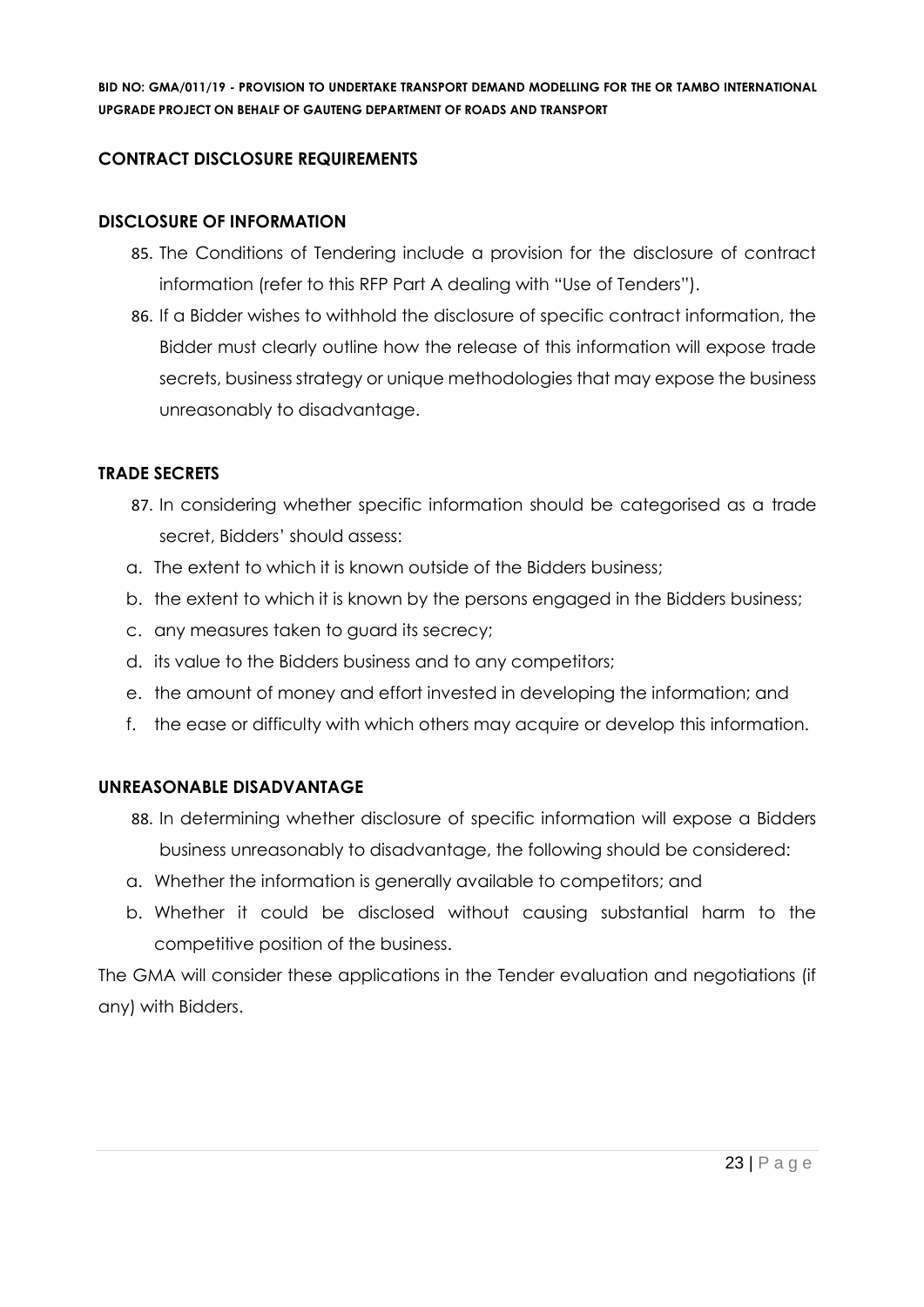# **EVALUATION OF TENDERS**

# **EVALUATION PROCESS**

- 89. Following the Closing Time, the GMA intends to evaluate the Tenders received.
- 90. Tenders will be evaluated against the Evaluation Criteria specified under the section "Evaluation Criteria Format".
- 91. Without limiting the GMA's rights in the RFP, the GMA may at any time during the Tendering Process choose to:
- a. Shortlist one or more Bidders; and
- b. accept one or more of the Tenders.
- 92. Unless the Evaluation Criteria explicitly require, the GMA may, but is not in any way bound to, shortlist, to select as successful, or to accept the Tender offering the lowest price.
- 93. Should the GMA choose to include a short-listing stage in its evaluation process, the GMA is not, at any time, required to notify Bidders or any other person or organisation interested in submitting a Tender.
- 94. A Bidders Response will not be deemed to be unsuccessful until such time as the Bidder is formally notified of that fact by the GMA. The commencement of negotiations by the GMA with one or more other Bidders is not to be taken as an indication that any particular Bidders Response has not been successful.

# **EVALUATION CRITERIA FORMAT**

- 95. The evaluation criteria is weighted to reflect the importance of project requirements noted in the Specifications:
- 96. In evaluating Bidders Responses, the GMA will have regard to:
- a. Specific evaluation criteria identified in the list below;
- b. the overall value for money proposition presented in the Bidders Response; and
- c. particular weighting assigned to any or all of the evaluation criteria specified below.
- 97. For the purposes of this RFP clause 98, 'value for money' is a measurement of financial and non-financial factors, including:
- a. Quality levels; and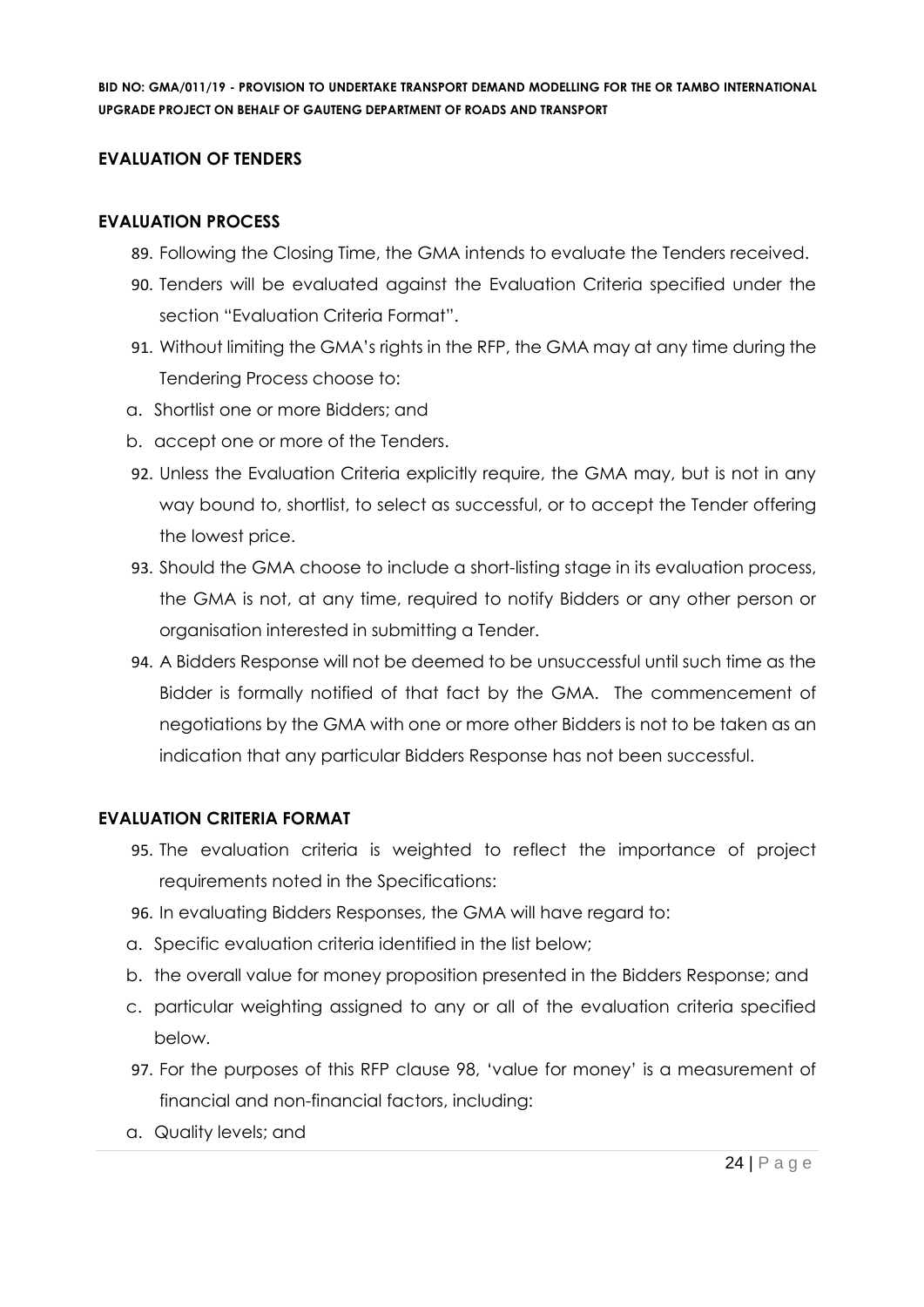- b. performance standards.
- 98. Value for money will be assessed on a 'whole of life' basis (including the transitioning-in, the contract term and the transitioning-out phases of the relationship between the GMA and a Bidder), with a view to long-term sustainability of the value for money proposition and with a focus on ensuring that value for money outcomes are promoted and protected following the conclusion of any contract that may result from this RFP.
- 99. Administrative compliance will be determined in accordance with the conditions listed in this RFP.
- 100. The evaluation criteria will be in line with the PPPFA, 2000 (Act No. 5 of 2000) and Preferential Procurement Regulations 2017.
- 101. Evaluation will be based on a point system and three-stage evaluation process. As a pre-requisite, a bid must comply with the requirements of the bid solicitation and meet the pre-qualification requirements before being evaluated further to next stage. The minimum threshold of the functionality evaluation criteria must also be met in order for the bid to be declared responsive and qualify to the next evaluation stage.
- 102. The value of this bid is estimated to be below R 50,000,000 and therefore the 80/20 preference point system shall apply. The following is the weighting awarded for each element, and the threshold score.

| <b>Evaluation element</b> | Weighting | <b>Threshold score</b> |
|---------------------------|-----------|------------------------|
| <b>Technical proposal</b> | 100       | 75 Points              |
| <b>B-BBEE</b> proposal    | 20        | N/A                    |
| Price proposal            | 80        | N/A                    |
| Total                     | 100       |                        |

# **FUNCTIONALITY EVALUATION**

103. The evaluation criteria for measuring functionality, and the weighting attached to each criterion is detailed in **Part B of the RFP document, Paragraph 5 of Terms of Reference**. Failure to provide adequate information for evaluation of the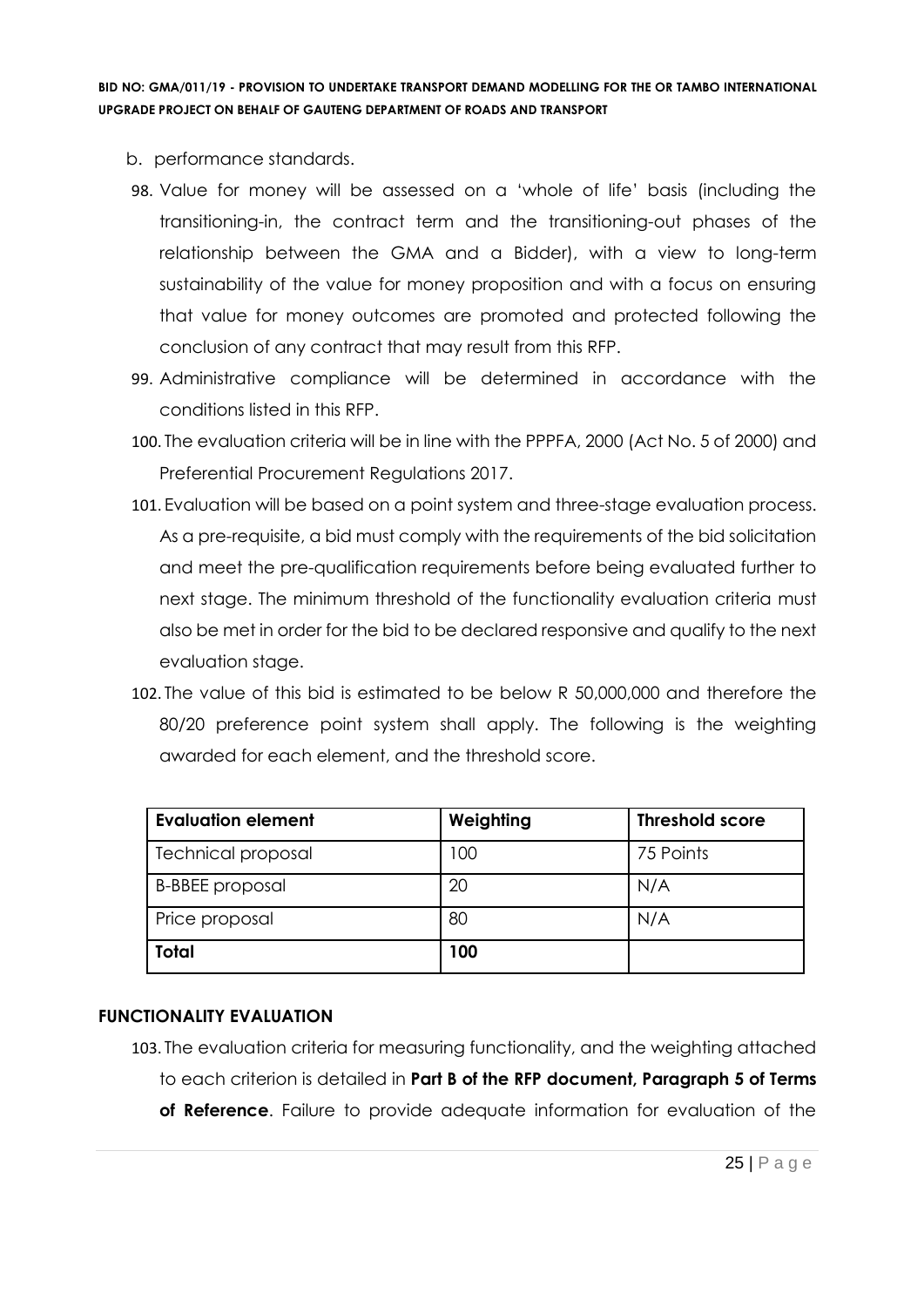criteria listed below will at least result in minimal subjective consideration and may result in loss of points.

- 104. A minimum threshold for functionality is based on meeting the suppliers' reseller or partner status. Bids that do not meet this threshold in each section will automatically be disqualified from further evaluation.
- 105. Thereafter, only the qualifying bids will be evaluated in terms of the 80/20 preference point system, where a maximum of 80 points are allocated for price and a maximum of 20 points are allocated in respect of the level of B-BBEE contribution of the bidder.

# **PRICE EVALUATION**

106. Price points will be calculated on the total price proposed solution as per terms of reference.

#### **B-BBEE EVALUATION**

- 107. Twenty (20) points are allocated. B-BBEE rating certificates and affidavits signed under oath are applicable and points allocated in terms of the BBBEE Codes of Good Practice guideline as indicated in the following table.
- 108. Bidders must submit valid BBBEE Certificates and affidavits signed under oath which will be verified.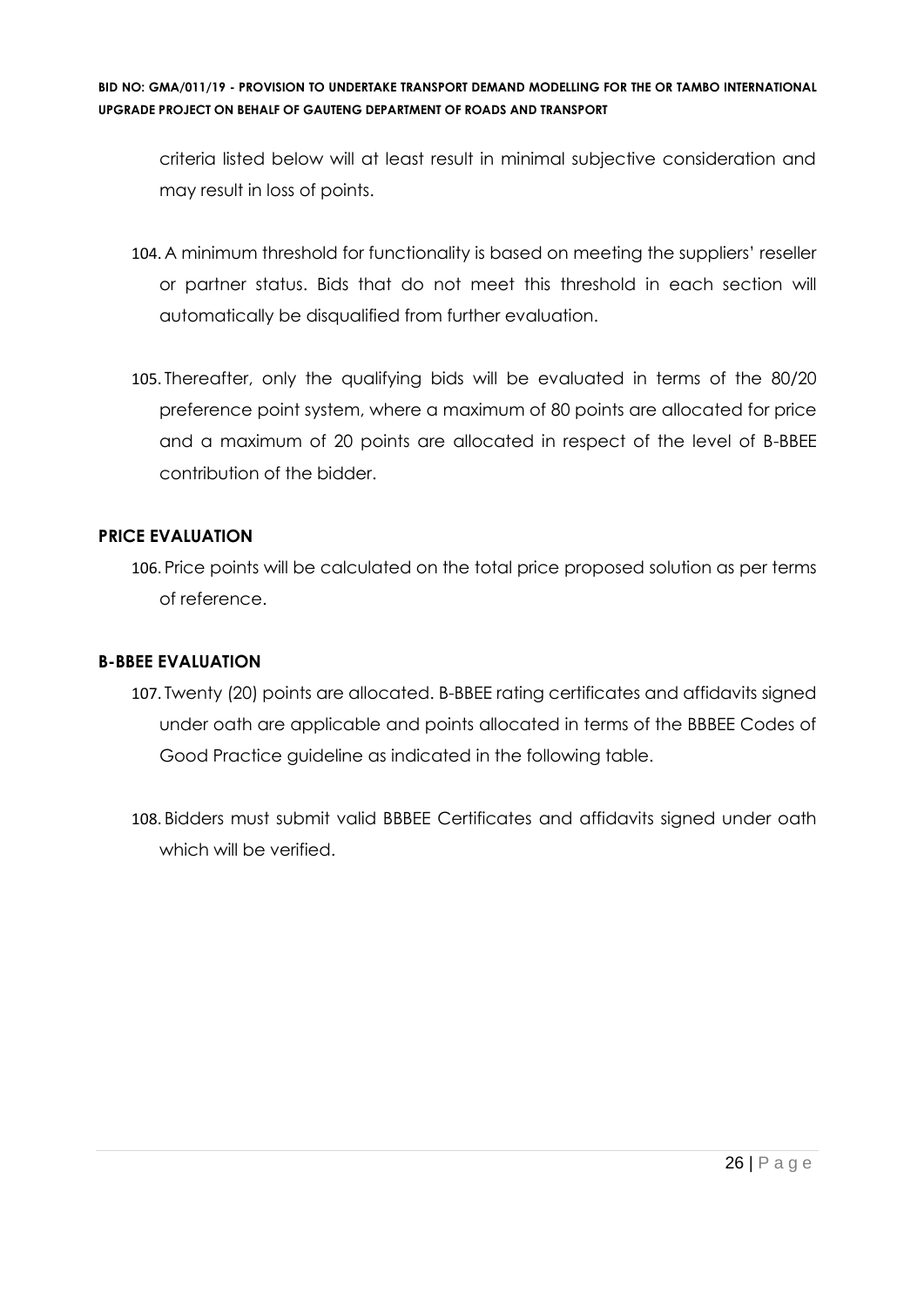| <b>B-BBEE Status Level of Contributor</b> | <b>Number of points</b> |
|-------------------------------------------|-------------------------|
|                                           |                         |
|                                           | 20                      |
| $\overline{2}$                            | 18                      |
| $\mathfrak{S}$                            | 14                      |
| $\overline{4}$                            | 12                      |
| 5                                         | 8                       |
| 6                                         | 6                       |
| $\overline{7}$                            | 4                       |
| 8                                         | $\overline{2}$          |
| Non-compliant contributor                 | $\Omega$                |

# **POINTS AWARDED FOR B-BBEE STATUS LEVEL OF CONTRIBUTION**

109. The preference points claimed by each bidder for attaining the B-BBEE Status Level of Contributor will be allocated to each qualifying bid when determining the total bid score under the preference points system. The points scored by a bidder in respect of the level of B-BBEE contribution contemplated in the table above will be added to the points scored for price.

# **CLARIFICATION OF TENDERS**

- 110. The GMA may seek clarification from and enter into discussions with any or all of the Bidders in relation to their Tender. The GMA may use such information in interpreting the Tender and evaluating the cost and risk in accepting the Tender. Failure to supply clarification to the satisfaction of the GMA may render the Tender liable to disqualification.
- 111. The GMA is under no obligation to seek clarification of anything in a Tender and reserves the right to disregard any clarification that the GMA considers to be unsolicited or otherwise impermissible in accordance with the rules set out in this RFP.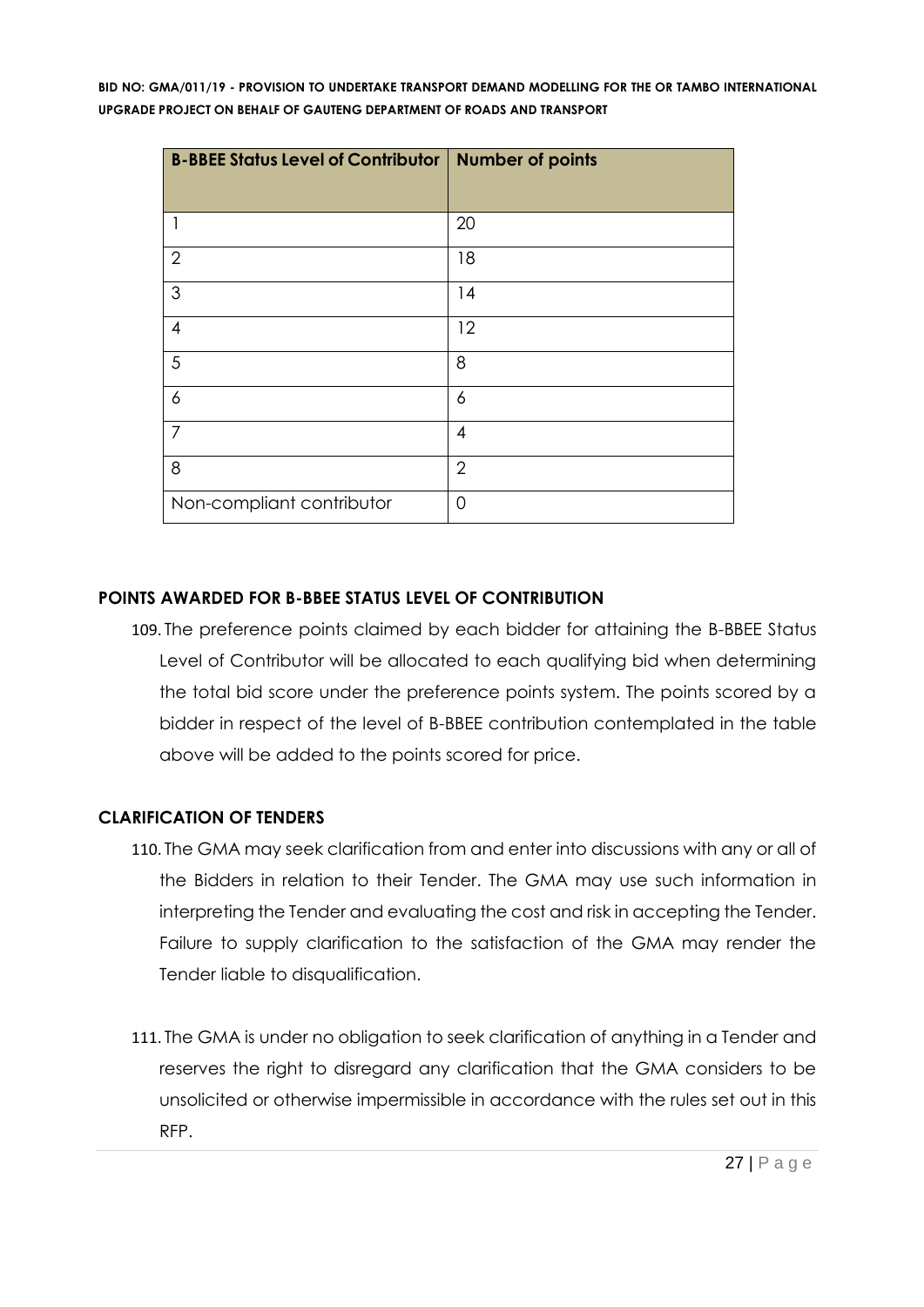#### **DISCUSSION WITH BIDDERS**

- 112. The GMA may elect to engage in detailed discussions with any one or more Bidders, with a view to maximising the benefits of this RFP as measured against the evaluation criteria and in fully understanding a Bidders offer.
- 113. In its absolute discretion, the GMA may invite some or all Bidders to give a presentation to the GMA in relation to their submissions, that may include a demonstration of software, programs or unique methodologies proposed, if applicable.
- 114. The GMA is under no obligation to undertake discussions with, or to invite any presentations from Bidders.
- 115. In addition to presentations and discussions, the GMA may request some or all Bidders to:
- a. Conduct a site visit, if applicable;
- b. provide references or additional information; and/or
- c. make themselves available for panel interviews.

# **BEST AND FINAL OFFERS**

- 116. Bidders or where the Tendering Process involves a short-listing process, shortlisted Bidders may be invited by the GMA to submit a best and final offer in relation to all or certain aspects of their respective Tenders.
- 117. The GMA is under no obligation to give Bidders the opportunity to submit a best and final offer. If the GMA chooses to give Bidders the opportunity to submit a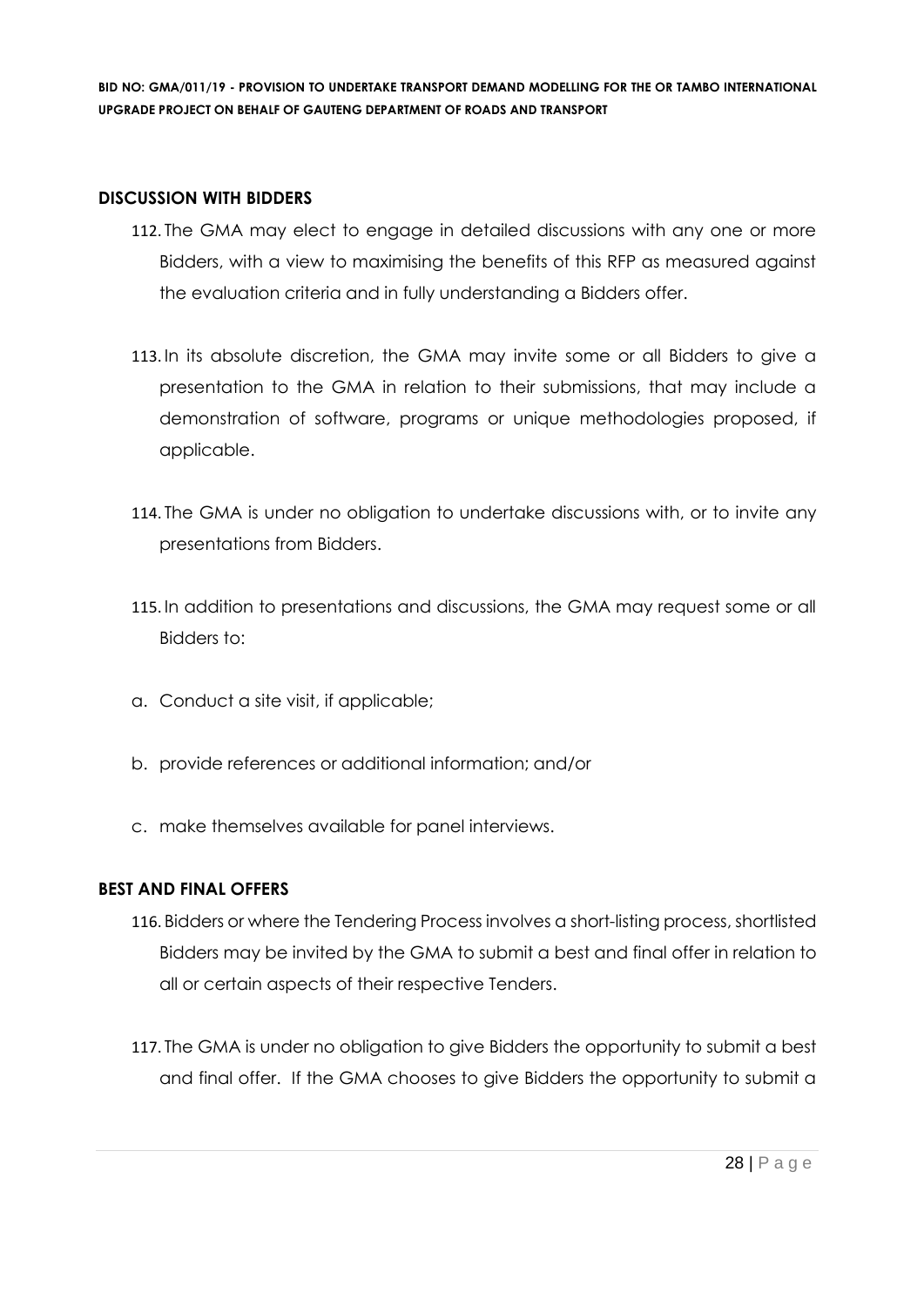best and final offer, it is under no obligation to give notification before the Closing Time that such opportunity will be given.

118. Notwithstanding the possibility that the GMA may give Bidders the opportunity to submit a best and final offer, Bidders should be aware that the GMA will, in conducting its evaluation of Tenders, rely on all information (including all representations) contained in such Tenders. Bidders are therefore encouraged to submit their best and final offers in the first instance.

#### **SUCCESSFUL TENDERS**

#### **NO LEGALLY BINDING CONTRACT**

119. Selection as a successful Bidder does not give rise to a contract (express or implied) between the successful Bidder and the GMA for the supply of the Services. No legal relationship will exist between the GMA and a successful Bidder for the supply of the Services until such time as a binding contract is executed by them.

#### **PRE-CONTRACTUAL NEGOTIATIONS**

- 120. The GMA may, in its absolute discretion, decide not to enter into pre-contractual negotiations with a successful Bidder.
- 121. A Bidder is bound by its Tender and all other documents forming part of the Bidders Response and, if selected as a successful Bidder, must enter into a contract on the basis of the Tender without negotiation.

#### **NO OBLIGATION TO ENTER INTO CONTRACT**

122. The GMA is under no obligation to appoint a successful Bidder or Bidders (as the case may be), or to enter into a contract with a successful Bidder or any other person, if it is unable to identify a Tender that complies in all relevant respects with the requirements of the GMA, or if due to changed circumstances, there is no longer a need for the Services requested, or if funds are no longer available to cover the total envisaged expenditure. For the avoidance of any doubt, in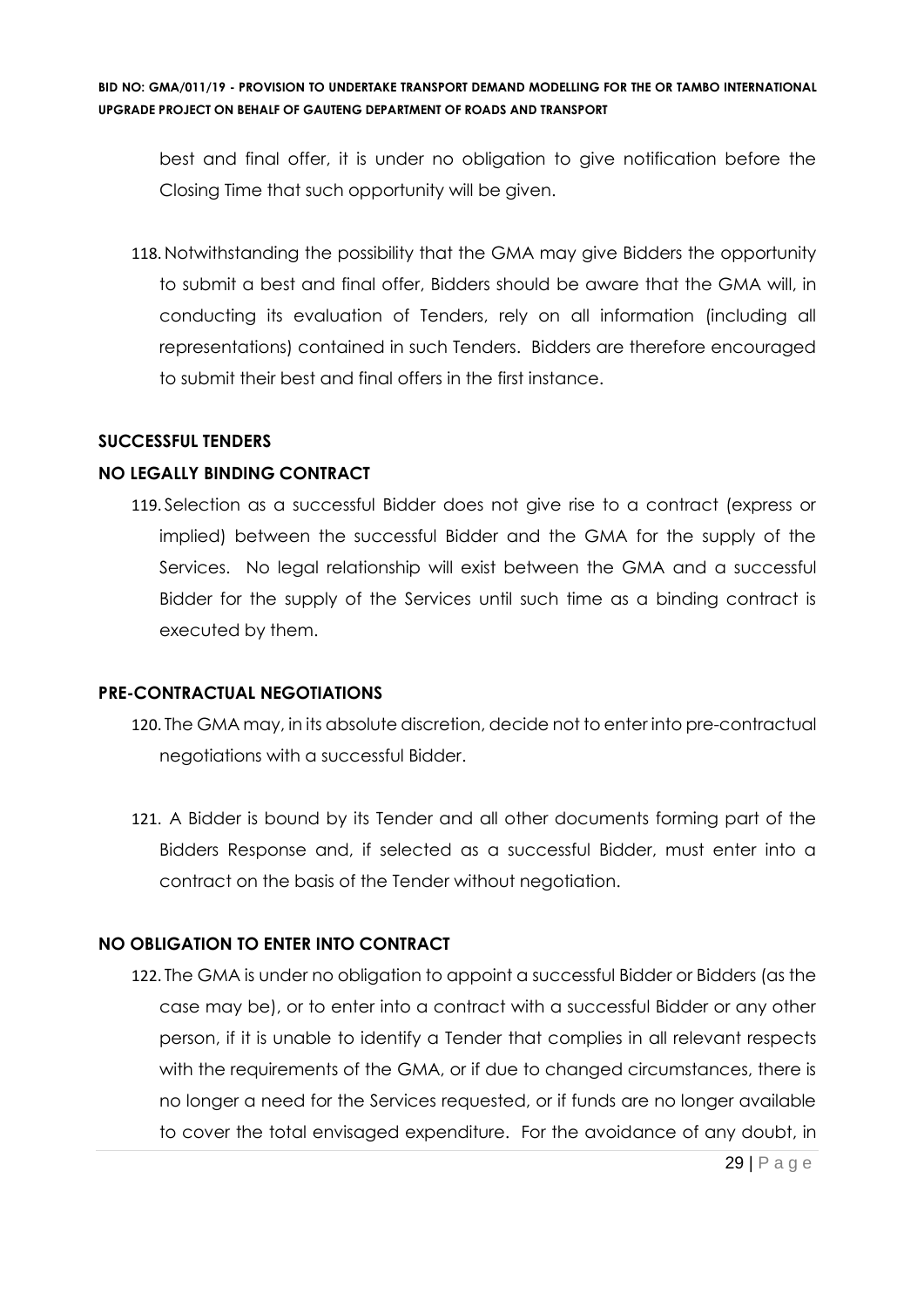these circumstances the GMA will be free to proceed via any alternative process.

123. The GMA may conduct a debriefing session for all Bidders (successful and unsuccessful). Attendance at such debriefing session is optional.

# **ADDITIONAL RULES**

- 124. It is a condition of the tendering process that Bidders will be required to complete all the forms annexed to this RFP Part C.
- 125. A Bidder who does not submit all the information as required by the GMA will be disqualified from the Tendering Process.

# **BIDDER WARRANTIES**

126. By submitting a Tender, a Bidder warrants that:

- a. In lodging its Tender it did not rely on any express or implied statement, warranty or representation, whether oral, written, or otherwise made by or on behalf of the GMA, its officers, employees, or advisers other than any statement, warranty or representation expressly contained in the RFP;
- b. it did not use the improper assistance of GMA employees or information unlawfully obtained from the GMA in compiling its Tender;
- c. it is responsible for all costs and expenses related to the preparation and lodgement of its Tender, any subsequent negotiation, and any future process connected with or relating to the Tendering Process;
- d. it otherwise accepts and will comply with the rules set out in this RFP; and
- e. it will provide additional information in a timely manner as requested by the GMA to clarify any matters contained in the Tender.

# **GMA'S RIGHTS**

127. Notwithstanding anything else in this RFP, and without limiting its rights at law or otherwise, the GMA reserves the right, in its absolute discretion at any time, to: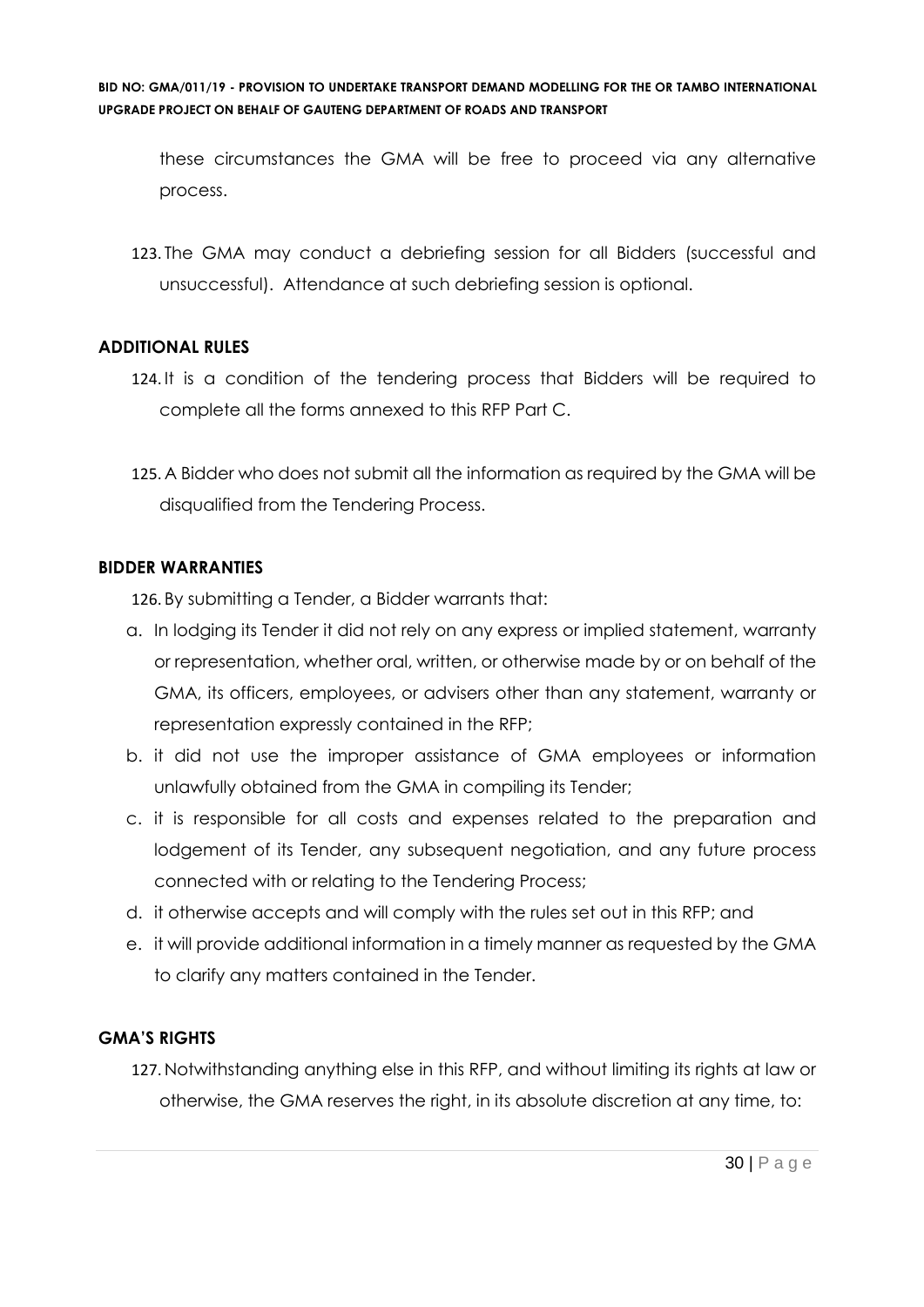- a. Cease to proceed with, or suspend the Tendering Process prior to the execution of a formal written contract;
- b. alter the structure and/or the timing of this RFP or the Tendering Process;
- c. vary or extend any time or date specified in this RFP for all or any Bidder or other persons;
- d. terminate the participation of any Bidder or any other person in the Tendering Process;
- e. require additional information or clarification from any Bidder or any other person or provide additional information or clarification;
- f. call for new Tenders;
- g. reject any Tender received after the Closing Time;
- h. reject any Tender that does not comply with the requirements of this RFP; or
- i. consider and accept or reject any alternative tender.

# **GOVERNING LAWS**

- 128. This RFP and the Tendering Process is governed by the laws applying in the Republic of South Africa.
- 129. Each Bidder must comply with all relevant laws in preparing and lodging its Tender and in taking part in the Tendering Process.
- 130. All tenders must be completed using the English language and all costing must be in South African Rands.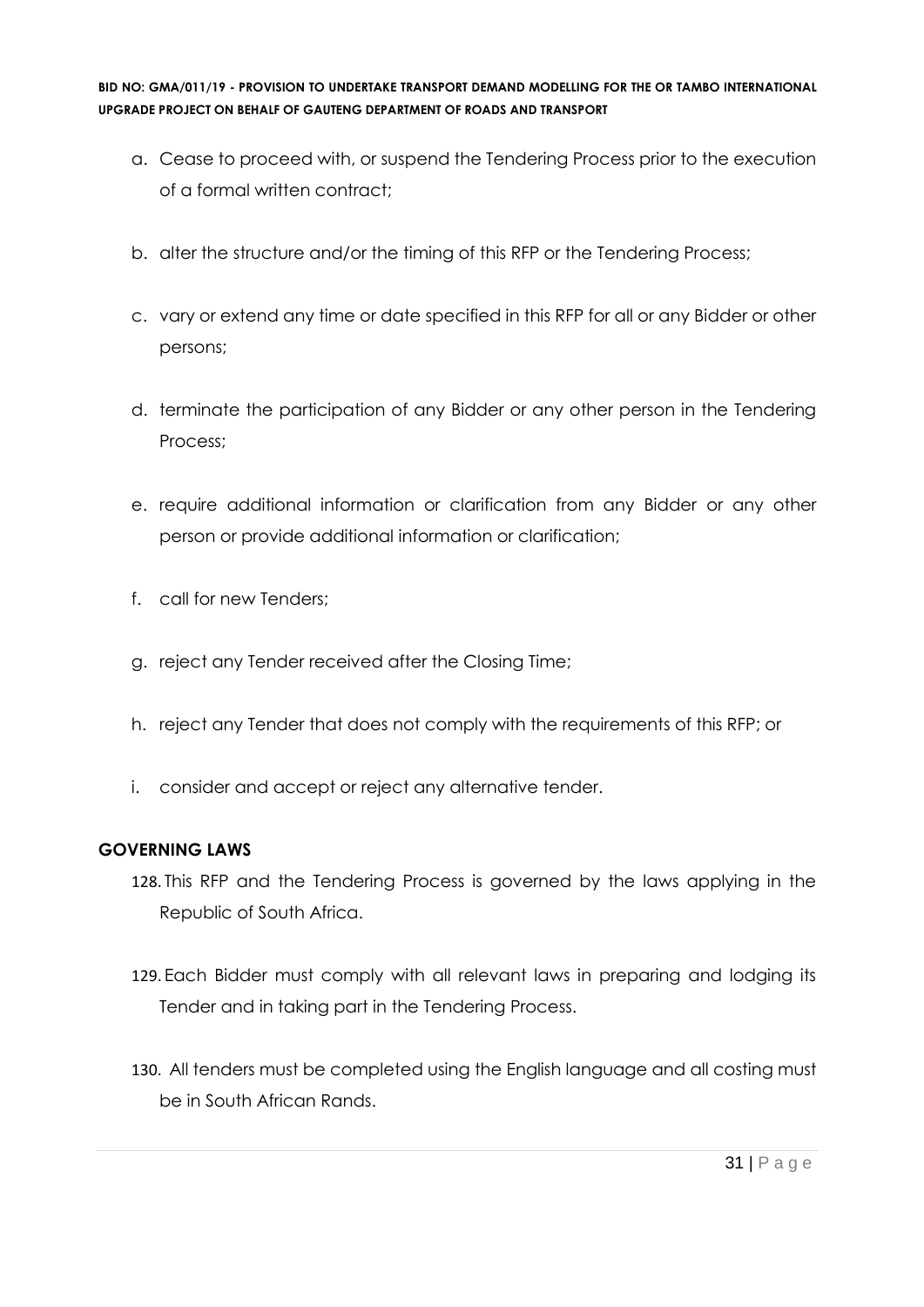# **INCONSISTENCY**

- 131.If there is any inconsistency between any parts of this RFP, a descending order of precedence must be accorded to:
- a. the conditions of tendering in Part A and Part B of this RFP, and any annexure or attachments;
- b. the Bidders response in Part C of this RFP;
- c. any other part of this RFP, so that the provision in the higher ranked document, to the extent of the inconsistency, prevails.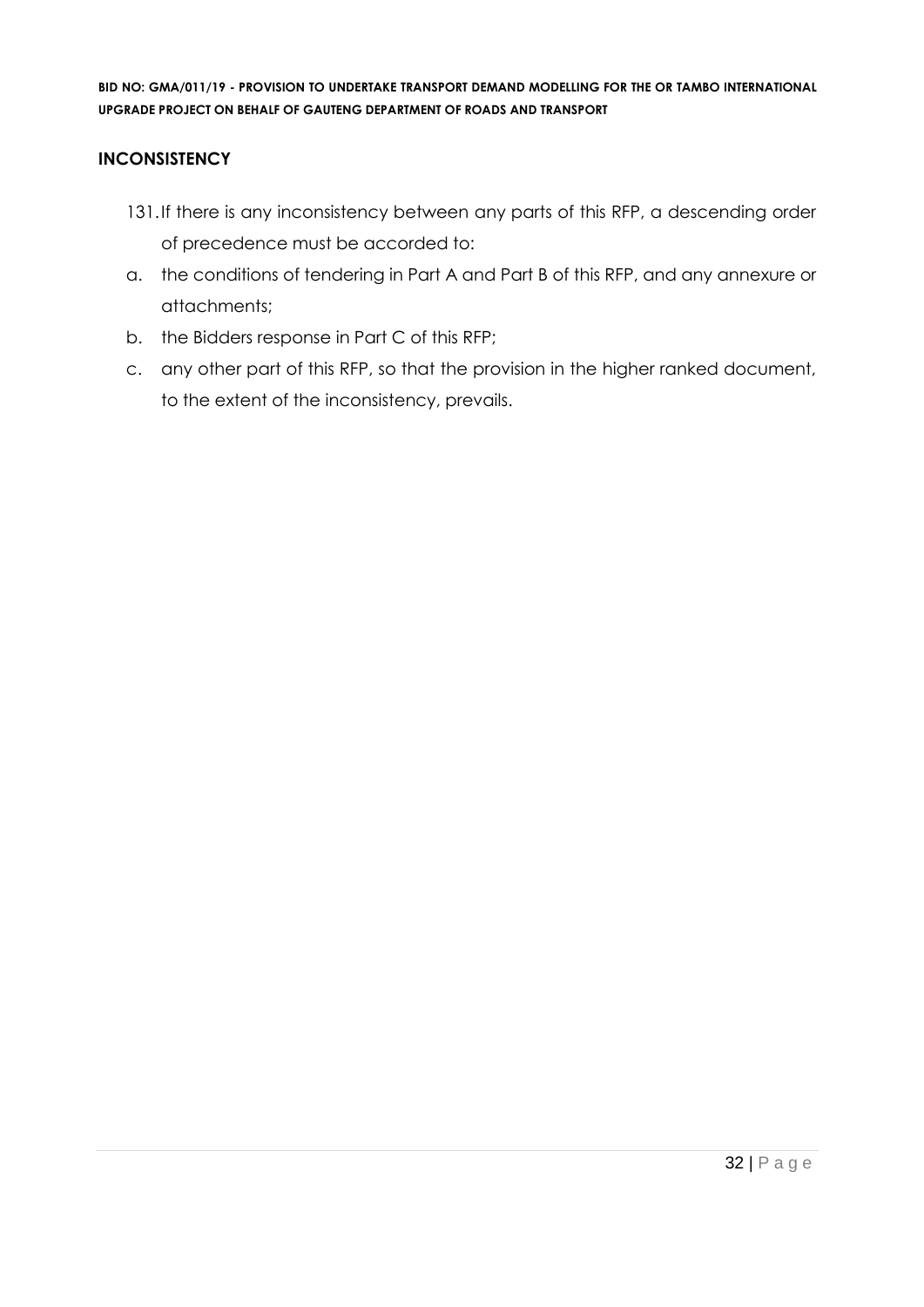# **RFP – PART B**

# **TERMS OF REFERENCE**

#### **1. PURPOSE**

The purpose of this Request for Proposal ("RFP") is to procure the specialist services to undertake transport demand modelling for the OR Tambo International Airport upgrade project and thus develop a public transport masterplan for the Midfield Cargo and Passenger Terminal. This assessment will inform the transport infrastructure investment decisions of the Gauteng Department of Roads and Transport ("GDRT") for the airport and surrounding areas.

# **2. BACKGROUND INFORMATION OF THE GAUTRAIN MANAGEMENT AGENCY**

The main objective of the GMA is to manage, coordinate and oversee the Gautrain. To do so, the GMA must:

- a) Assist the Gauteng Provincial Government ("GPG") in implementing Gautrain and achieving its objectives;
- b) act on behalf of GPG in managing the relationship between GPG and the Concessionaire in terms of the Concession Agreement ("the CA") and ensure that the interests of GPG are protected;
- c) enhance the integration of Gautrain with other transport services and Public Transport Plans;
- d) promote and maximize the Socio-Economic Development and BBBEE objectives of the GPG in relation to Gautrain;
- e) liaise with and promote co-operation between government structures in all three spheres of Government in relation to Gautrain;
- f) liaise with persons having an interest in Gautrain;
- g) manage assets relating to Gautrain and promote their preservation and maintenance;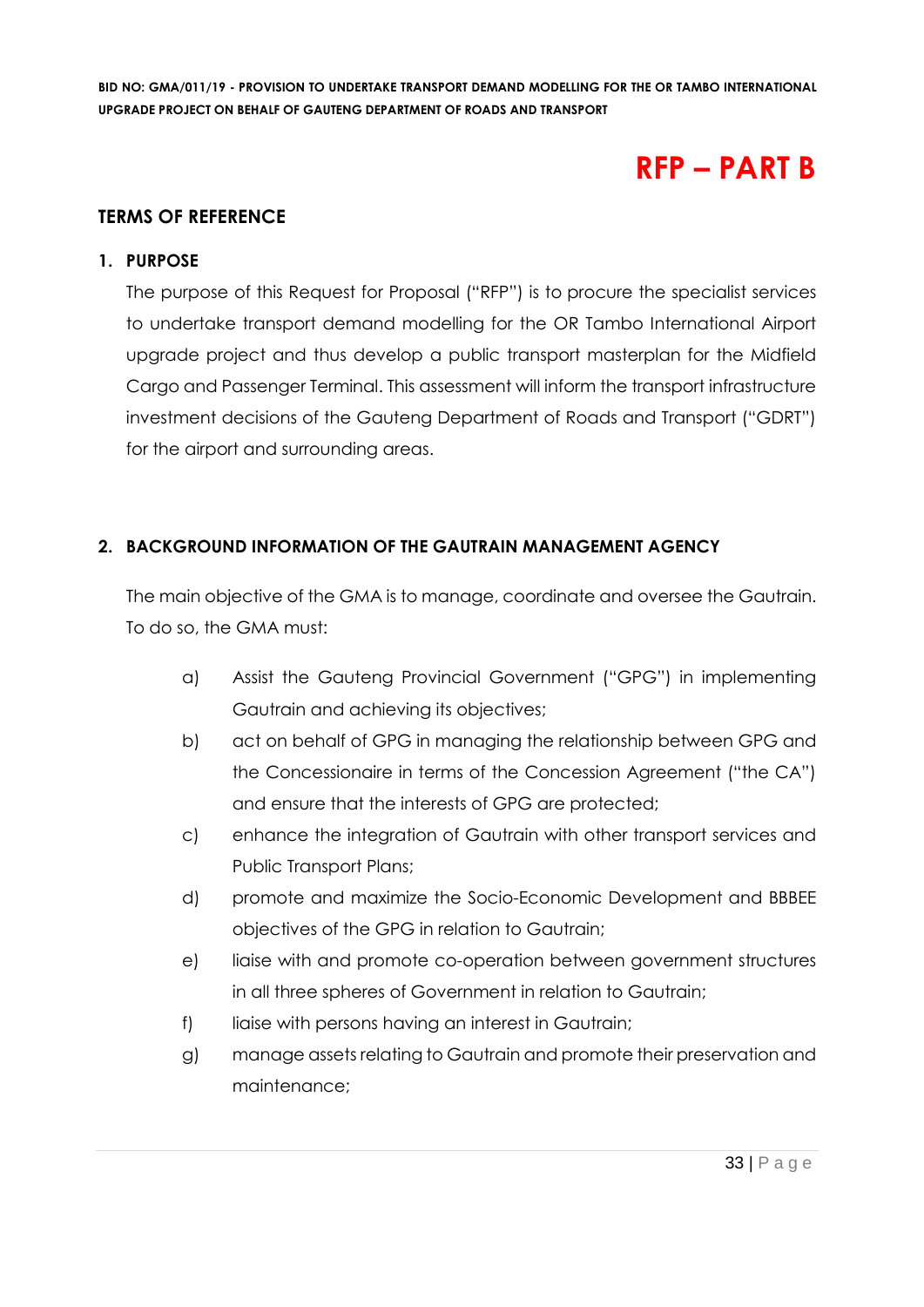- h) manage the finances of the Gautrain and the financial securities provided by the Concessionaire; and
- i) monitor the policy and legislative environment of the Gautrain.

The GMA is further obligated to carry out any other transport related directives issued by the MEC for Roads and Transport in the Gauteng Province. As such; the GMA is conducting this transport demand scenario testing project on behalf of the GDRT.

# **3. OR TAMBO INTERNATIONAL AIRPORT UPGRADE PROJECT**

The GDRT is the lead department in the development of the OR Tambo International Airport Midfield Terminal, as well as the Ekurhuleni Aerotropolis projects. The implementation of these projects will have significant impact on road-based freight and passenger transport movements which will in turn increase the demand on the transport infrastructure in the OR Tambo International Airport precinct.

# **4. SCOPE OF WORK**

A specialist service provider is required for the undertaking of transportation demand modelling for OR Tambo International Airport. This modelling must be run for development and base case scenarios for both of the years 2025, and 2037 respectively using the Gauteng Rapid Rail Integrated Network ("GRRIN") EMME model.

The required outcomes of the transport scenario modelling must be used to develop a public transport masterplan to accommodate the predicted transport movements. The Service Provider is also required to update the road masterplan that was developed by the Airports Company of South Africa ("ACSA") and ensure alignment between these two masterplans.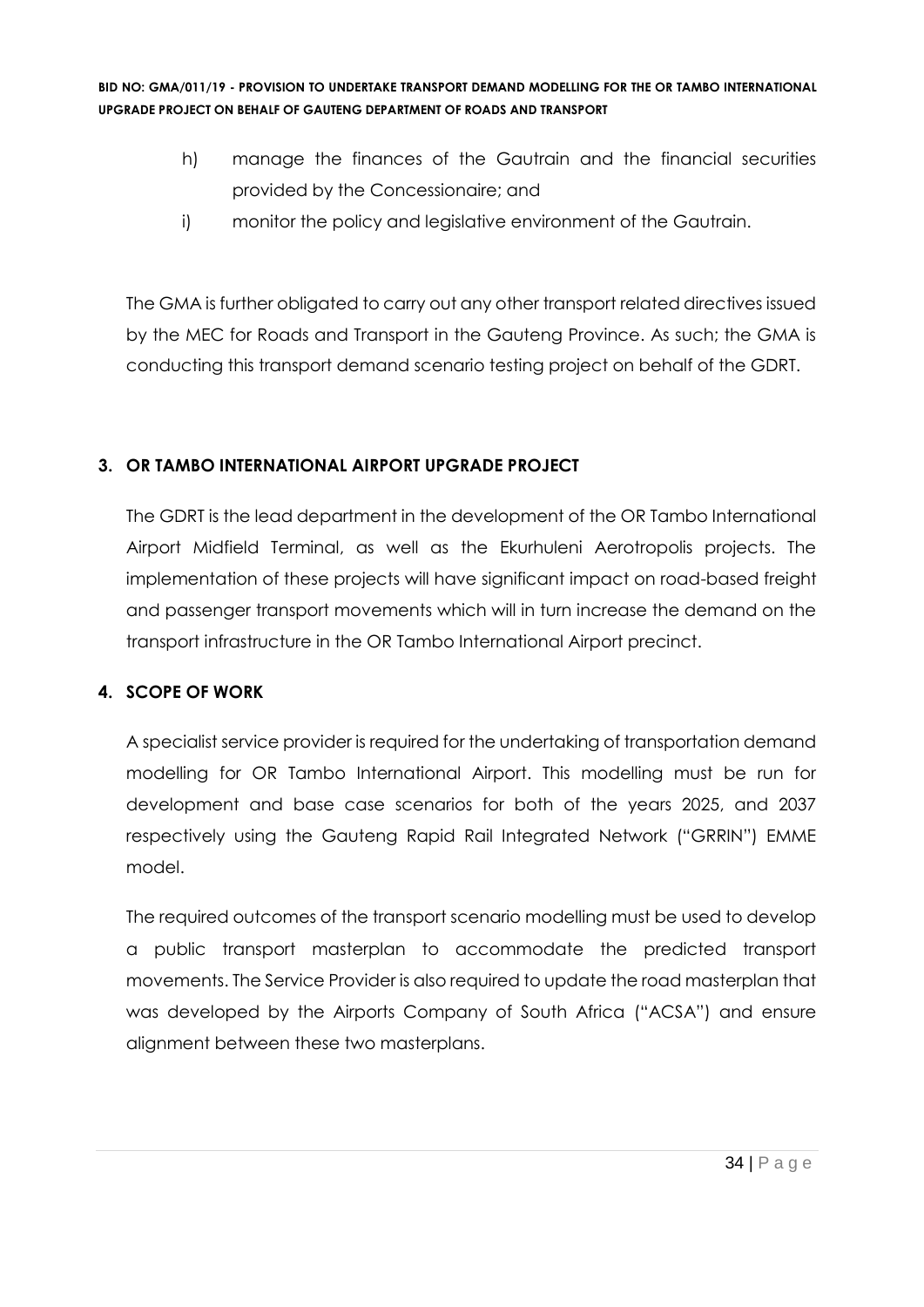The following are the minimum deliverables of this RFP:

- 4.1. Document reviews that include the ACSA Mid-Terminal Masterplan, ACSA Precinct Development Plan and Roads Masterplan, Gauteng 25-year Integrated Transport Master Plan ("GITMP25"), GRRIN Extension Feasibility Study, as well as any other pertinent ACSA or GDRT strategic planning information to enable the Service Provider to acquaint themselves with all future OR Tambo precinct development plans that have an impact on transportation planning.
- 4.2. Liaise with the relevant stakeholders that include the following:
	- 4.2.1. GDRT;
	- 4.2.2. ACSA;
	- 4.2.3. GMA;
	- 4.2.4. City of Johannesburg ("CoJ");
	- 4.2.5. City of Ekurhuleni ("CoE");
	- 4.2.6. Transnet;
	- 4.2.7. Passenger Rail Agency of South Africa ("PRASA");
	- 4.2.8. South African National Roads Agency Limited("SANRAL"); and
	- 4.2.9. Department of Transport ("DoT").
- 4.3. Conduct transportation demand modelling to determine passenger as well as road-based freight transport movements within a 20km radius of OR Tambo International Airport. These movements must be allocated as follows:
	- 4.3.1. Road-based freight;
	- 4.3.2. Rail-based freight;
	- 4.3.3. Road-based private transport;
	- 4.3.4. Road-based public transport; and
	- 4.3.5. Rail-based public transport.
- 4.4. Conduct public transport modelling to include considerations for integration with road and rail transport infrastructure including in-terminal people movements.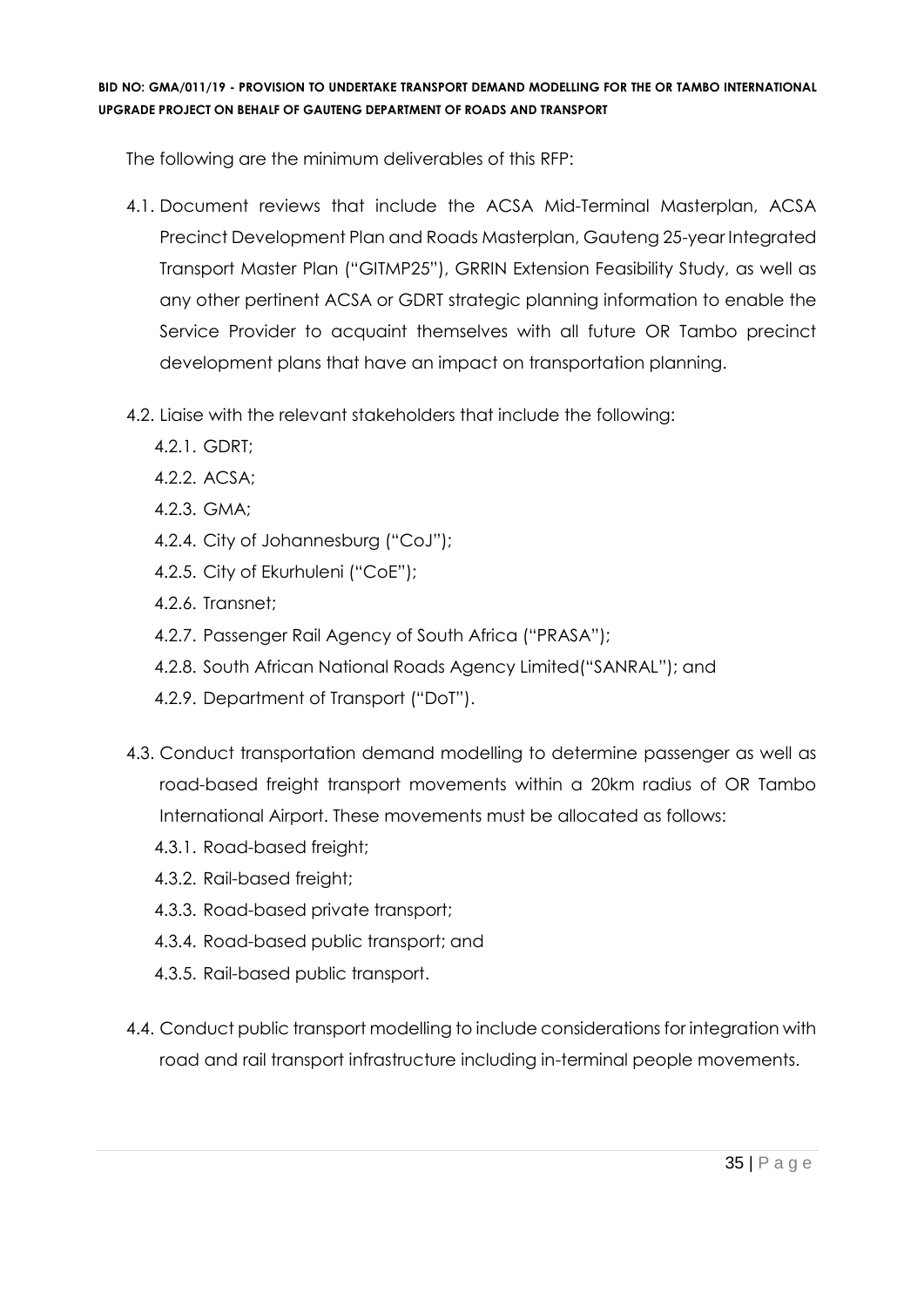- 4.5. Develop a Midfield Cargo and Passenger Terminal Public Transport Master Plan that must include, but is not limited to the following:
	- 4.5.1. Identification of transportation infrastructure interventions that are required to accommodate the predicted transportation demand;
	- 4.5.2. Benefits of the proposed transportation infrastructure interventions including cost benefits thereof;
	- 4.5.3. Prioritisation of implementation of the proposed transportation interventions including timelines, dependencies, as well as estimated implementation durations;
	- 4.5.4. Capital and operational costs of all proposed infrastructure interventions over the modelling period plus ten-year future horizon; and
	- 4.5.5. Impact of the planned OR Tambo International Airport upgrades on a future rapid rail station at the proposed Midfield Terminal, as well as the impact on the current Gautrain Airport Passenger Service ("APS"); including the determination of the timing of the implementation of this station.
- 4.6. Update the ACSA Road Master Plan to align with the Midfield Cargo and Passenger Terminal Public Transport Master Plan that will be developed as per 4.4 above.
- 4.7. Update the GRRIN *EMME* model with all planned transport infrastructure interventions as well as land use projections for the modelling periods that will be applied as per Section 4 above. The model to be applied and updated for the execution of this RFP shall remain the property of the GDRT.
- 4.8. Preparation and execution of a program of measurable skills transfer to GDRT staff on the services to be provided under this RFP.
- 4.9. Provide any other related services required for the conclusion of the transport demand modelling for the OR Tambo International Airport upgrade project and development of a public transport masterplan for the Midfield Cargo and Passenger Terminal.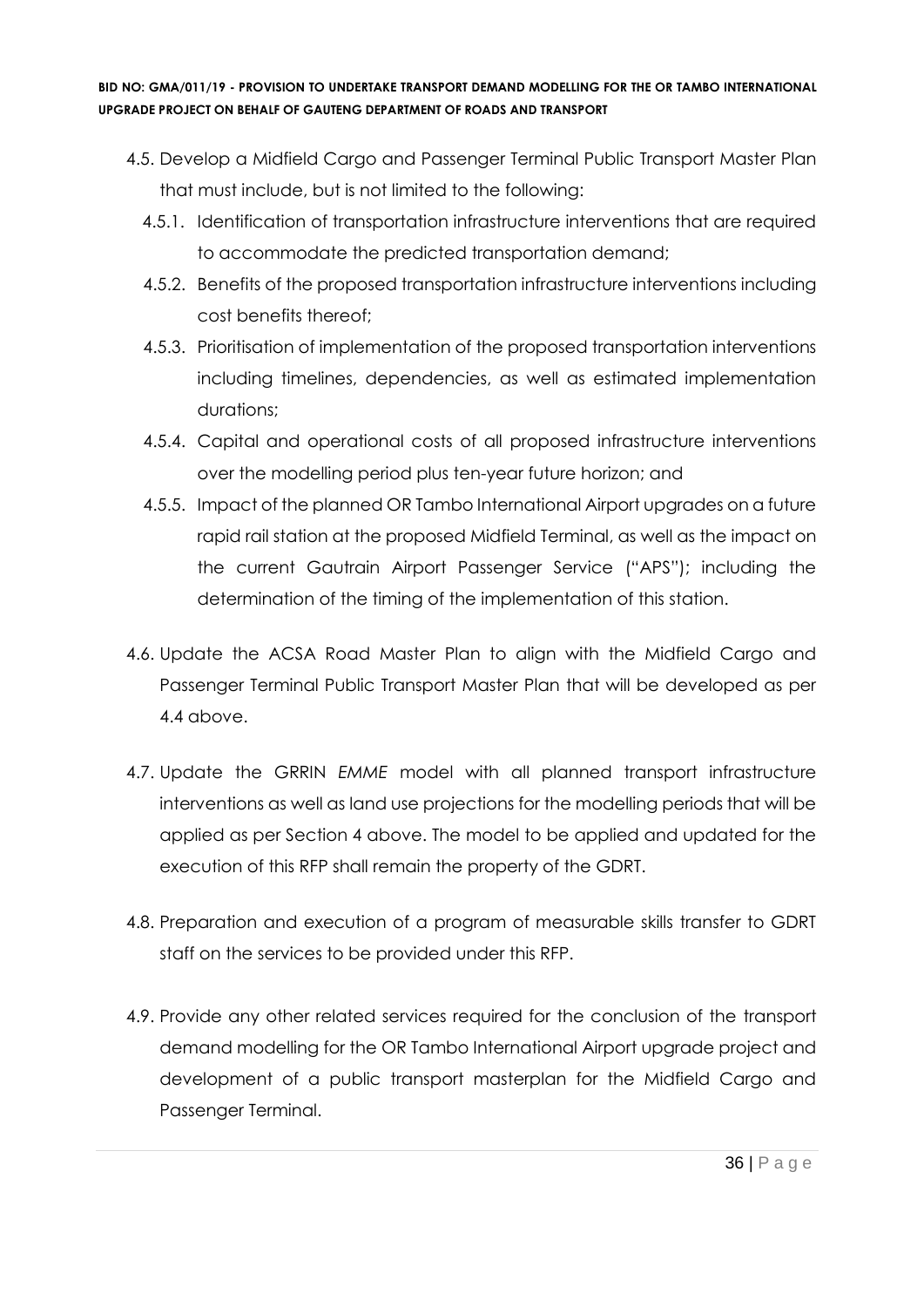# **5. PROJECT ADMINISTRATION AND REPORTING**

The Service Provider shall be responsible for all project administration and reporting as required for the execution and completion of the works articulated in Section 4 of this RFP. This project administration and reporting shall include the following minimum requirements:

- 5.1. Preparation and submission of a project inception report that includes stakeholder management plan.
- 5.2. Monthly progress reports coupled with actual deliverables required in Section 4 of this RFP, including progress on skills transfer to GDRT staff
- 5.3. Creating and maintaining a project program that combines all project workstreams and interdependencies thereof.
- 5.4. Coordinating, administrating, and managing monthly project progress meetings including the recording of all meetings.
- 5.5. Identification of key risks in project delivery and engaging the client accordingly.
- 5.6. Preparation and submission of a project close-out report.
- 5.7. All project reports and deliverables shall be signed off by the GDRT.

# **6. DOCUMENTS TO BE PROVIDED TO SERVICE PROVIDER**

- 6.1. The successful Bidder will be provided with the following documentation as it relates to the OR Tambo International Airport:
	- 6.1.1. Relevant extracts of the ACSA Mid-Terminal Masterplan;
	- 6.1.2. Relevant Extracts of the ACSA Precinct Plan;
	- 6.1.3. ACSA Roads Master Plan;
	- 6.1.4. GITMP25;
	- 6.1.5. GRRIN Demand Model;
	- 6.1.6. Relevant extracts of the GRRIN Feasibility Study; and
	- 6.1.7. GDRT network planning reports.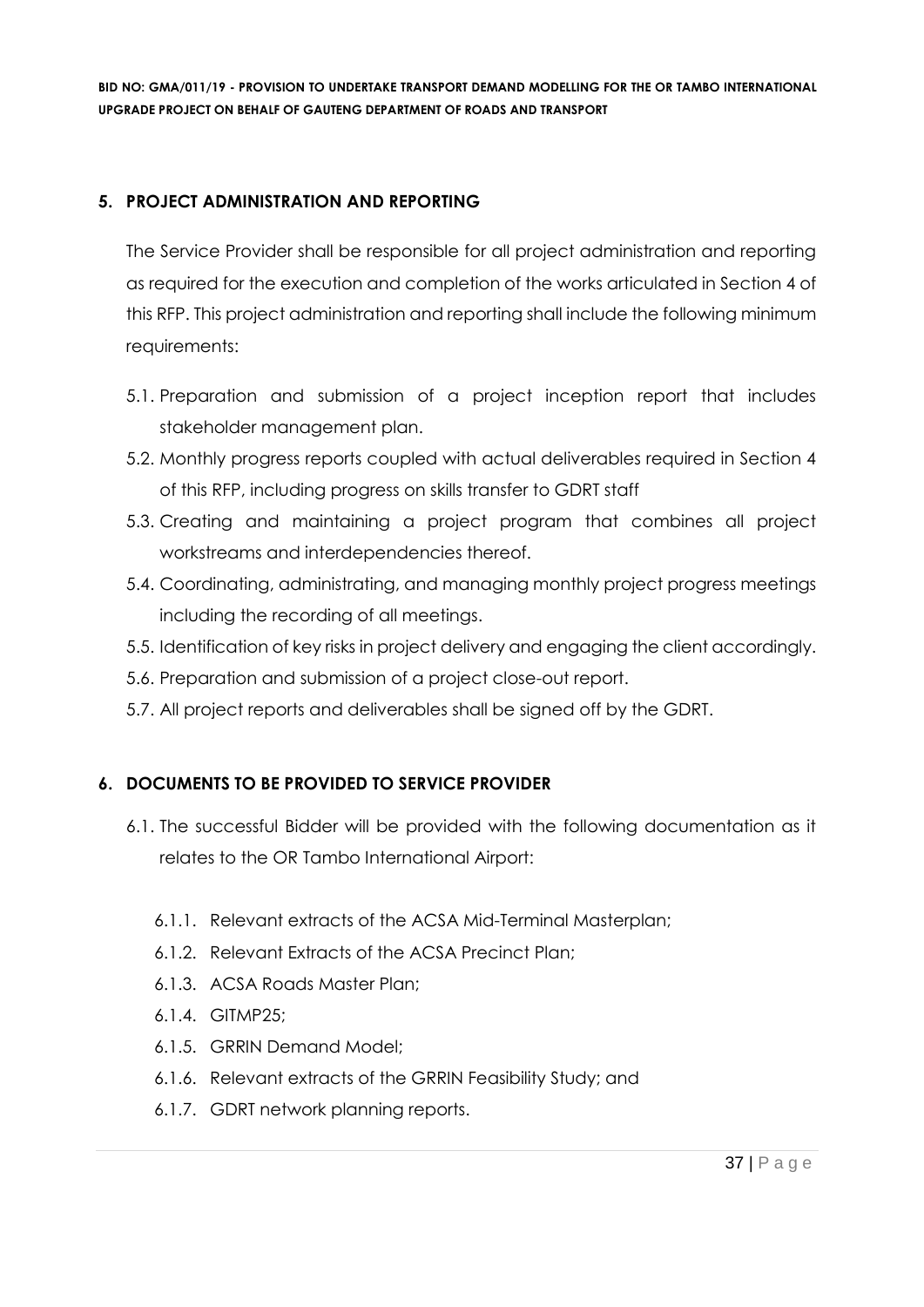- 6.2. All copies of the reports listed above shall be provided in PDF format.
- 6.3. Any other relevant information that is in the possession of the GDRT will be provided on request. The Service Provider shall be responsible for sourcing any other applicable information, legislation, codes, standards, specifications, and reference documents required for the execution of the scope contained in this RFP.

# **7. SUBMISSION CRITERIA**

Bidders must submit CVs and copies of qualifications and applicable certifications for all proposed individuals who will be made available to conduct the transport demand modelling for the OR Tambo International Airport upgrade project and development of a public transport masterplan for the Midfield Cargo and Passenger Terminal.

These CVs must explicitly demonstrate the qualifications, certification, and specific work experience of every individual in the provision of the required area of expertise as per Section 4 of this RFP including the following minimum requirements:

- 7.1. Qualifications and Certification of proposed individuals
	- 7.1.1. Project Manager

The qualifications of the Project Manager who will be responsible for coordination, and integration of all deliverables required for the conclusion of the scope of work articulated in Section 4 of this RFP must include the following minimum requirements:

- A Diploma in an engineering-related field; and
- Project management certification.
- 7.1.2. Engineering and Technical Personnel

38 | P a g e The qualifications and certification of the proposed personnel who will be responsible for the delivery of capacity assessment of the system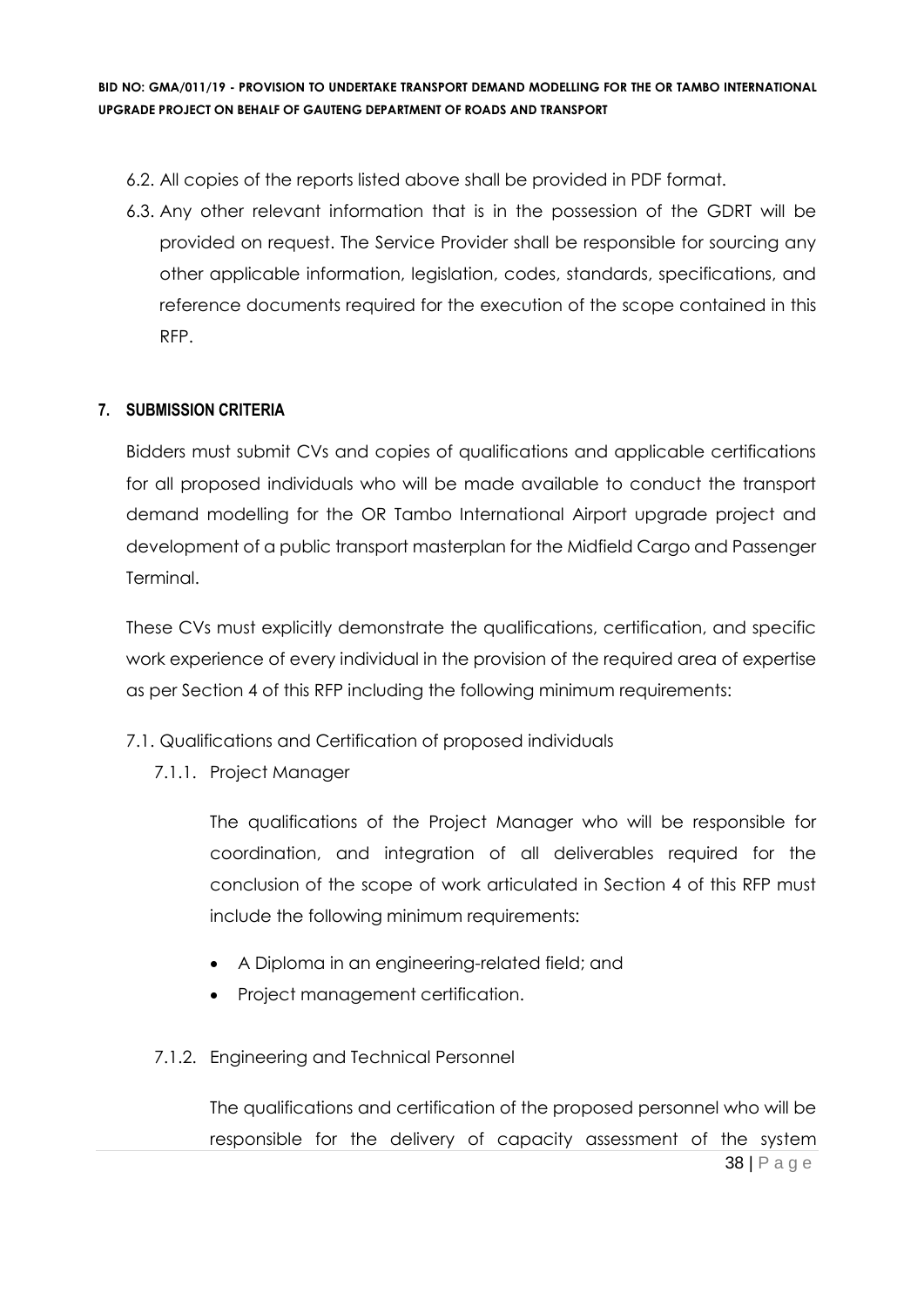> infrastructure required for the conclusion of the scope of work articulated in Section 4 of this RFP must include the following minimum requirements:

- a. Bachelor's degree (BSc/BEng) in their respective technical discipline including specialization in transportation; and
- b. Professional registration with the Engineering Council of South Africa ("ECSA") or equivalent as per the *Washington Accord* for all lead discipline Engineers
- 7.2. Experience of proposed individuals
	- 7.2.1. Project Manager
		- a. Ten years' experience in management and coordination of projects of a comparable size, scope, and complexity to the requirements to be managed under this RFP;
		- b. Ten years' experience in transport infrastructure projects; and
		- c. Ten years' experience in transportation project planning, and scheduling.
	- 7.2.2. Engineering and Technical Lead Personnel
		- a. Ten years' experience in public transportation planning and design;
		- b. Ten years' experience in freight transportation planning and infrastructure design;
		- c. Ten years' experience in intermodal transportation planning;
		- d. Ten years' experience in transportation planning and traffic engineering;
		- e. Ten years' experience in engineering cost estimation;
		- f. Ten years' experience in capacity assessment of public transportation passenger interface facilities;
		- g. Ten years' experience in development and simulation of dynamic pedestrian movement in public transport passenger interface facilities;
		- h. Five years' experience in development of transportation models;
		- i. Five years' experience in application of transportation modelling tools;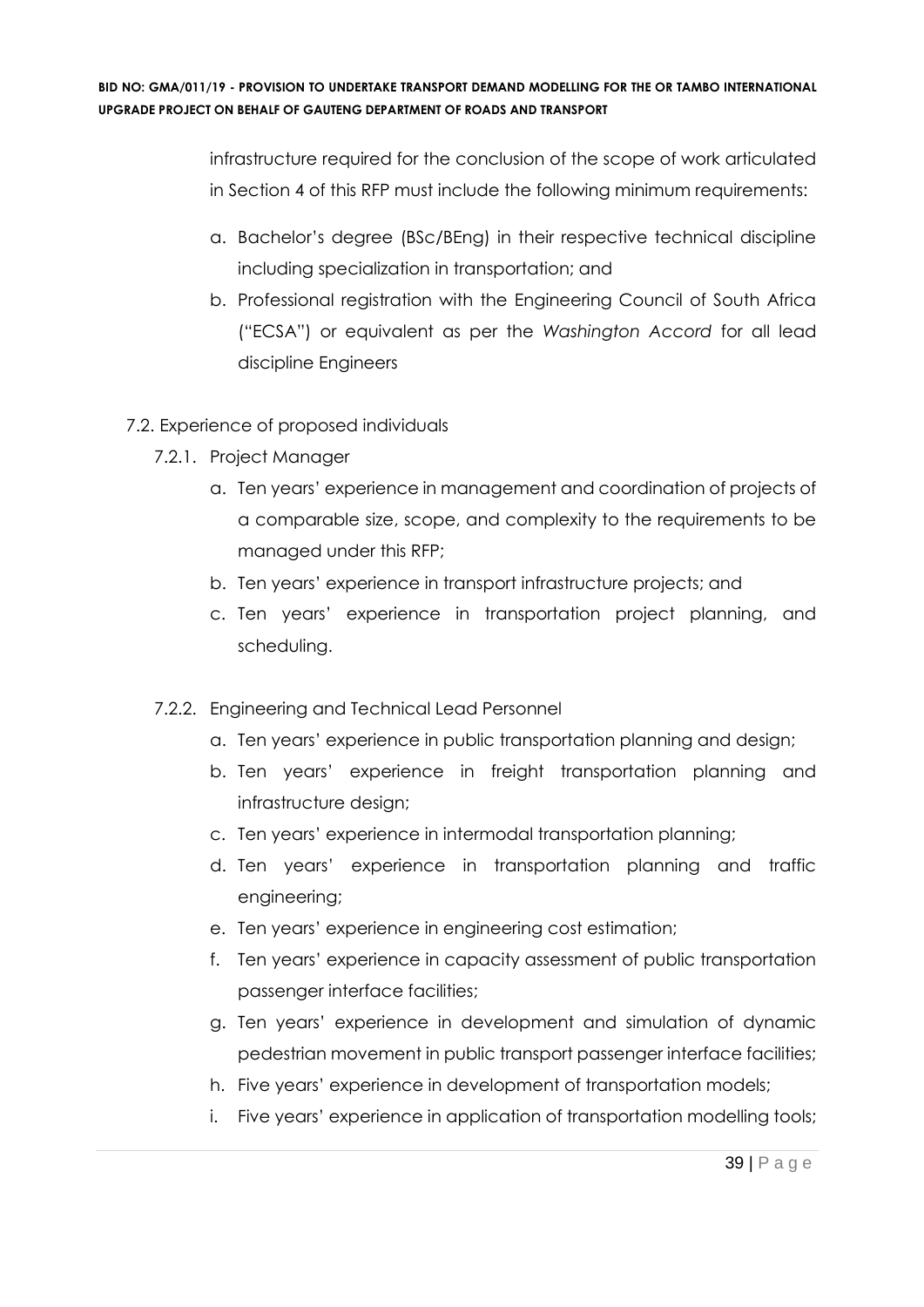- j. Five years' experience in transportation demand modelling tools;
- k. Five years' project cost-benefit analysis;
- l. Ten years' experience in development of transport master plans;
- m. Working knowledge of railway operations; and
- n. Knowledge of rail and road transportation infrastructure design and construction standards and specifications including GDRT Road Design Manual, *COLTO, SANS, Occupational Health and Safety Act No 85 of 1993, National Building Regulations, Construction Regulations,* and Municipal Bylaws.
- 7.3. Company Experience and Expertise
	- 7.3.1.Bidders must demonstrate company experience in provision of transport demand modelling for the OR Tambo International Airport upgrade project and development of a public transport masterplan for the Midfield Cargo and Passenger Terminal consistent with the requirements articulated in Section 4 of this RFP including the following minimum requirements:
		- a) Ten years' experience in project management of transportation projects;
		- b) Fifteen years' experience in design of transportation infrastructure;
		- c) Ten years' experience in transport infrastructure project cost estimation;
		- d) Ten years' experience in public transportation planning;
		- e) Five years' experience in project cost-benefit analysis;
		- f) Five years' experience in public transportation projects;
		- g) Ten years' experience in compilation and delivery of technical study documentation and reports;
		- h) Ten years' experience in development of transportation models;
		- i) Ten years' experience in application of transportation demand modelling tools; and
		- j) Experience in the preparation and execution of a program of measurable skills transfer to the staff of previous or current clients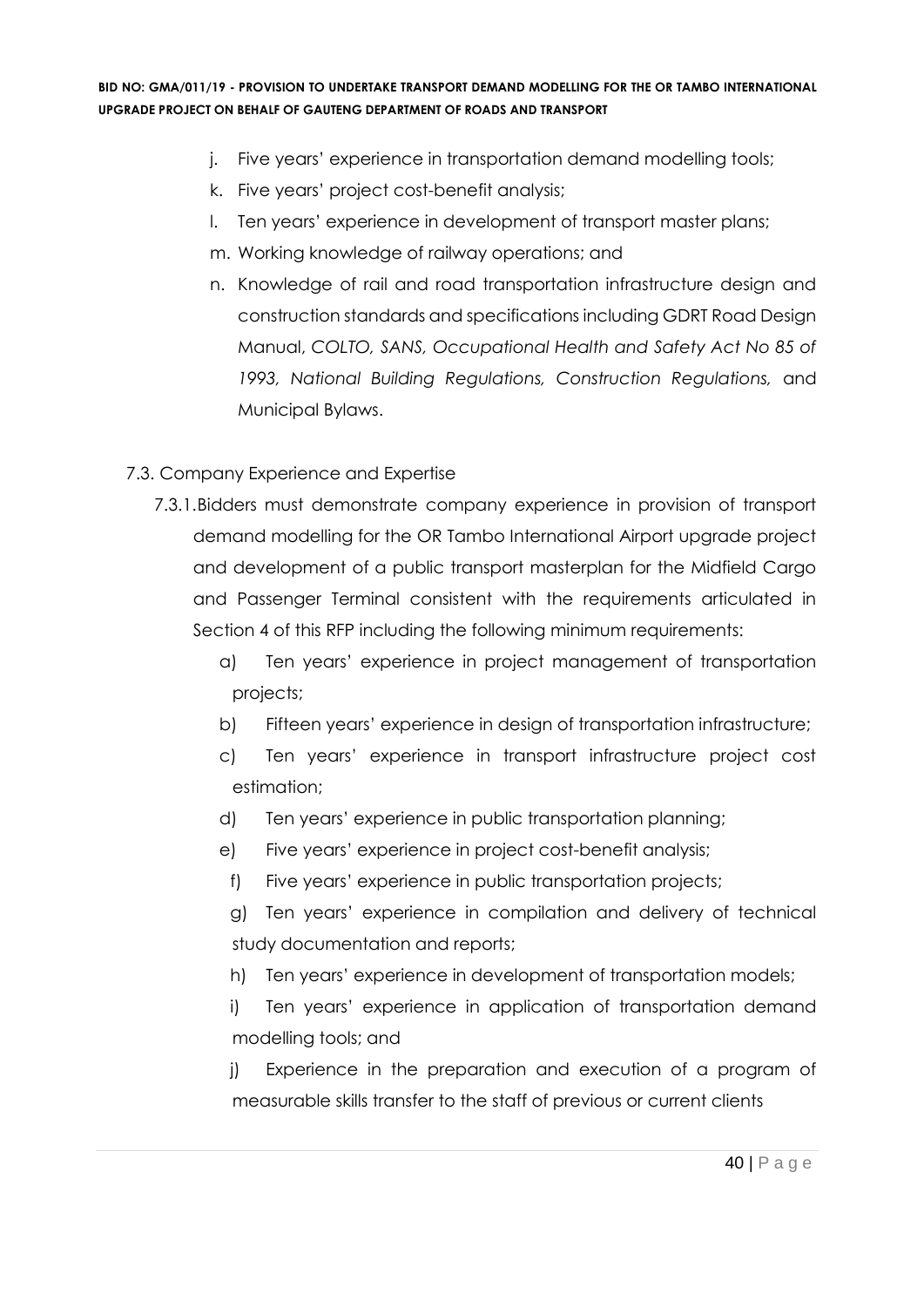- 7.4. Method Statement / Methodology
	- 7.4.1. Bidders must submit a method statement/ methodology detailing the way the required scope of work as set out in Section 4 of this RFP will be executed and must include the following:
		- a) Project governance structure in the form of an organogram reflecting various levels of responsibility of all proposed personnel who will ensure accountability, resolution of issues, constraints, and/or conflicts that affect the delivery of the project to be delivered under this RFP;
		- b) Approach that will be adopted in execution of the services required by this RFP to ensure effective delivery of this project;
		- c) A preliminary project programme indicating execution of the services articulated in Section 4 of this RFP; and
		- d) Measurable skills transfer methodology detailing how the Bidder will transfer skills to the GDRT through the execution of the requirements of this RFP.

# **8. EVALUATION CRITERIA**

Bidders will be evaluated on the contents of the bid submission that must demonstrate full understanding and alignment to the requirements of this RFP. The functionality (technical proposal) will be evaluated and scored out of 100 (one hundred) points, with an average minimum threshold of seventy-five (75) points. Bids that do not meet or better this minimum threshold score will not be evaluated further.

The functionality of the bids will be evaluated based on the criteria indicated in Table 1.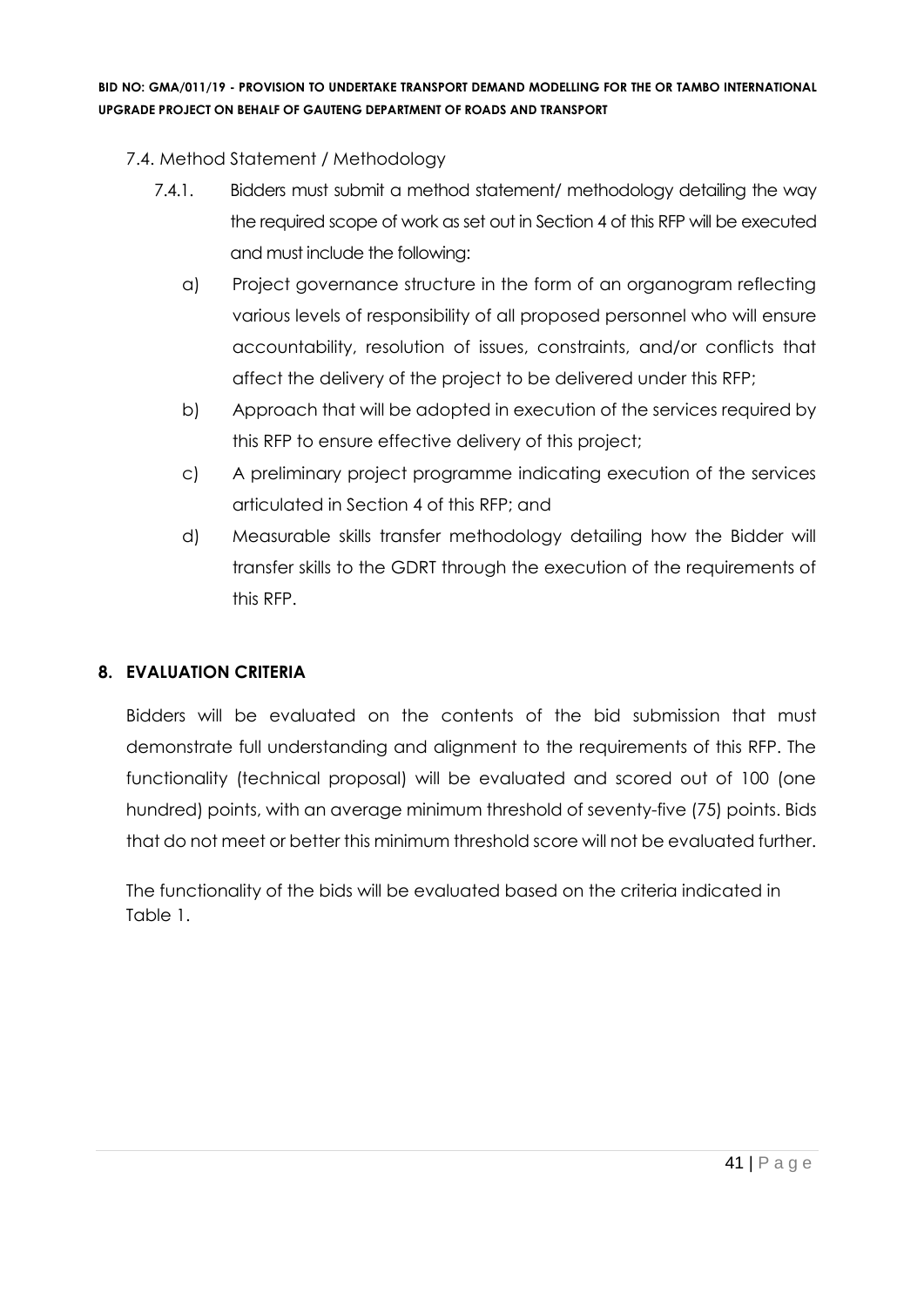# **Table 1: Transport Demand Modelling for the OR Tambo International Airport Upgrade Project Evaluation Criteria**

| <b>Evaluation Criteria</b>                                                     | Weight |
|--------------------------------------------------------------------------------|--------|
| Qualifications of Proposed Individuals<br>(as per section 7.1 of this RFP)     |        |
| Project Manager (5)                                                            |        |
| <b>Engineering and Technical Personnel</b>                                     | 25     |
| Transportation Modelling and Simulation (10)<br>$\Omega$                       |        |
| Engineering and Design (10)<br>$\circ$                                         |        |
| Project Experience of Proposed Individuals<br>(as per section 7.2 of this RFP) |        |
| Project Manager (5)                                                            |        |
| Engineering and Technical Lead Personnel                                       | 25     |
| Transportation Modelling and Simulation (10)<br>$\circ$                        |        |
| Engineering and Design (10)<br>$\circ$                                         |        |
| Company Experience<br>(as per section 7.3 of this RFP)                         |        |
| Project Management of Transportation Projects (2)                              |        |
| Transportation Projects (3)                                                    |        |
| Technical Study Documentation and Report Delivery (3)                          | 20     |
| Development of Transportation Models (3)                                       |        |
| Transportation Demand Modelling (4)                                            |        |
| Simulation of Dynamic Passenger Movements (3)                                  |        |
| Skills Transfer Initiatives (2)                                                |        |
|                                                                                |        |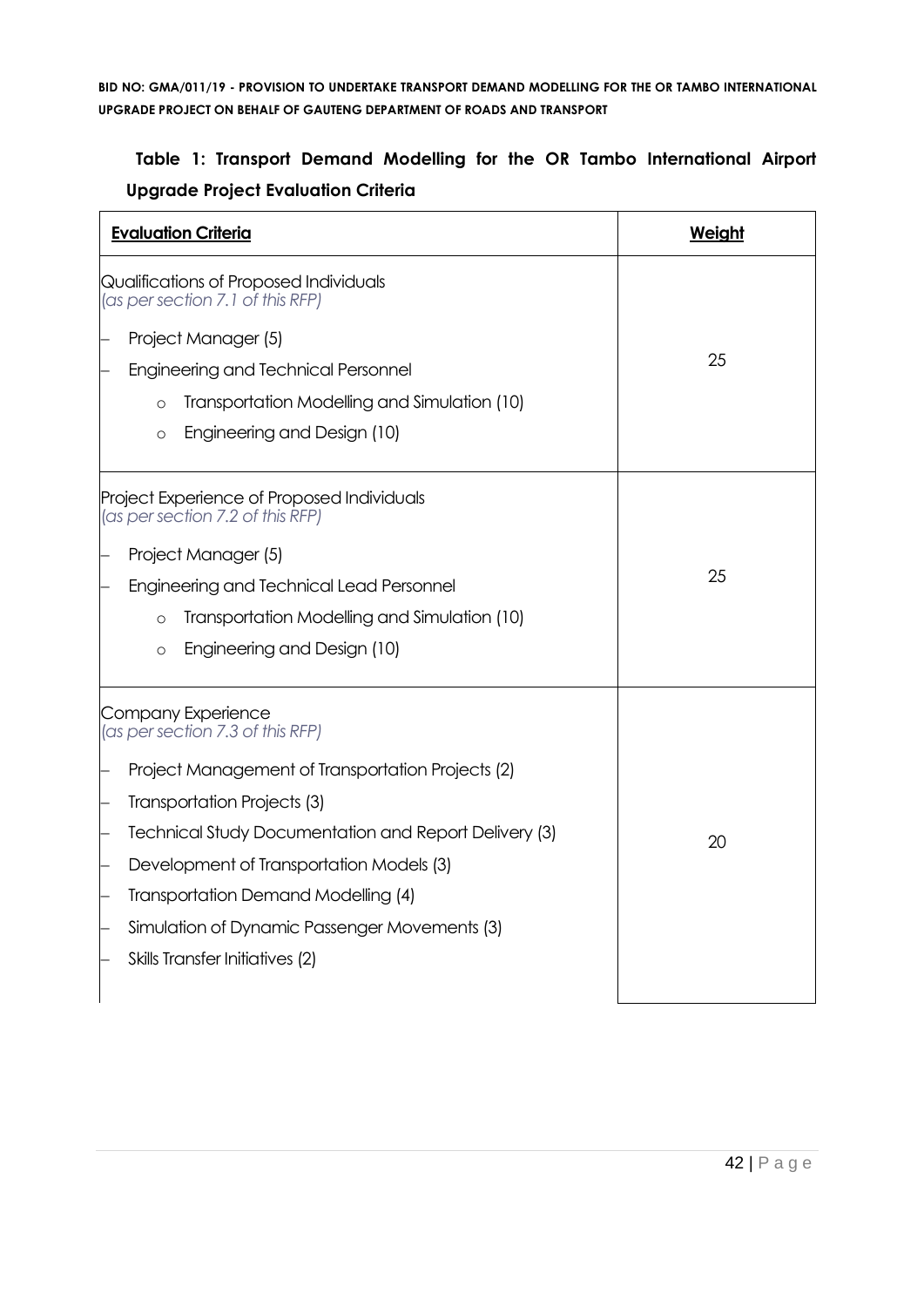| Method Statement/Methodology<br>(as per section 7.4 of this RFP) |     |
|------------------------------------------------------------------|-----|
| Project Governance Structure (5)<br>Approach (15)                | 30  |
| Preliminary Project Programme (5)                                |     |
| Skills Transfer Methodology (5)                                  |     |
| <b>Total</b>                                                     | 100 |

# **9. COSTING INSTRUCTION**

- 9.1. The successful Bidder must execute the required services as articulated in Section 4 of this RFP optimally such that time and resources are planned, deployed, and monitored to maximum efficiency and minimum costs.
- 9.2. Bidders must return their bid submission together with a pricing schedule indicating the deliverable, associated milestones to that deliverable, and associated activities to each milestone of the deliverable with associated resource and hour commitment to the activity for the scope of work and each of the deliverables articulated in Section 4 of this RFP.
- 9.3. Remuneration will be payable in South African Rand (ZAR), for hours spent on an actual and approved time-based invoice that will be based on each project milestone delivered.
- 9.4. The Successful Bidder shall at their own cost; provide any tools, resources, and equipment required to execute the scope of services as per the requirements articulated in Section 4 of this RFP.
- 9.5. Bids must be submitted with a provisional sum for all travel claims and other legitimate disbursement expenditure that must be pre-approved by the GDRT before they are incurred and are reimbursable at cost. All receipts are to be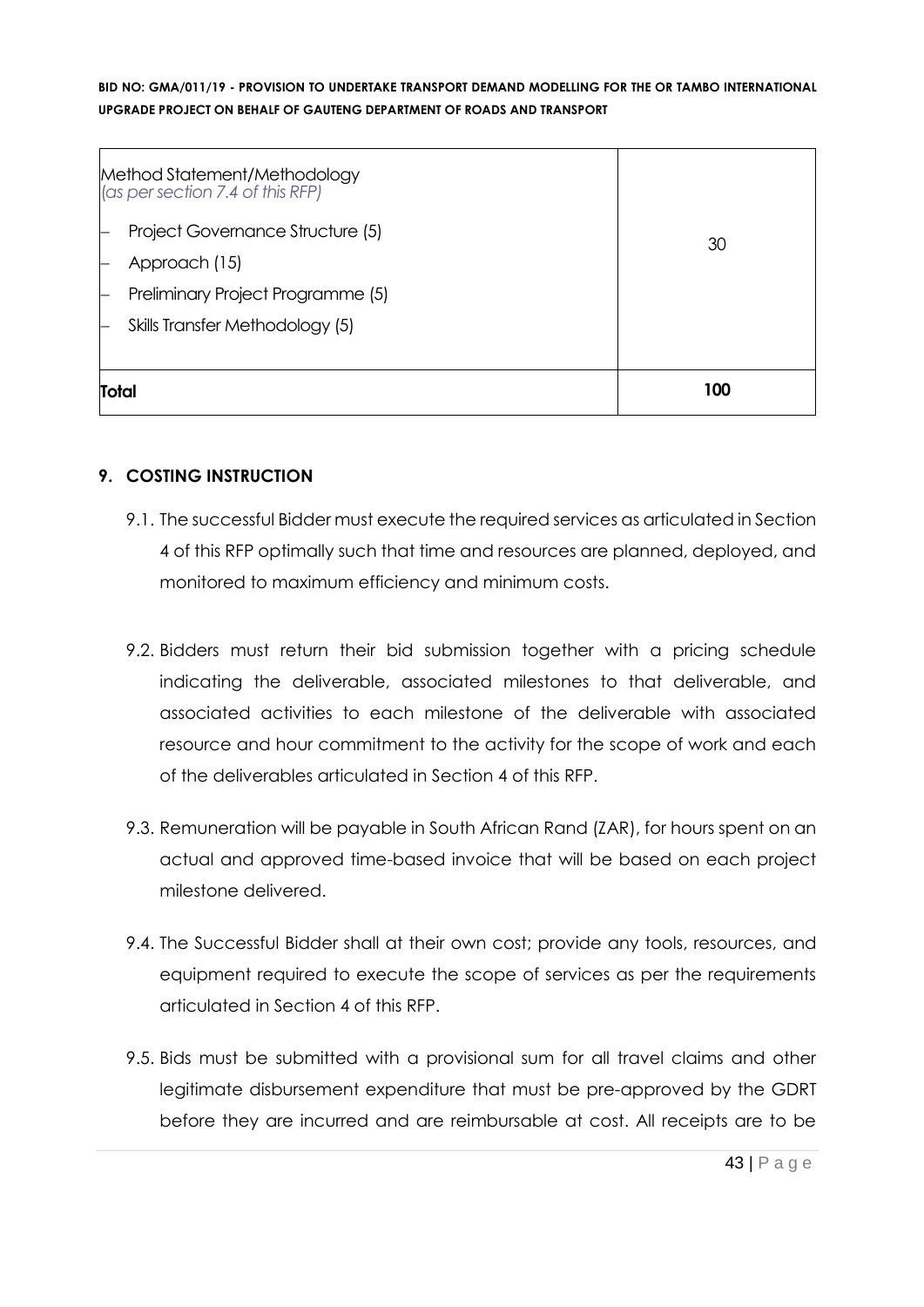safely kept by the Service Provider. Disbursements for travel and accommodation will be structured and paid for as follows:

- 9.5.1.Airfare, where applicable, to be calculated at economy class rates;
- 9.5.2.car rental (class B);
- 9.5.3.private car usage will be reimbursed according to AA- travelling rates; and
- 9.5.4.accommodation, where applicable, will be based on a 3-star hotel or Guest house with Bed & Breakfast.

# **10. CONTRACT PERIOD**

The scope of work as set out in Section 4 of this RFP will be rendered over a period of not more than four (4) months for the conclusion of the assessment and delivery of all deliverables and final reports as required by this RFP.

# **11. CONFIDENTIALITY**

- 11.1. The appointed Service Provider acknowledges and/or undertakes that through occupying the positions required by this RFP for the transport demand modelling for the OR Tambo International Airport upgrade project; the following:
	- 11.1.1. the Service Provider shall have access to confidential information; that includes but is not limited to information, documents, data, and materials of whatever nature of the parties provided in writing;
	- 11.1.2. the Service Provider to maintain the strictest confidentiality for:
		- a) all information that may reasonably be regarded as confidential, being information not in the public domain, whether such information is oral or written, recorded or stored by electronic, magnetic, electro-magnetic or other form or process, or otherwise in a machine readable form, translated from the original form, recompiled, made into a compilation, wholly or partially copied, modified, updated or otherwise altered, originated or obtained by, or coming into the possession, custody or knowledge of either party; or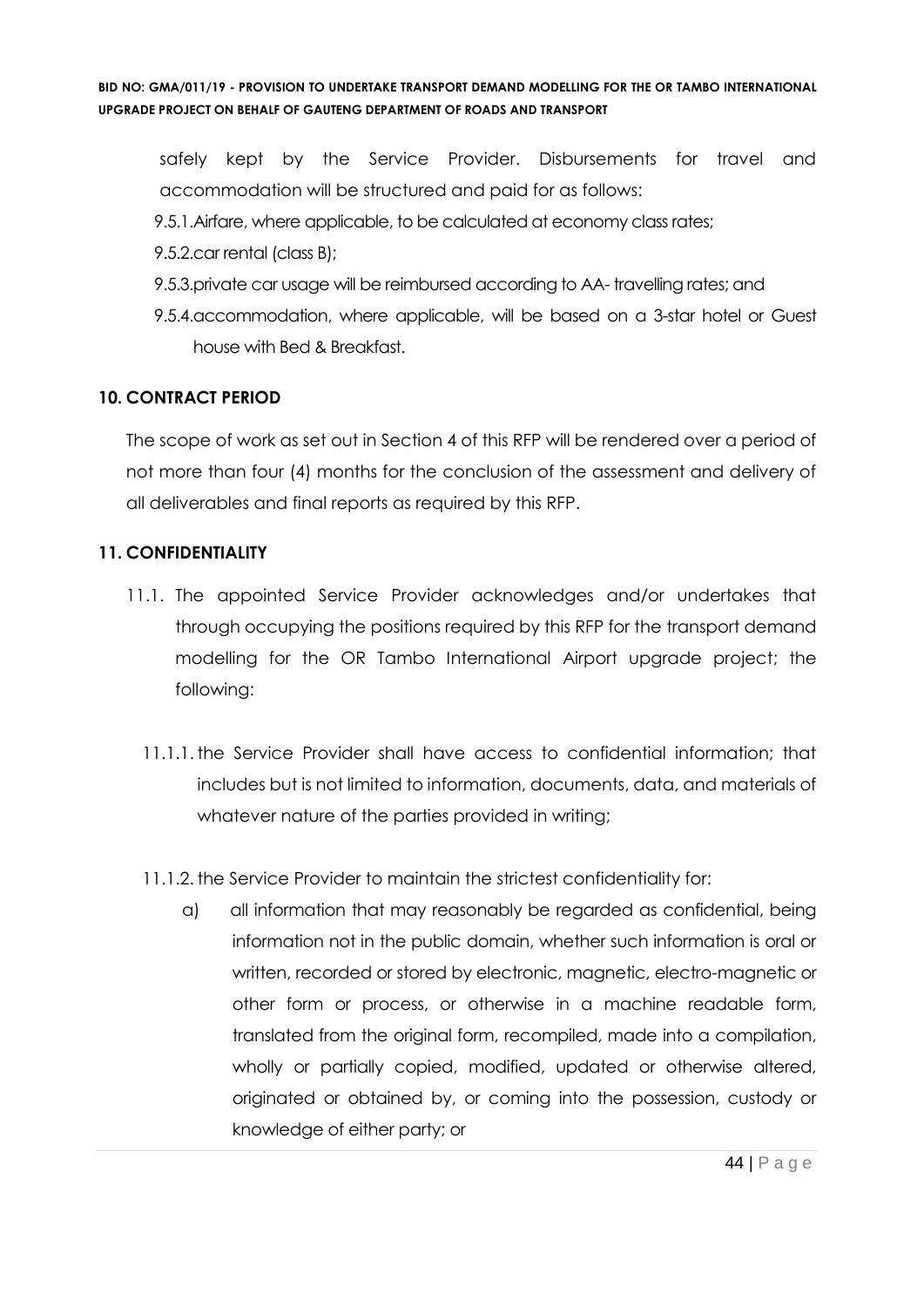> b) any information relating to either GDRT's, present and future research, analysis, compilations and studies, development of any system, business or financial activity, product, services, market opportunities, existing and potential customers and clients, marketing or promotion of any products, product pricing, contractual arrangements, technical knowledge, strategic objectives and planning, data, plans, designs, drawings, software or hardware, know-how, methods, trade secrets, trademarks, techniques, functional and technical requirements and specifications, financial statements, budgets, costs and financial projections, accounting procedures or financial information, including know how and Trade Secrets relating to the transport operations of the Gauteng Province.

# **12. DECLARATION OF INTEREST**

- 12.1. The information referred to in Section 11 of this RFP will place the appointed Service Provider in a position that may give it an unfair advantage in terms of the required services to be rendered as contemplated in this RFP.
- 12.2. Bidders must submit a declaration of any conflict of interest, any other involvement in the Gautrain, ACSA and GDRT as well as any other conflicts arising from awarding of pending bids that may affect the discharge of their responsibilities in this RFP.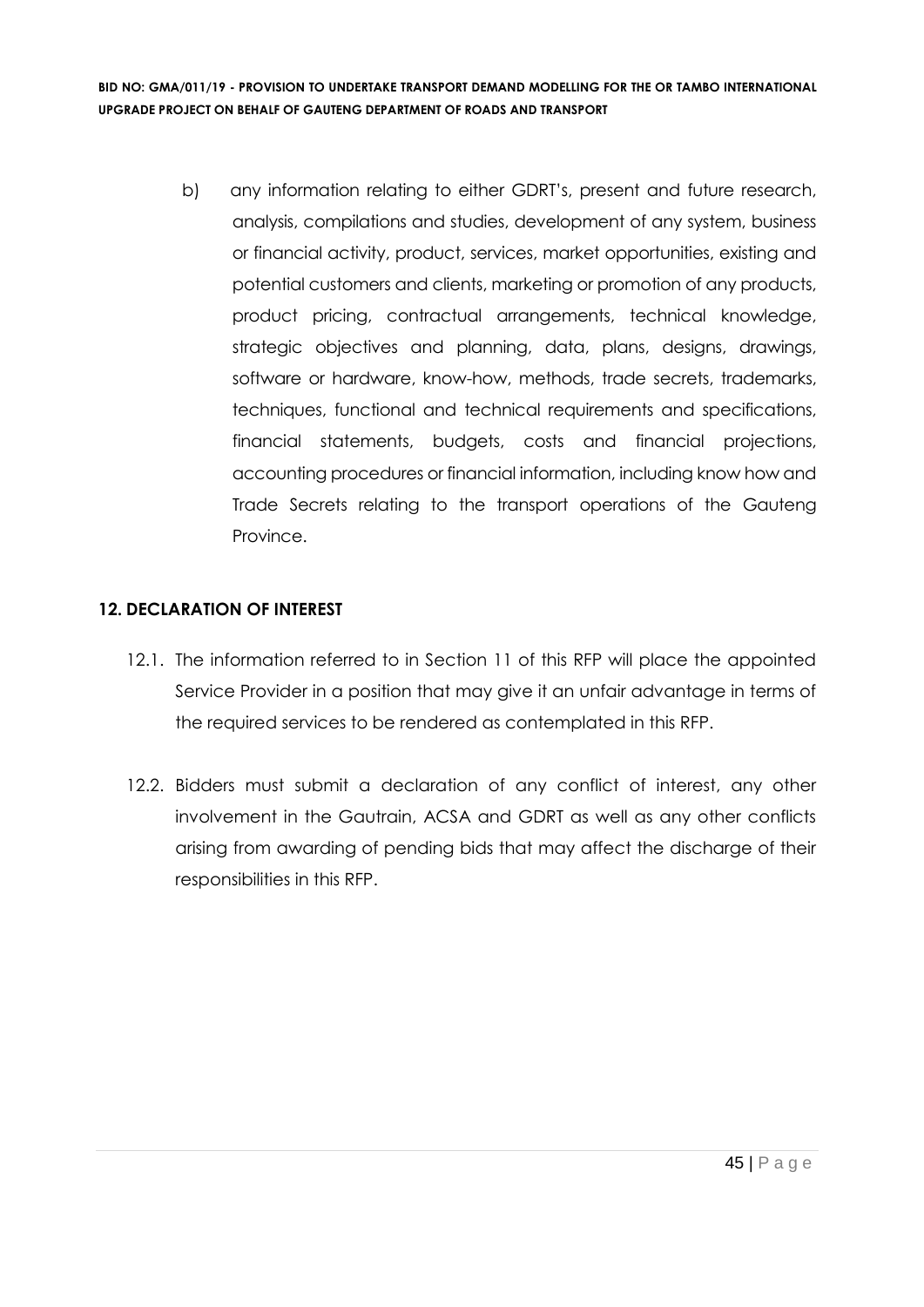# **RFP - PART C:**

# **BIDDERS DECLARATION**

All responses must be provided within the specified boxes, must comply with the word and page limits imposed and must respond to this RFP Part B in accordance with the Conditions of Tendering in this RFP Part A. All Annexures form part of the Bidders Response and must be completed in full and signed.

| <b>BIDDERS DECLARATION</b>                                                                                                           |                                                                          |  |  |  |
|--------------------------------------------------------------------------------------------------------------------------------------|--------------------------------------------------------------------------|--|--|--|
| that:                                                                                                                                |                                                                          |  |  |  |
| $\Box$                                                                                                                               | I have read, understood and accept the conditions contained in this RFP. |  |  |  |
| I have supplied all the required information, and all the information submitted as part of<br>$\Box$<br>the RFP is true and correct. |                                                                          |  |  |  |
| <b>NAME OF THE BIDDER</b>                                                                                                            |                                                                          |  |  |  |
| <b>IDENTITY NUMBER</b>                                                                                                               |                                                                          |  |  |  |
| <b>POSITION</b>                                                                                                                      |                                                                          |  |  |  |
| <b>AUTHORISED SIGNATORY</b>                                                                                                          |                                                                          |  |  |  |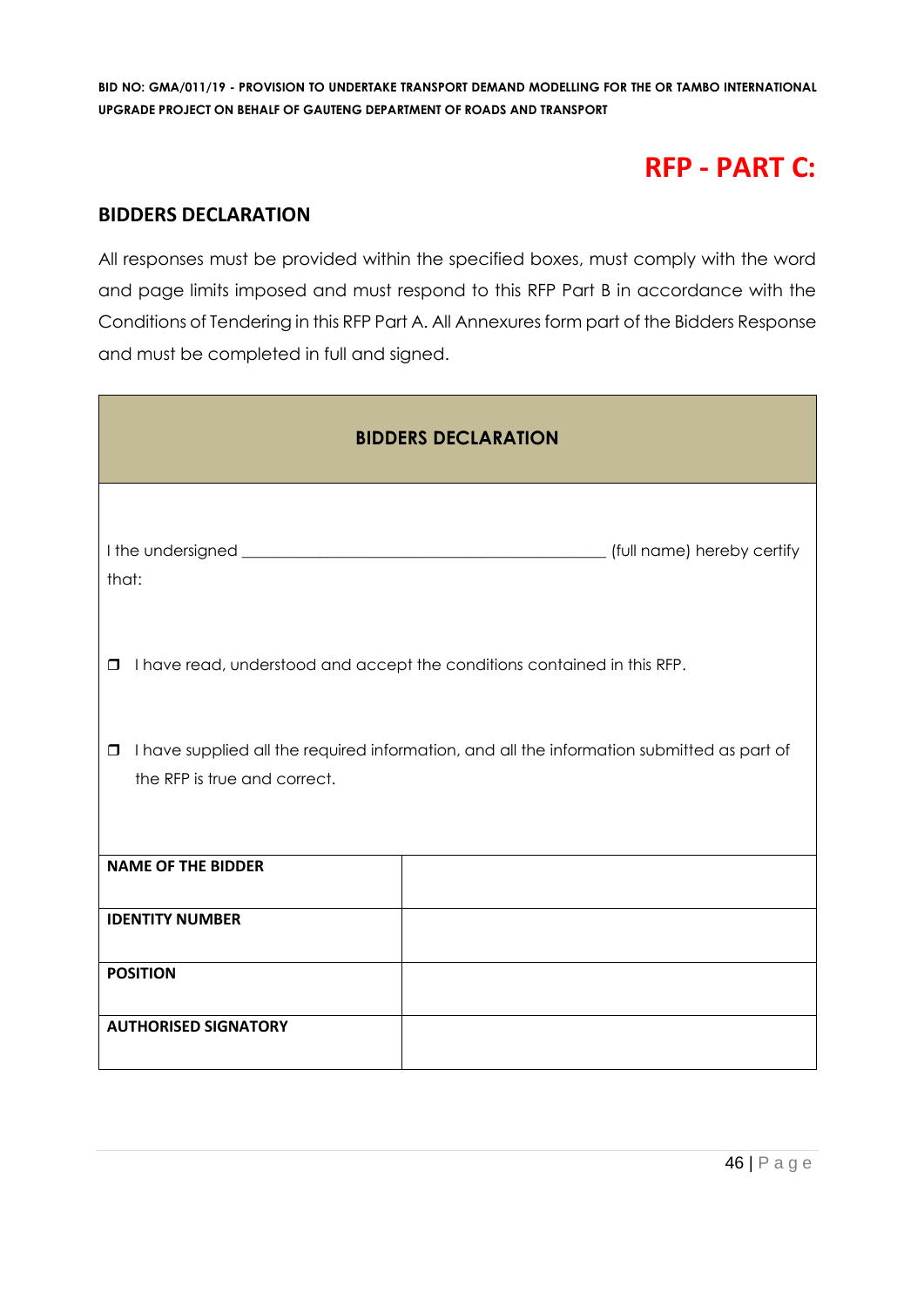| <b>BIDDERS RESPONSE</b>                |             |               |  |  |
|----------------------------------------|-------------|---------------|--|--|
| <b>FULL NAME</b>                       |             |               |  |  |
| <b>POSTAL ADDRESS</b>                  |             |               |  |  |
| <b>PHYSICAL ADDRESS</b>                |             |               |  |  |
| <b>ENTITY REGISTRATION NUMBER</b>      |             |               |  |  |
| <b>VAT REGISTRATION NUMBER</b>         |             |               |  |  |
| <b>CONTACT PERSON'S FULL NAME</b>      |             |               |  |  |
| <b>TELEPHONE NUMBER 1</b>              | <b>CODE</b> | <b>NUMBER</b> |  |  |
| <b>TELEPHONE NUMBER 2</b>              | <b>CODE</b> | <b>NUMBER</b> |  |  |
| <b>FACSIMILE NUMBER</b>                | <b>CODE</b> | <b>NUMBER</b> |  |  |
| <b>CELLULAR PHONE NUMBER</b>           |             |               |  |  |
| <b>E-MAIL ADDRESS</b>                  |             |               |  |  |
| <b>TAX CLEARANCE CERTIFICATE</b>       | <b>YES</b>  | <b>NO</b>     |  |  |
| <b>REGISTERED ON NATIONAL TREASURY</b> | <b>YES</b>  | <b>NO</b>     |  |  |
| <b>CENTRALISED SUPPLIER DATABASE</b>   |             |               |  |  |
| FULL NAME OF AUTHORISED SIGNATORY      |             |               |  |  |
| TITLE OF AUTHORISED SIGNATORY          |             |               |  |  |
| SIGNATURE OF AUTHORISED SIGNATORY      |             |               |  |  |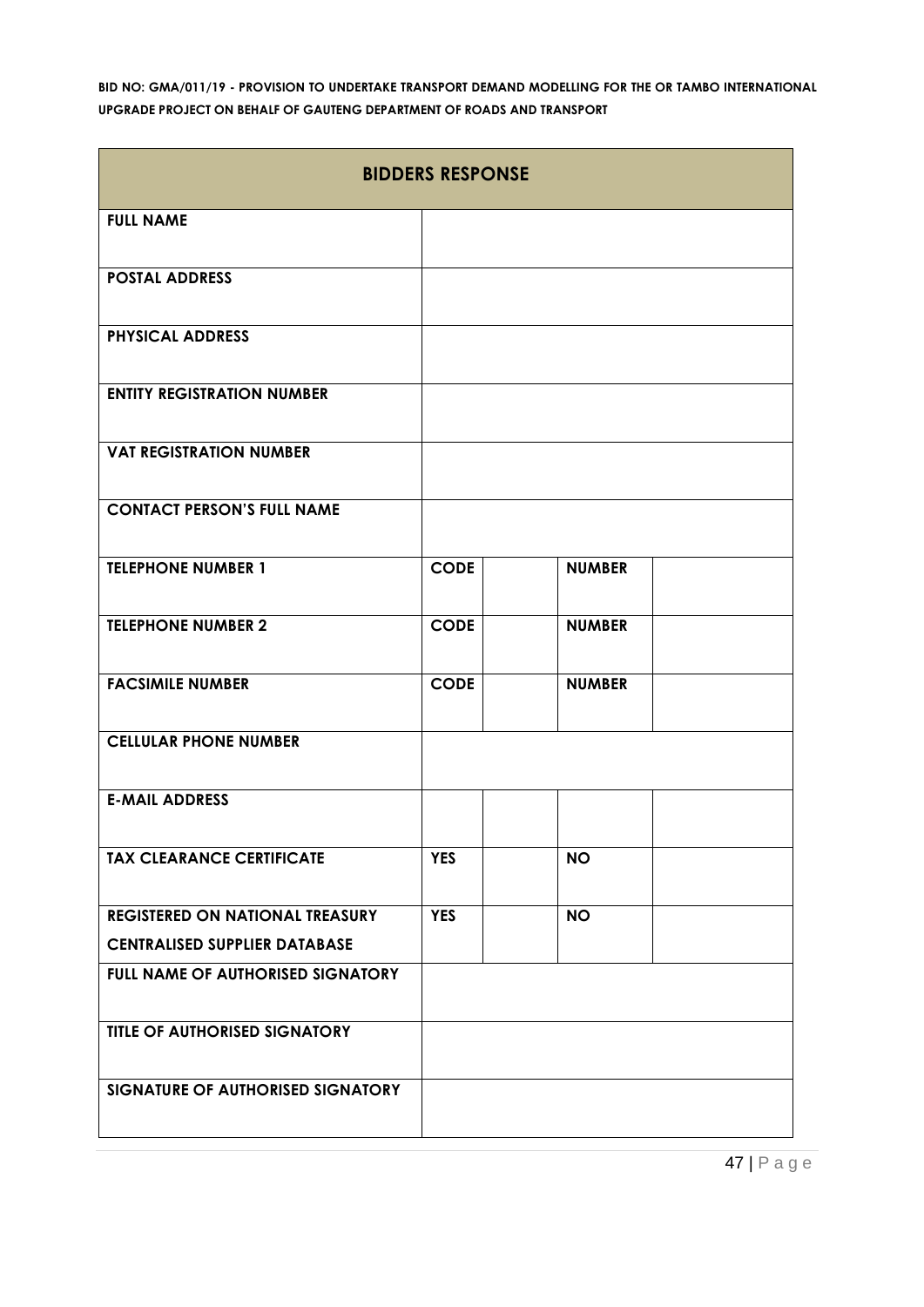| <b>DATE OF SIGNATURE</b>                                    |                               |
|-------------------------------------------------------------|-------------------------------|
|                                                             |                               |
| <b>ALTERNATIVE TENDER</b>                                   | Word limit - [500] words      |
|                                                             |                               |
| <b>Bidder</b><br>also<br>submits<br>Where<br>$\alpha$<br>an |                               |
| Alternative Tender, it must include any                     |                               |
| supplementary material, together with                       |                               |
| associated prices, which demonstrates in                    |                               |
| detail that such an alternative will fully                  |                               |
| achieve<br>and/<br>or exceed<br>all<br>the                  |                               |
| specifications or requirements together                     |                               |
| with references as to why the alternative                   |                               |
| proposal/s may be advantageous. This                        |                               |
| be<br>cross-referenced to<br>should<br>the                  |                               |
| Specification.                                              |                               |
| <b>CONFLICT OF INTEREST</b>                                 |                               |
|                                                             |                               |
| Provide<br>details<br>of<br>interests,<br>any               | Complete as attached in SBD 4 |
| relationships or clients which may give                     |                               |
| rise to a conflict of interest and the area                 |                               |
| of expertise in which that conflict of                      |                               |
| interest may arise.                                         |                               |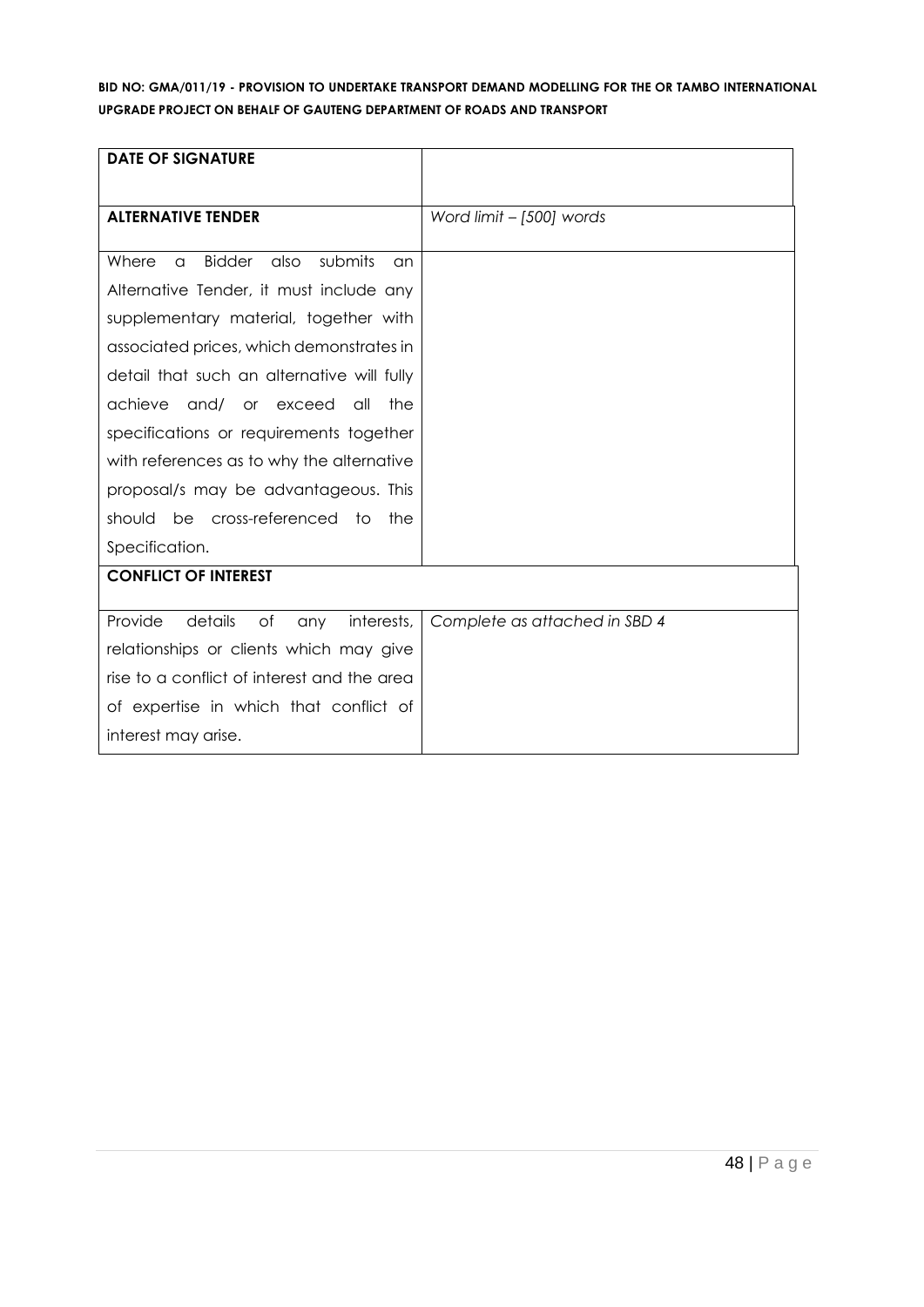# **Register on the Central Supplier Database for Government managed by National Treasury**

With effect from 1 **April 2016** the Central Supplier Database (CSD) will serve as the single source of key supplier information for all spheres of government providing consolidated, accurate, up-to-date, complete and verified supplier information to procuring organs of state.

The establishment of a CSD will result in one single database to serve as the source of all supplier information for all spheres of government. The purpose of centralising government's supplier database is to reduce duplication of effort and cost for both supplier and government while enabling electronic procurement processes.

Prospective suppliers interested in pursuing opportunities within the South African Government and those that are already registered on the GMA supplier database are encouraged to **self-register** on the CSD. This self-registration application represents an expression of interest from the supplier to conduct business with the South African Government. Once submitted, your details will be assessed for inclusion on the CSD.

# **Access the CSD site on [www.csd.gov.za](http://www.csd.gov.za/)**

Contact National Treasury for further clarity on the process:

Email: [csd@treasury.gov.za](mailto:csd@treasury.gov.za)

Telephone: 012 315 5509

Bidders must submit with their proposals proof of registration on CSD. The proof of registration must indicate the following:

- CSD Supplier Number
- CSD Unique RRN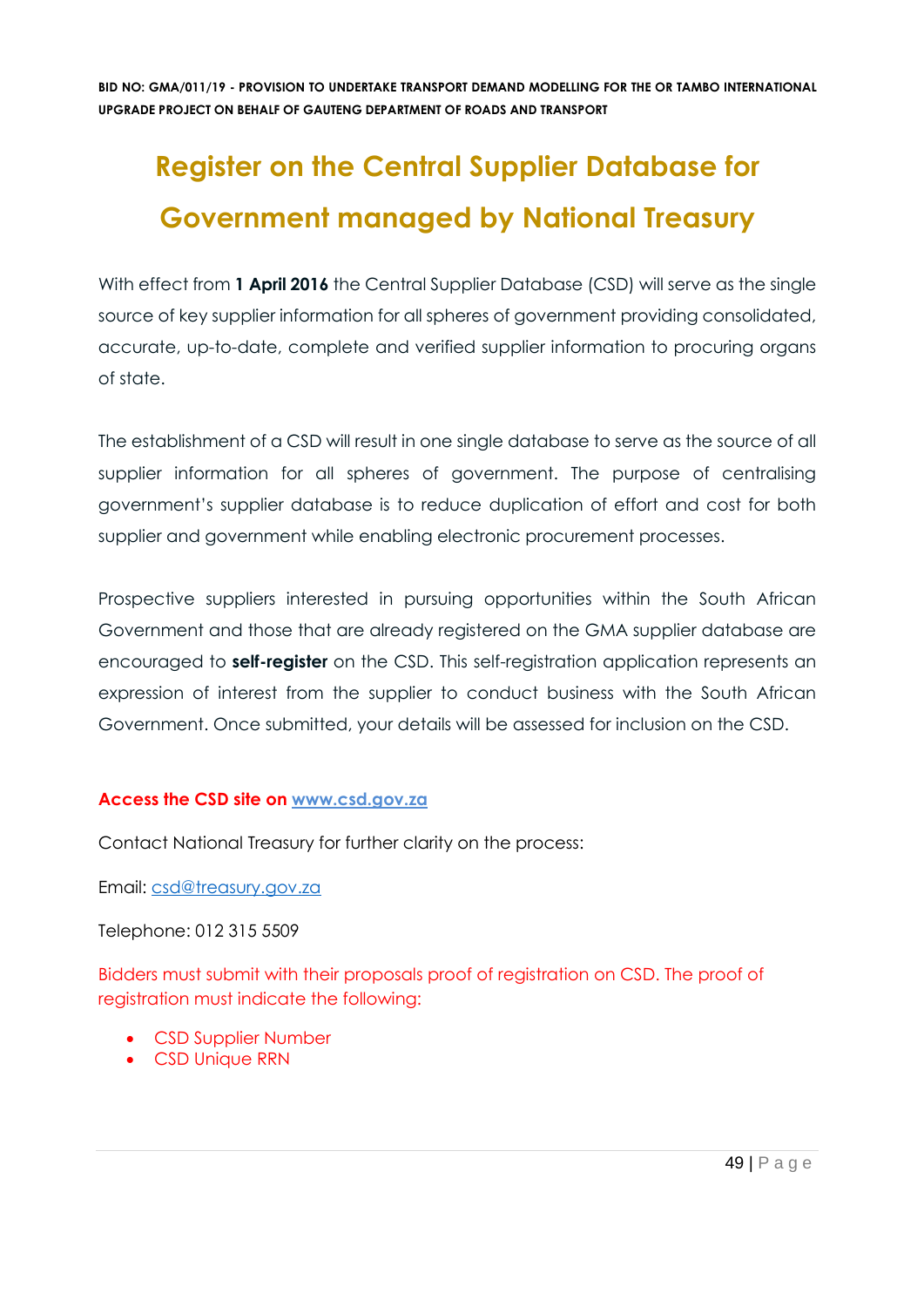# **SBD 1 (A)**

| <b>INVITATION TO BID</b>                                                                                                                                                                                               |                                                                                    |                             |                         |                                                    |                      |                        |                                         |                                |  |
|------------------------------------------------------------------------------------------------------------------------------------------------------------------------------------------------------------------------|------------------------------------------------------------------------------------|-----------------------------|-------------------------|----------------------------------------------------|----------------------|------------------------|-----------------------------------------|--------------------------------|--|
| YOU ARE HEREBY INVITED TO BID FOR REQUIREMENTS OF THE (NAME OF DEPARTMENT/ PUBLIC ENTITY)                                                                                                                              |                                                                                    |                             |                         |                                                    |                      |                        |                                         |                                |  |
| <b>BID NUMBER:</b>                                                                                                                                                                                                     | <b>CLOSING DATE:</b>                                                               |                             |                         |                                                    |                      | <b>CLOSING TIME:</b>   |                                         | 11:00AM                        |  |
| <b>DESCRIPTION</b>                                                                                                                                                                                                     |                                                                                    |                             |                         |                                                    |                      |                        |                                         |                                |  |
| BID RESPONSE DOCUMENTS MAY BE DEPOSITED IN THE BID BOX SITUATED AT (STREET ADDRESS)<br>Gautrain Management Agency, 44 Grand Central Boulevard, Grand Central Extension 1, Midrand                                      |                                                                                    |                             |                         |                                                    |                      |                        |                                         |                                |  |
|                                                                                                                                                                                                                        |                                                                                    |                             |                         |                                                    |                      |                        |                                         |                                |  |
| <b>BIDDING PROCEDURE ENQUIRIES MAY BE DIRECTED TO</b>                                                                                                                                                                  |                                                                                    |                             |                         | <b>TECHNICAL ENQUIRIES MAY BE DIRECTED TO:</b>     |                      |                        |                                         |                                |  |
| <b>CONTACT PERSON</b>                                                                                                                                                                                                  | <b>NKOSINATHI ZULU</b>                                                             |                             | <b>CONTACT PERSON</b>   |                                                    |                      | <b>NKOSINATHI ZULU</b> |                                         |                                |  |
| <b>TELEPHONE NUMBER</b>                                                                                                                                                                                                | 011 086 3500                                                                       |                             | <b>TELEPHONE NUMBER</b> |                                                    |                      | 011 086 3500           |                                         |                                |  |
| <b>FACSIMILE NUMBER</b>                                                                                                                                                                                                |                                                                                    |                             | <b>FACSIMILE NUMBER</b> |                                                    |                      |                        |                                         |                                |  |
| <b>E-MAIL ADDRESS</b>                                                                                                                                                                                                  | tenderenquiries@gautrain.co.za                                                     |                             | <b>E-MAIL ADDRESS</b>   |                                                    |                      |                        |                                         | tenderenquiries@gautrain.co.za |  |
| <b>SUPPLIER INFORMATION</b>                                                                                                                                                                                            |                                                                                    |                             |                         |                                                    |                      |                        |                                         |                                |  |
| NAME OF BIDDER                                                                                                                                                                                                         |                                                                                    |                             |                         |                                                    |                      |                        |                                         |                                |  |
| POSTAL ADDRESS                                                                                                                                                                                                         |                                                                                    |                             |                         |                                                    |                      |                        |                                         |                                |  |
| STREET ADDRESS                                                                                                                                                                                                         |                                                                                    |                             |                         |                                                    |                      |                        |                                         |                                |  |
| <b>TELEPHONE NUMBER</b>                                                                                                                                                                                                | <b>CODE</b>                                                                        |                             |                         | <b>NUMBER</b>                                      |                      |                        |                                         |                                |  |
| <b>CELLPHONE NUMBER</b>                                                                                                                                                                                                |                                                                                    |                             |                         |                                                    |                      |                        |                                         |                                |  |
| <b>FACSIMILE NUMBER</b>                                                                                                                                                                                                | <b>CODE</b>                                                                        |                             |                         | <b>NUMBER</b>                                      |                      |                        |                                         |                                |  |
| <b>E-MAIL ADDRESS</b>                                                                                                                                                                                                  |                                                                                    |                             |                         |                                                    |                      |                        |                                         |                                |  |
| <b>REGISTRATION</b><br><b>VAT</b><br><b>NUMBER</b>                                                                                                                                                                     |                                                                                    |                             |                         |                                                    |                      |                        |                                         |                                |  |
| SUPPLIER COMPLIANCE                                                                                                                                                                                                    | <b>TAX</b>                                                                         |                             |                         | <b>CENTRAL</b>                                     |                      |                        |                                         |                                |  |
| <b>STATUS</b>                                                                                                                                                                                                          | <b>COMPLIANCE</b><br>SYSTEM PIN:                                                   |                             | OR.                     | <b>SUPPLIER</b><br>DATABASE No:                    | <b>MAAA</b>          |                        |                                         |                                |  |
| <b>B-BBEE STATUS LEVEL</b><br><b>VERIFICATION</b>                                                                                                                                                                      |                                                                                    | <b>TICK APPLICABLE BOX]</b> | <b>AFFIDAVIT</b>        | <b>B-BBEE STATUS LEVEL SWORN</b>                   |                      |                        |                                         | [TICK APPLICABLE BOX]          |  |
| <b>CERTIFICATE</b>                                                                                                                                                                                                     |                                                                                    |                             |                         |                                                    |                      |                        |                                         |                                |  |
|                                                                                                                                                                                                                        | $\Box$ Yes                                                                         | $\Box$ No                   |                         |                                                    |                      | $\Box$ Yes             |                                         | $\Box$ No                      |  |
| [A B-BBEE STATUS LEVEL VERIFICATION CERTIFICATE/ SWORN AFFIDAVIT (FOR EMES & QSEs) MUST BE SUBMITTED IN ORDER TO QUALIFY FOR PREFERENCE                                                                                |                                                                                    |                             |                         |                                                    |                      |                        |                                         |                                |  |
| <b>POINTS FOR B-BBEEJ</b><br>ARE YOU THE                                                                                                                                                                               |                                                                                    |                             |                         |                                                    |                      |                        |                                         |                                |  |
| <b>ACCREDITED</b>                                                                                                                                                                                                      |                                                                                    |                             |                         | ARE YOU A FOREIGN BASED                            |                      | $\Box$ Yes             |                                         | $\Box$ No                      |  |
| REPRESENTATIVE IN<br>SOUTH AFRICA FOR THE                                                                                                                                                                              | $\Box$ Yes                                                                         | $\Box$ No                   |                         | SUPPLIER FOR THE GOODS<br>/SERVICES/WORKS OFFERED? |                      |                        | <b>IF YES, ANSWER THE QUESTIONNAIRE</b> |                                |  |
| <b>GOODS /SERVICES</b><br>/WORKS OFFERED?                                                                                                                                                                              | [IF YES ENCLOSE PROOF]                                                             |                             |                         |                                                    |                      | <b>BELOW</b>           |                                         |                                |  |
| <b>QUESTIONNAIRE TO BIDDING FOREIGN SUPPLIERS</b>                                                                                                                                                                      |                                                                                    |                             |                         |                                                    |                      |                        |                                         |                                |  |
| IS THE ENTITY A RESIDENT OF THE REPUBLIC OF SOUTH AFRICA (RSA)?                                                                                                                                                        |                                                                                    |                             |                         |                                                    | $\Box$ YES $\Box$ NO |                        |                                         |                                |  |
| $\Box$ YES $\Box$ NO<br>DOES THE ENTITY HAVE A BRANCH IN THE RSA?                                                                                                                                                      |                                                                                    |                             |                         |                                                    |                      |                        |                                         |                                |  |
|                                                                                                                                                                                                                        | $\Box$ YES $\Box$ NO<br>DOES THE ENTITY HAVE A PERMANENT ESTABLISHMENT IN THE RSA? |                             |                         |                                                    |                      |                        |                                         |                                |  |
|                                                                                                                                                                                                                        | $\Box$ YES $\Box$ NO<br>DOES THE ENTITY HAVE ANY SOURCE OF INCOME IN THE RSA?      |                             |                         |                                                    |                      |                        |                                         |                                |  |
| $\Box$ YES $\Box$ NO<br>IS THE ENTITY LIABLE IN THE RSA FOR ANY FORM OF TAXATION?                                                                                                                                      |                                                                                    |                             |                         |                                                    |                      |                        |                                         |                                |  |
| IF THE ANSWER IS "NO" TO ALL OF THE ABOVE, THEN IT IS NOT A REQUIREMENT TO REGISTER FOR A TAX COMPLIANCE STATUS SYSTEM PIN CODE FROM THE<br>SOUTH AFRICAN REVENUE SERVICE (SARS) AND IF NOT REGISTER AS PER 2.3 BELOW. |                                                                                    |                             |                         |                                                    |                      |                        |                                         |                                |  |
|                                                                                                                                                                                                                        |                                                                                    |                             |                         |                                                    |                      |                        |                                         |                                |  |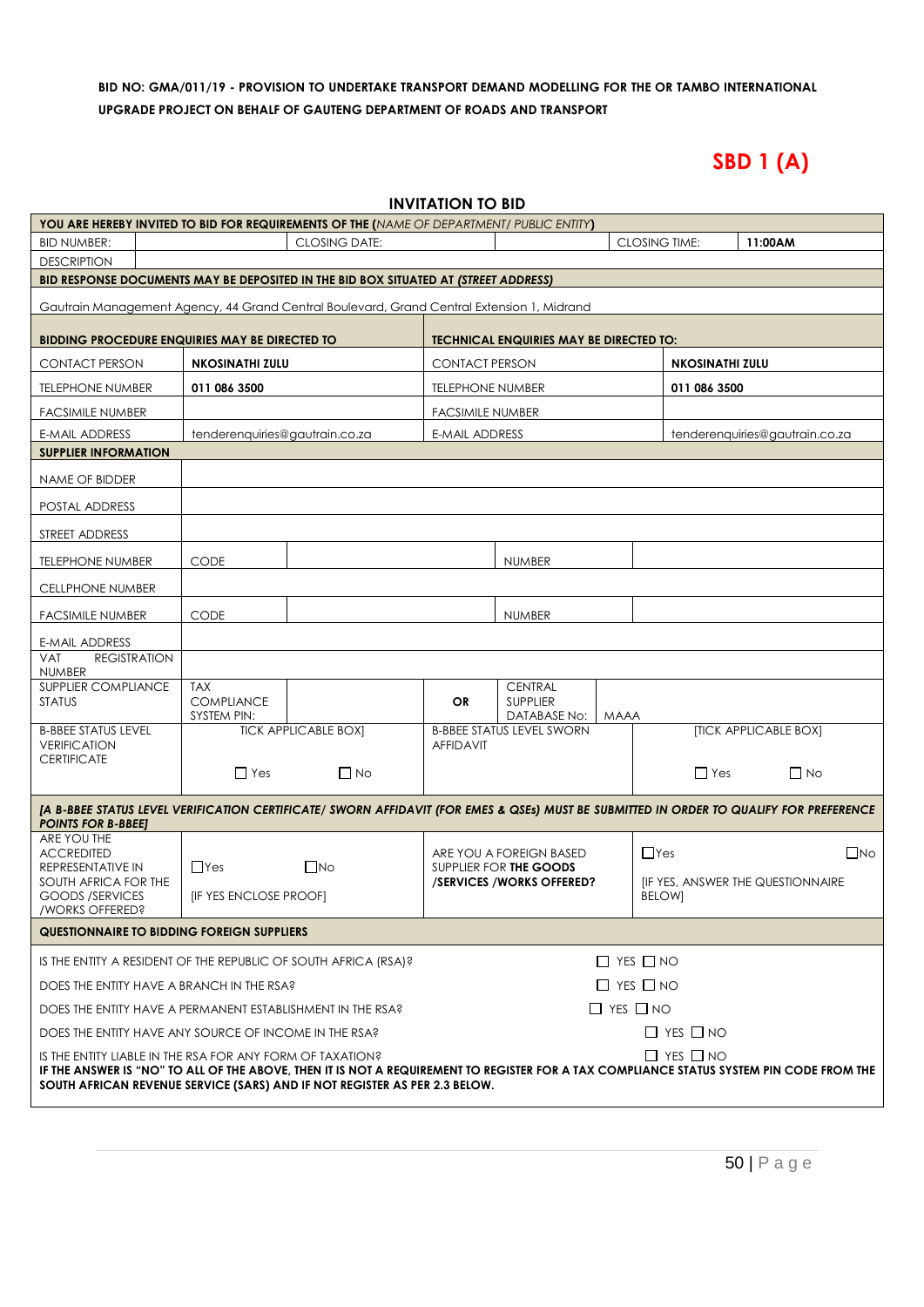# **SBD 1 (B)**

#### **TERMS AND CONDITIONS FOR BIDDING**

|     | טוווטטוט אט ויטווטווטואן און נומ                                                                                                                                                                                                                     |
|-----|------------------------------------------------------------------------------------------------------------------------------------------------------------------------------------------------------------------------------------------------------|
|     | 1. BID SUBMISSION:                                                                                                                                                                                                                                   |
|     | 1.1. BIDS MUST BE DELIVERED BY THE STIPULATED TIME TO THE CORRECT ADDRESS. LATE BIDS WILL NOT BE<br>ACCEPTED FOR CONSIDERATION.                                                                                                                      |
|     | 1.2. ALL BIDS MUST BE SUBMITTED ON THE OFFICIAL FORMS PROVIDED-(NOT TO BE RE-TYPED) OR IN THE<br><b>MANNER PRESCRIBED IN THE BID DOCUMENT.</b>                                                                                                       |
|     | 1.3. THIS BID IS SUBJECT TO THE PREFERENTIAL PROCUREMENT POLICY FRAMEWORK ACT, 2000 AND THE<br>PREFERENTIAL PROCUREMENT REGULATIONS, 2017, THE GENERAL CONDITIONS OF CONTRACT (GCC)<br>AND, IF APPLICABLE, ANY OTHER SPECIAL CONDITIONS OF CONTRACT. |
|     | 1.4. THE SUCCESSFUL BIDDER WILL BE REQUIRED TO FILL IN AND SIGN A WRITTEN CONTRACT.                                                                                                                                                                  |
|     |                                                                                                                                                                                                                                                      |
|     |                                                                                                                                                                                                                                                      |
| 2.  | <b>TAX COMPLIANCE REQUIREMENTS</b>                                                                                                                                                                                                                   |
| 2.1 | BIDDERS MUST ENSURE COMPLIANCE WITH THEIR TAX OBLIGATIONS.                                                                                                                                                                                           |
|     | 2.2 BIDDERS ARE REQUIRED TO SUBMIT THEIR UNIQUE PERSONAL IDENTIFICATION NUMBER (PIN) ISSUED BY<br>SARS TO FNABLE. THE ORGAN OF STATE TO VERIFY THE TAXPAYER'S PROFILE AND TAX STATUS.                                                                |
|     | 2.3 APPLICATION FOR TAX COMPLIANCE STATUS (TCS) PIN MAY BE MADE VIA E-FILING THROUGH THE SARS<br>WEBSITE WWW.SARS.GOV.7A.                                                                                                                            |
|     | 2.4 BIDDERS MAY ALSO SUBMIT A PRINTED TCS CERTIFICATE TOGETHER WITH THE BID.                                                                                                                                                                         |
| 2.5 | IN BIDS WHERE CONSORTIA / JOINT VENTURES / SUB-CONTRACTORS ARE INVOLVED; EACH PARTY<br>MUST SUBMIT A SEPARATE TCS CERTIFICATE / PIN / CSD NUMBER.                                                                                                    |
|     | 2.6 WHERE NO TCS PIN IS AVAILABLE BUT THE BIDDER IS REGISTERED ON THE CENTRAL SUPPLIER DATABASE<br>(CSD), A CSD NUMBER MUST BE PROVIDED.                                                                                                             |
|     | 2.7 NO BIDS WILL BE CONSIDERED FROM PERSONS IN THE SERVICE OF THE STATE, COMPANIES WITH<br>DIRECTORS WHO ARE PERSONS IN THE SERVICE OF THE STATE, OR CLOSE CORPORATIONS WITH<br>MEMBERS PERSONS IN THE SERVICE OF THE STATE."                        |

**NB: FAILURE TO PROVIDE / OR COMPLY WITH ANY OF THE ABOVE PARTICULARS MAY RENDER THE BID INVALID**.

| SIGNATURE OF BIDDER:                                                                                       |  |
|------------------------------------------------------------------------------------------------------------|--|
| CAPACITY UNDER WHICH THIS BID IS SIGNED:<br>(Proof of authority must be submitted e.g. company resolution) |  |
| DATF:                                                                                                      |  |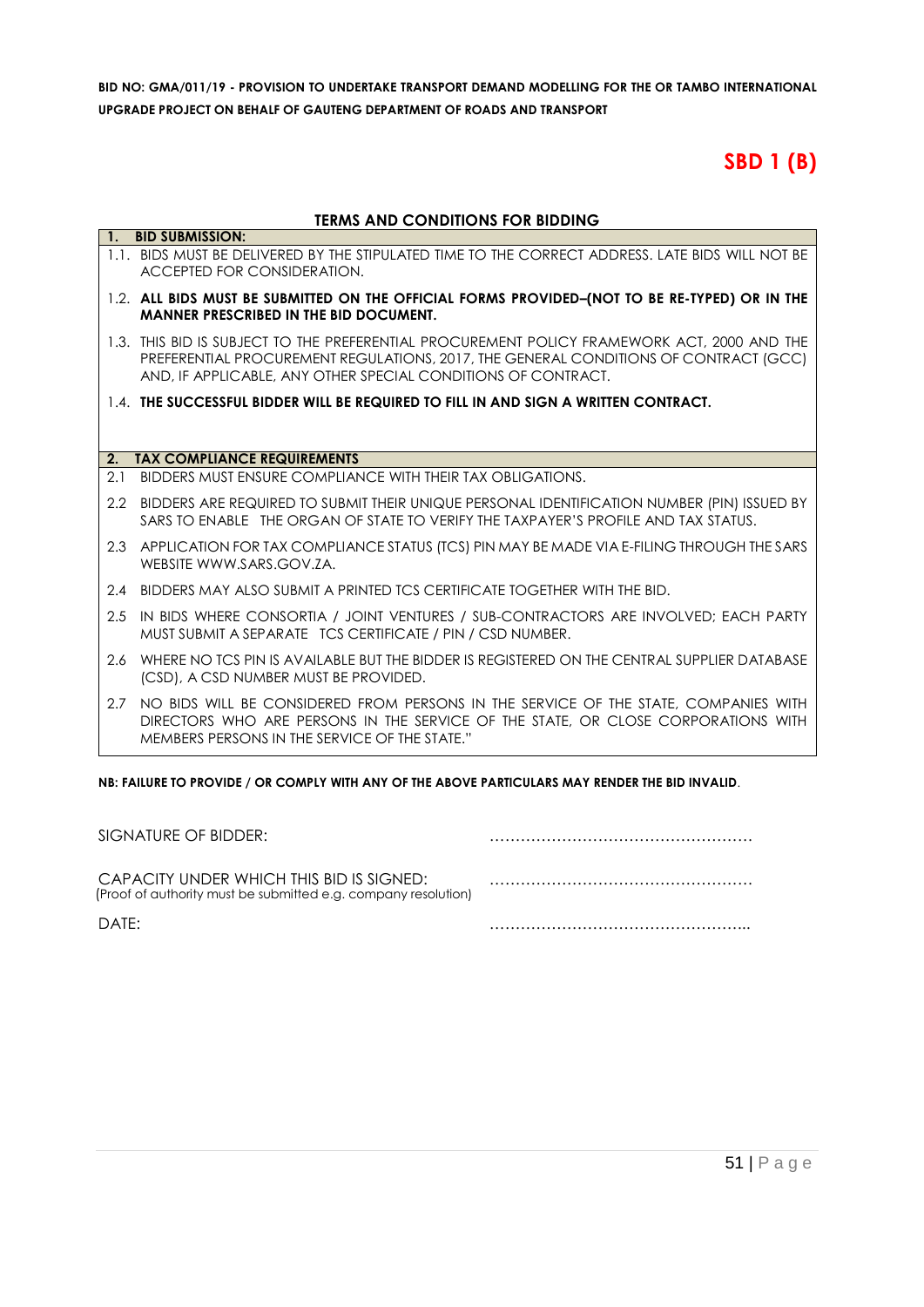# **SBD 3.1**

# **PRICING SCHEDULE**

|                        |                               | Ref Number: GMA/011/19 |
|------------------------|-------------------------------|------------------------|
| Closing Time: 11H00 AM | Closing Date 13 December 2019 |                        |

# **OFFER TO BE VALID FOR 90 DAYS FROM THE CLOSING DATE OF BID.**

Bidders are required to submit a separate detailed price proposal.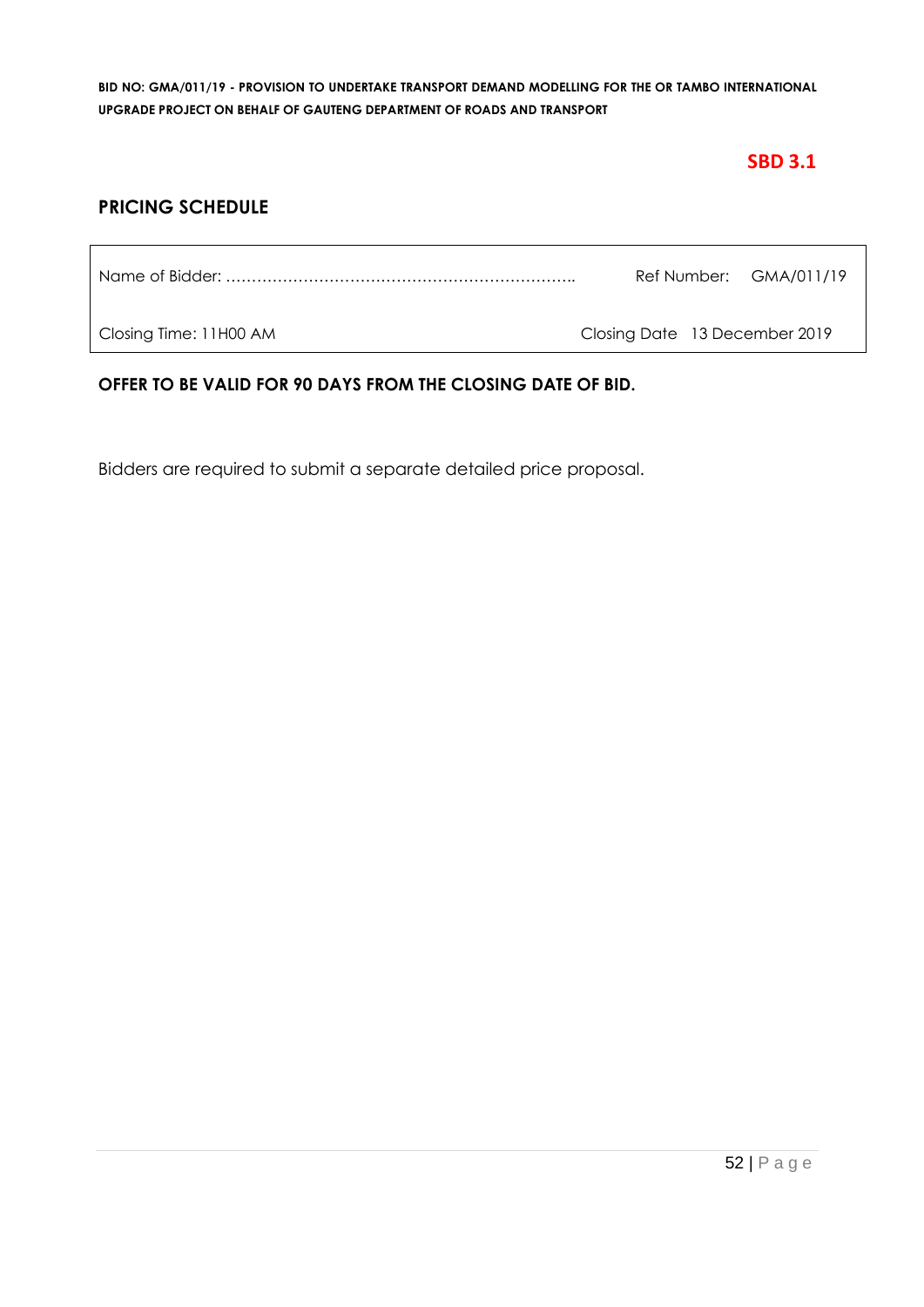# **PRICING DECLARATION**

# **SBD 3.2**

Dear Sir/Madam

After having carefully read through and examined this RFP Reference Number GMA/011/19 in its entirety together with all the provisions contained in each section of the RFP document.

We hereby offer to undertake Transport Demand Modelling for the OR Tambo International upgrade project on behalf of the Gauteng Department of Roads and Transport as detailed in the Terms of Reference (TOR) section of the REQUEST FOR PROPOSAL document:

| IN AMOUNT: R | .(including VAT) |
|--------------|------------------|
| IN WORDS:    |                  |
| R            | (including VAT)  |

We confirm that this price covers all costs associated with providing a turnkey solution, to undertake Transport Demand Modelling for the OR Tambo International upgrade project on behalf of the Gauteng Department of Roads and Transport as per the requirements in the TOR.

We confirm that GMA will incur no additional costs whatsoever over and above this amount.

We undertake to hold this offer open for acceptance for a period of 120 (hundred and twenty) days from the date of submission of offers. We further undertake that upon final acceptance of our offer, we will commence with the provision of service when required to do so by the Client.

Moreover, we agree that until formal Contract Documents have been prepared and executed, this Form of Tender, together with a written acceptance from the Client shall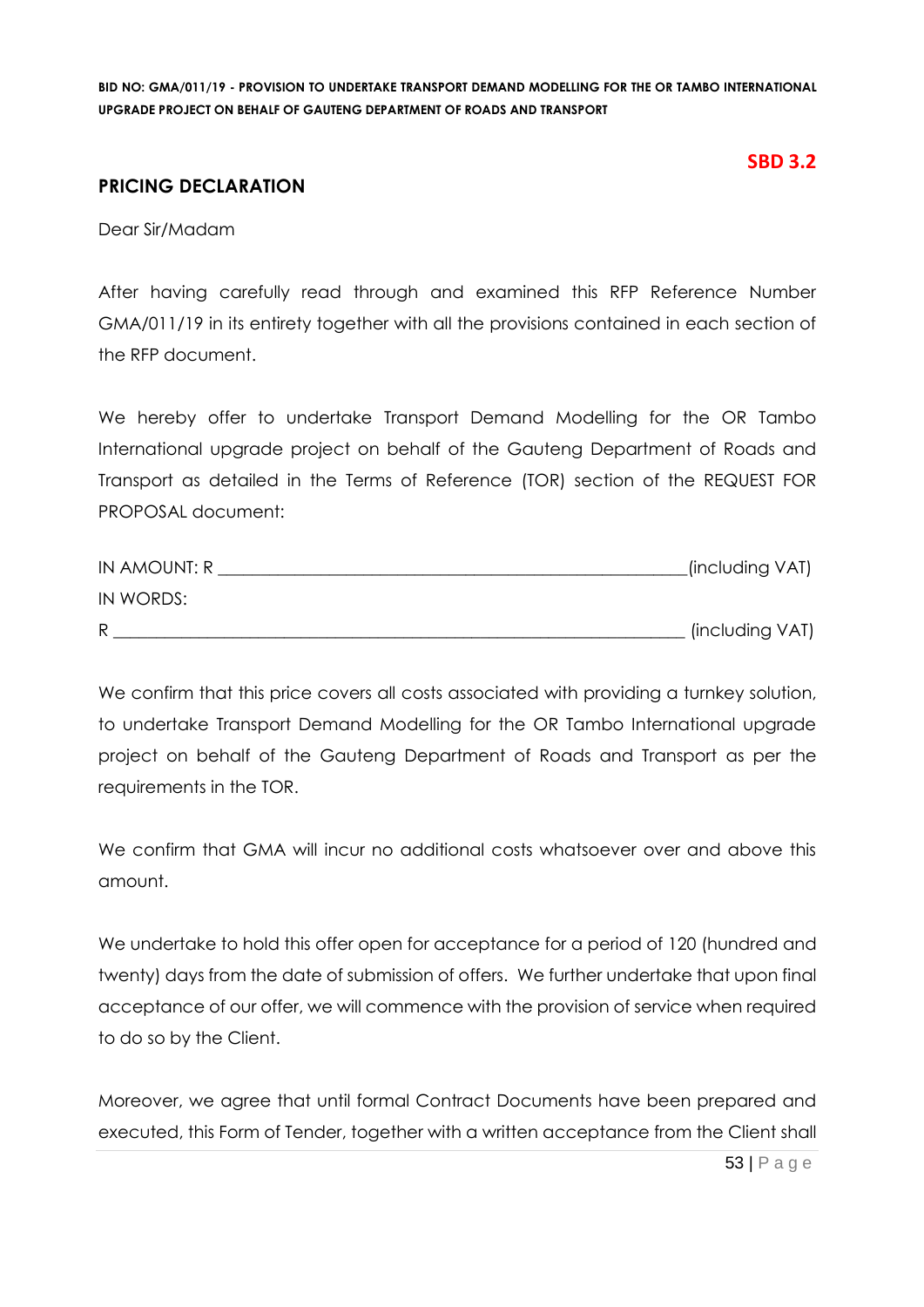constitute a binding agreement between us, governed by the terms and conditions set out in this REQUEST FOR PROPOSAL.

We understand that you are not bound to accept the lowest or any offer and that we must bear all costs which we have incurred in connection with preparing and submitting this tender.

We hereby undertake for the period during which this tender remains open for acceptance not to divulge to any persons, other than the persons to which the tender is submitted, any information relating to the submission of this tender or the details therein except where such is necessary for the submission of this tender.

| <b>PRICE DECLARATION</b><br>(MANDATORY INFORMATION)                                                                                                          |  |  |  |  |  |
|--------------------------------------------------------------------------------------------------------------------------------------------------------------|--|--|--|--|--|
| certify that:                                                                                                                                                |  |  |  |  |  |
| I have read, understood and unconditionally accept that the conditions contained in<br>$\Box$<br>above Section of this RFP.                                  |  |  |  |  |  |
| I have supplied all the required information, and all the information submitted as part<br>$\Box$<br>of the Pricing Section of this RFP is true and correct. |  |  |  |  |  |
| <b>NAME OF BIDDER</b>                                                                                                                                        |  |  |  |  |  |
| <b>IDENTITY NUMBER</b>                                                                                                                                       |  |  |  |  |  |
| <b>POSITION</b>                                                                                                                                              |  |  |  |  |  |
| <b>SIGNATURE OF AUTHORISED</b><br><b>SIGNATORY</b>                                                                                                           |  |  |  |  |  |

٦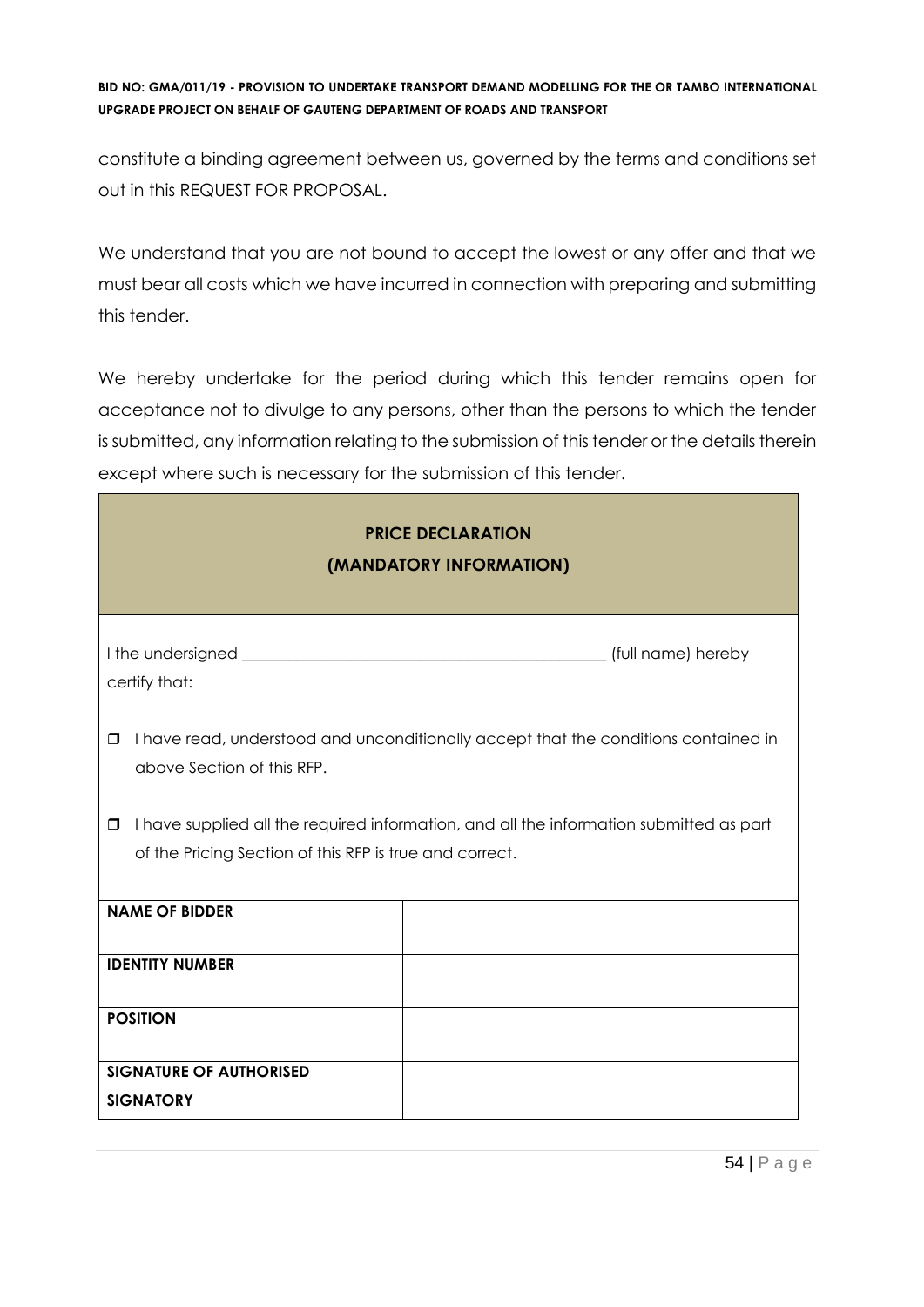#### **DECLARATION OF INTEREST**

1. Any legal person, including persons employed by the state<sup>1</sup>, or persons having a kinship with persons employed by the state, including a blood relationship, may make an offer or offers in terms of this invitation to bid (includes an advertised competitive bid, a limited bid, a proposal or written price quotation). In view of possible allegations of favoritism, should the resulting bid, or part thereof, be awarded to persons employed by the state, or to persons connected with or related to them, it is required that the bidder or his/her authorised representative declare his/her position in relation to the evaluating/adjudicating authority where-

the bidder is employed by the state; and/or

the legal person on whose behalf the bidding document is signed, has a relationship with persons/a person who are/is involved in the evaluation and or adjudication of the bid(s), or where it is known that such a relationship exists between the person or persons for or on whose behalf, the declarant acts and persons who are involved with the evaluation and or adjudication of the bid.

# 2. **In order to give effect to the above, the following questionnaire must be completed and submitted with the bid.**

2.1 Full Name of bidder or his or her representative:

…………………………….……………………………………………..………………………

2.2 Identity Number:………………………………...…………………………………………………….. 2.3 Position occupied in the Company (director, trustee, shareholder, member): ……………………………………………………….…………………………....................…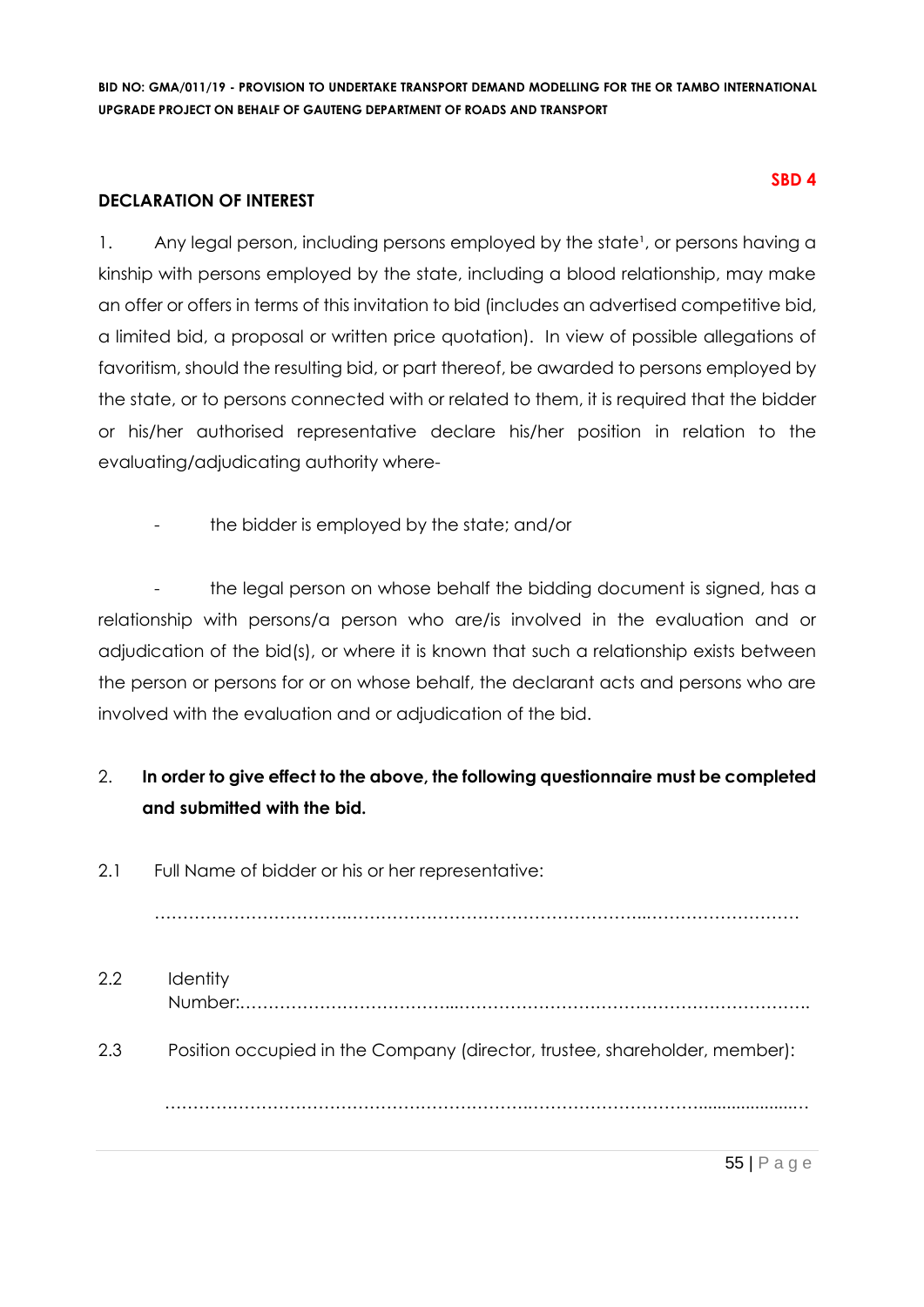- 2.4 Registration number of company, enterprise, close corporation, partnership agreement or and a structure or an analysis of the structure or an analysis of the structure or or  $\alpha$ trust:…………………………………………....................................................................... 2.5 Tax Reference Number: ……………………………………..………………………………………
- 2.6 VAT Registration Number: ………………………………………………………...……..................

2.6.1 The names of all directors / trustees / shareholders / members, their individual identity numbers, tax reference numbers and, if applicable, employee / PERSAL numbers must be indicated in paragraph 3 below.

2.7 Are you or any person connected with the bidder

# **YES/NO**

Are you or any person connected with the bidder presently employed by the state?

# **YES/NO**

2.7.1 If so, furnish the following particulars:

Name of person / director / trustee / shareholder/ member

....………………………………………….

Name of state institution at which you or the person connected to the bidder is employed:

……………….……………………………………………………………………………………………

Position occupied in the state

institution:…………………………………….………………………………..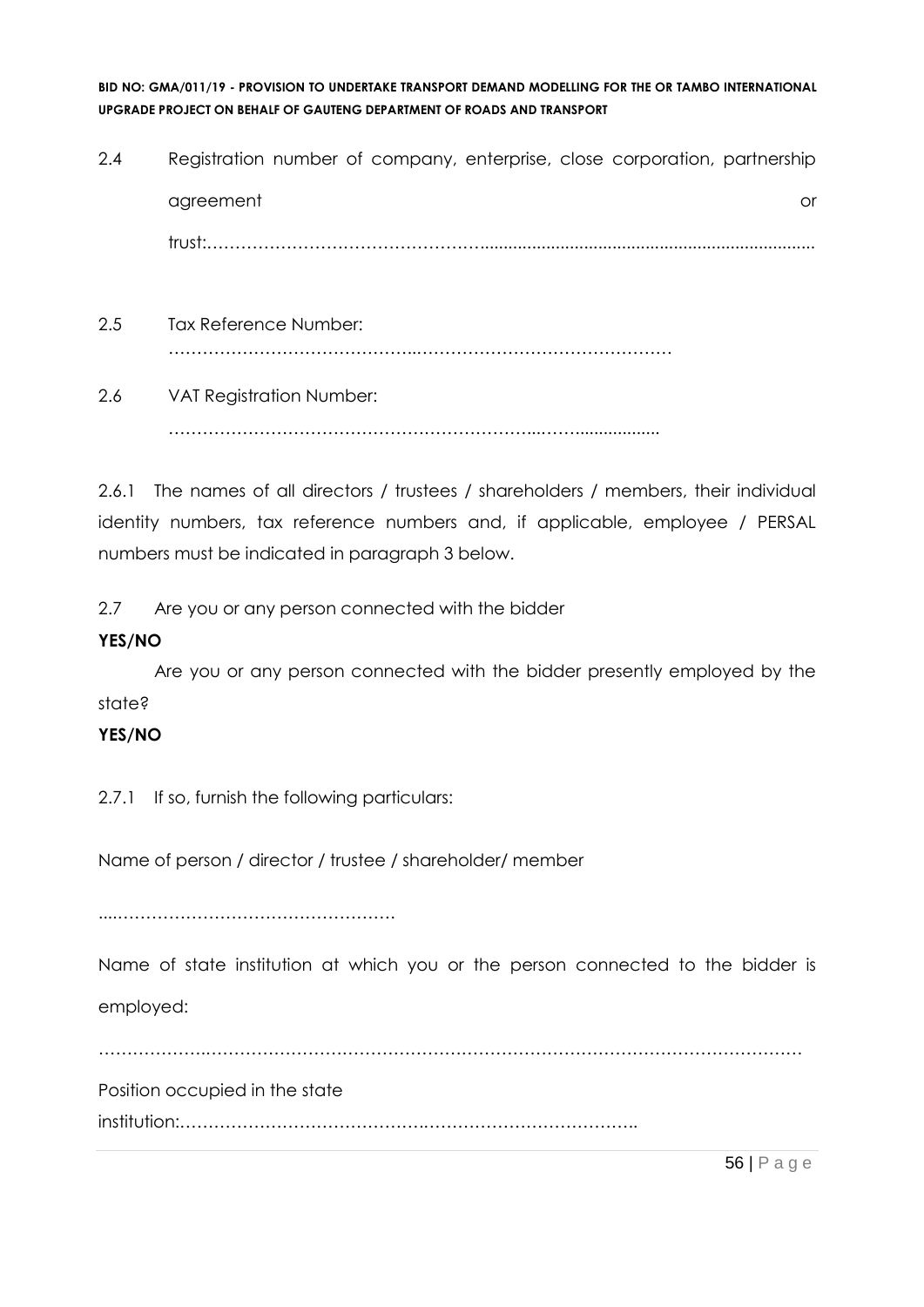Any other particulars: ……………………………………………………………………………….…………………………… ………………………………………………………………………………………..…………………… ……………………………………………………………………………………………...………………

2.7.2 If you are presently employed by the state, did you obtain the appropriate authority to undertake remunerative work outside employment in the public sector?

# **YES/NO**

2.7.1.1 If yes, did you attach proof of such authority to the bid document? **YES/NO**

(Note: Failure to submit proof of such authority, where applicable, may result in the disqualification of the bid.

2.7.1.2 If no, furnish reasons for non-submission of such proof:

……………………………………………………………………………………………….…………… ……………………………………………………………………………………………….…………… ……………………………………………………………………………………………….……………

2.8 Did you or your spouse, or any of the company's directors / trustees / shareholders / members

or their spouses conduct business with the state in the previous 12 months

# **YES/NO**

2.8.1 If so, furnish particulars: ……………………………………………………………………………………………….……………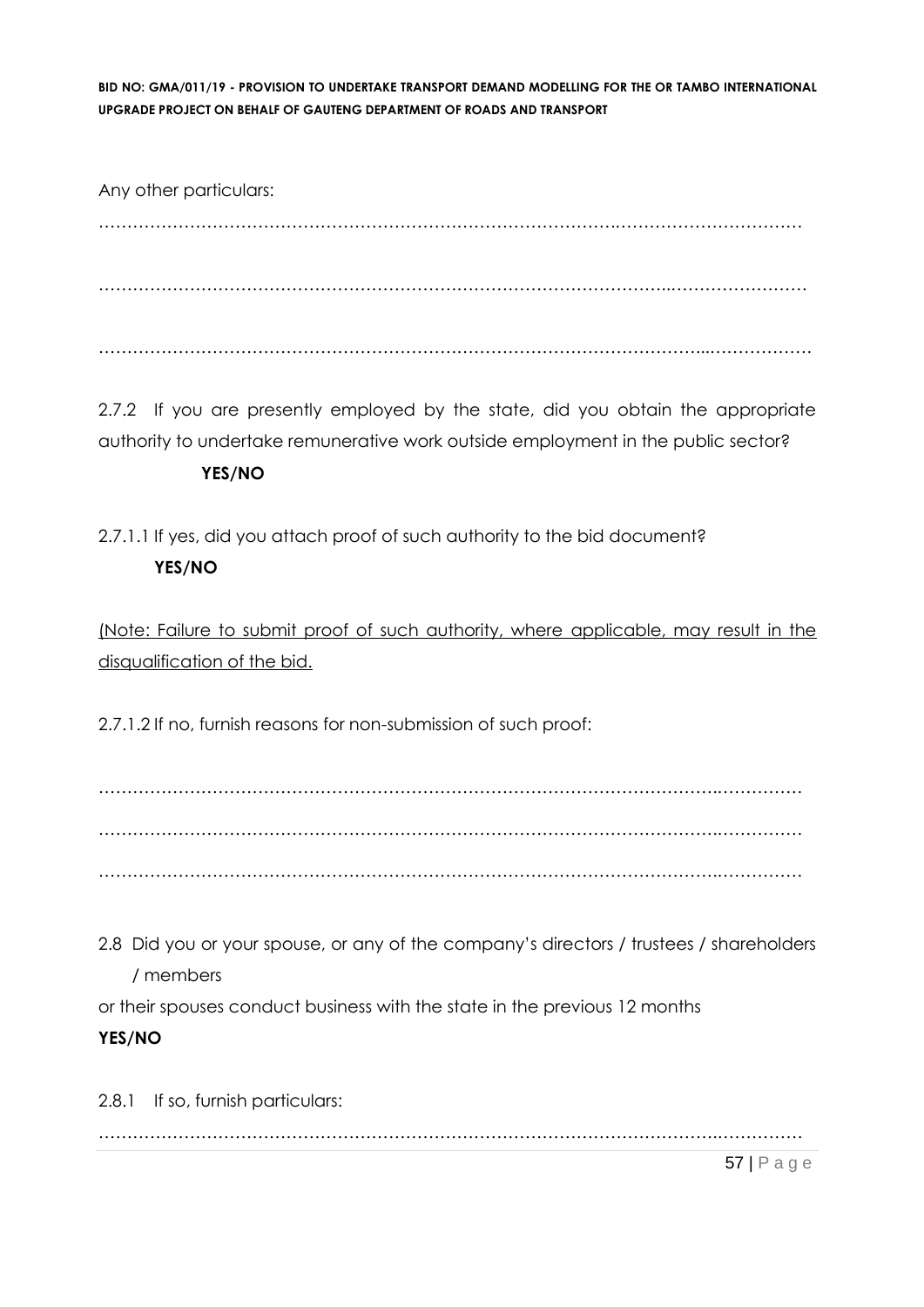……………………………………………………………………………………………….…………… ……………………………………………………………………………………………….……………

2.9 Do you, or any person connected with the bidder, have

# **YES/NO**

any relationship (family, friend, other) with a person employed by the state and who may be involved with the evaluation and or adjudication of this bid?

2.9.1 If so, furnish particulars.

……………………………………………………………………………………………….…………… ……………………………………………………………………………………………….…………… ……………………………………………………………………………………………….……………

2.10 Are you, or any person connected with the bidder, aware of any relationship (family, friend, other) between any other bidder and any person employed by the state who may be involved with the evaluation and or adjudication of this bid? **YES/NO**

2.10.1 If so, furnish particulars**.**

……………………………………………………………………………………………….…………… ……………………………………………………………………………………………….…………… ……………………………………………………………………………………………….……………

2.11 Do you or any of the directors / trustees / shareholders / members

# **YES/NO**

of the company have any interest in any other related companies whether or not they are bidding for this contract?

2.11.1 If so, furnish particulars: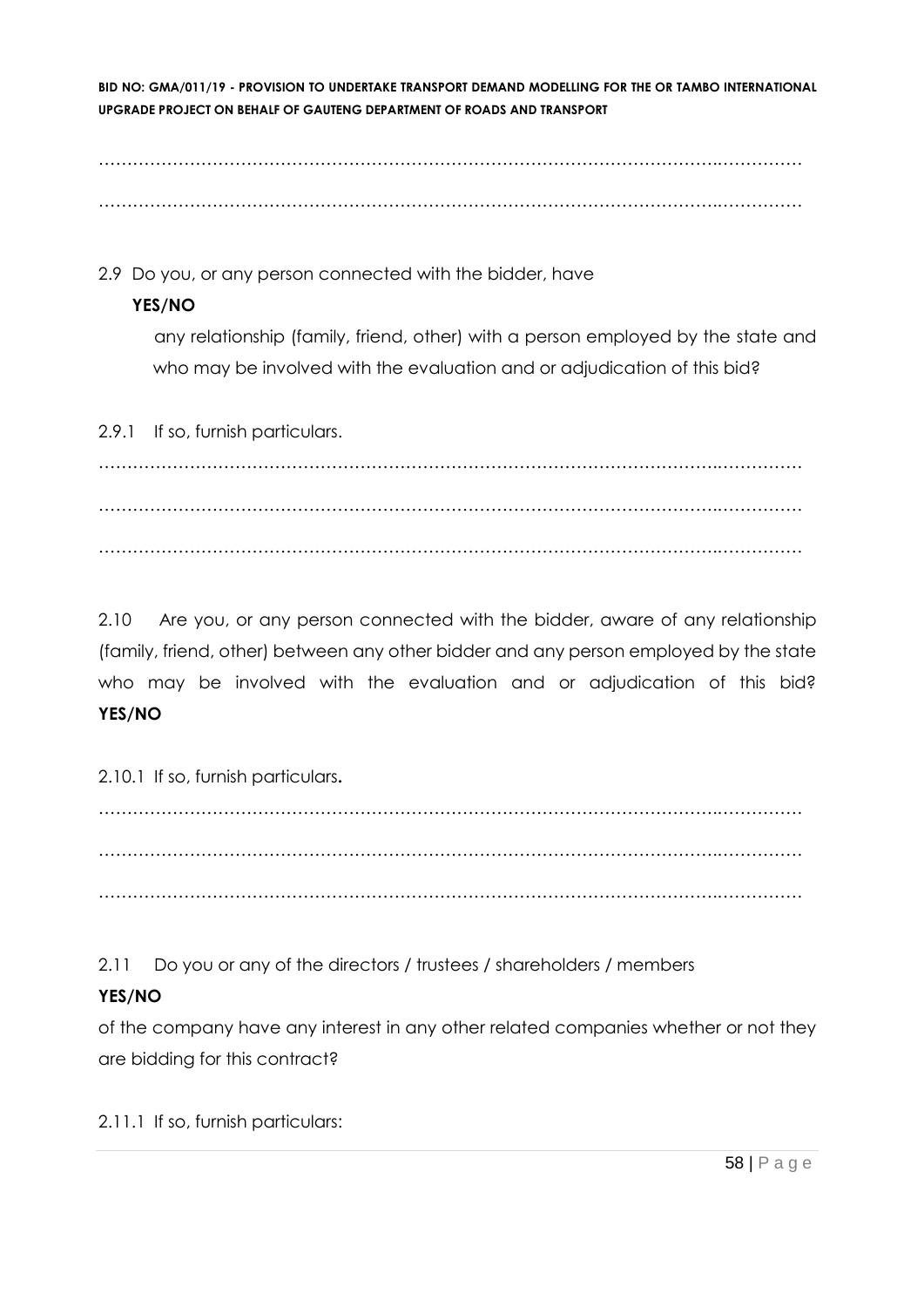……………………………………………………………………………………………….…………… ……………………………………………………………………………………………….…………… ……………………………………………………………………………………………….……………

**3 Full details of director /trustees/members/shareholders.**

| <b>Full Name</b> | <b>Identity</b><br><b>Number</b> | <b>Personal Income Tax</b><br><b>Reference Number</b> | <b>State Employee</b><br>Number / PERSAL<br><b>Number</b> |
|------------------|----------------------------------|-------------------------------------------------------|-----------------------------------------------------------|
|                  |                                  |                                                       |                                                           |
|                  |                                  |                                                       |                                                           |
|                  |                                  |                                                       |                                                           |
|                  |                                  |                                                       |                                                           |
|                  |                                  |                                                       |                                                           |
|                  |                                  |                                                       |                                                           |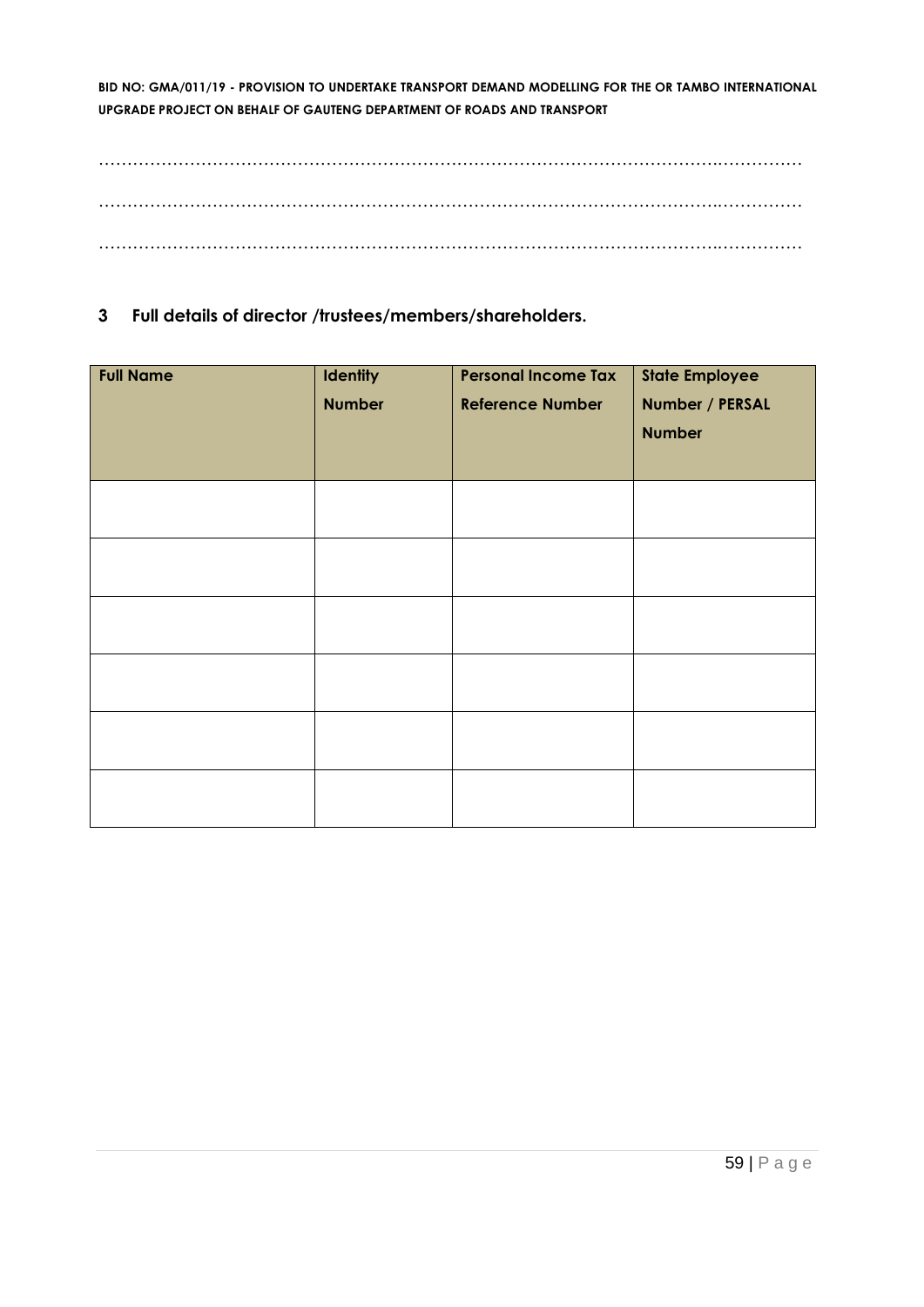| <b>DECLARATION</b>                                                                          |                                                                          |  |  |
|---------------------------------------------------------------------------------------------|--------------------------------------------------------------------------|--|--|
|                                                                                             |                                                                          |  |  |
| $\Box$<br>CERTIFY THAT THE INFORMATION FURNISHED IN PARAGRAPHS 2 AND 3 ABOVE IS<br>CORRECT. |                                                                          |  |  |
| $\Box$                                                                                      | I ACCEPT THAT THE STATE MAY REJECT THE BID OR ACT AGAINST ME SHOULD THIS |  |  |
| DECLARATION PROVE TO BE FALSE.                                                              |                                                                          |  |  |
| <b>NAME OF BIDDER</b>                                                                       |                                                                          |  |  |
| <b>IDENTITY NUMBER</b>                                                                      |                                                                          |  |  |
| <b>POSITION</b>                                                                             |                                                                          |  |  |
| <b>SIGNATURE OF AUTHORISED</b>                                                              |                                                                          |  |  |
| <b>SIGNATORY</b>                                                                            |                                                                          |  |  |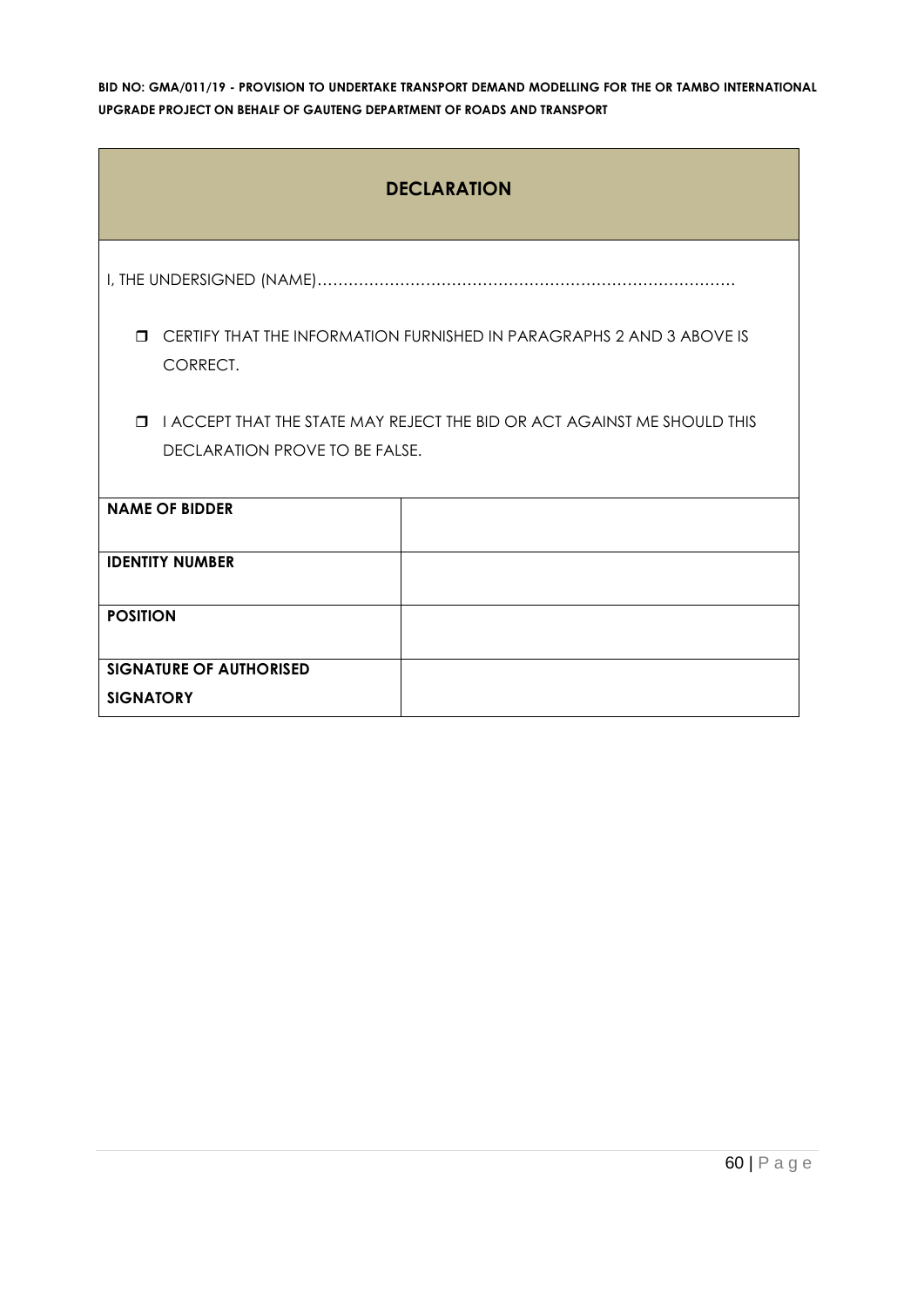# **SBD 6.1**

# **PREFERENCE POINTS CLAIM FORM IN TERMS OF THE PREFERENTIAL PROCUREMENT REGULATIONS 2017**

This preference form must form part of all bids invited. It contains general information and serves as a claim form for preference points for Broad-Based Black Economic Empowerment (B-BBEE) Status Level of Contribution

# **NB: BEFORE COMPLETING THIS FORM, BIDDERS MUST STUDY THE GENERAL CONDITIONS, DEFINITIONS AND DIRECTIVES APPLICABLE IN RESPECT OF B-BBEE, AS PRESCRIBED IN THE PREFERENTIAL PROCUREMENT REGULATIONS, 2017.**

# **1. GENERAL CONDITIONS**

- 1.1 The following preference point systems are applicable to all bids:
	- the 80/20 system for requirements with a Rand value of up to R50 000 000 (all applicable taxes included); and
	- the 90/10 system for requirements with a Rand value above R50 000 000 (all applicable taxes included).

# 1.2

- a) The value of this bid is estimated to not exceed R50 000 000 (all applicable taxes included) and therefore the 80/20 preference point system shall be applicable; or
- 1.3 Points for this bid shall be awarded for:
	- (a) Price; and
	- (b) B-BBEE Status Level of Contributor.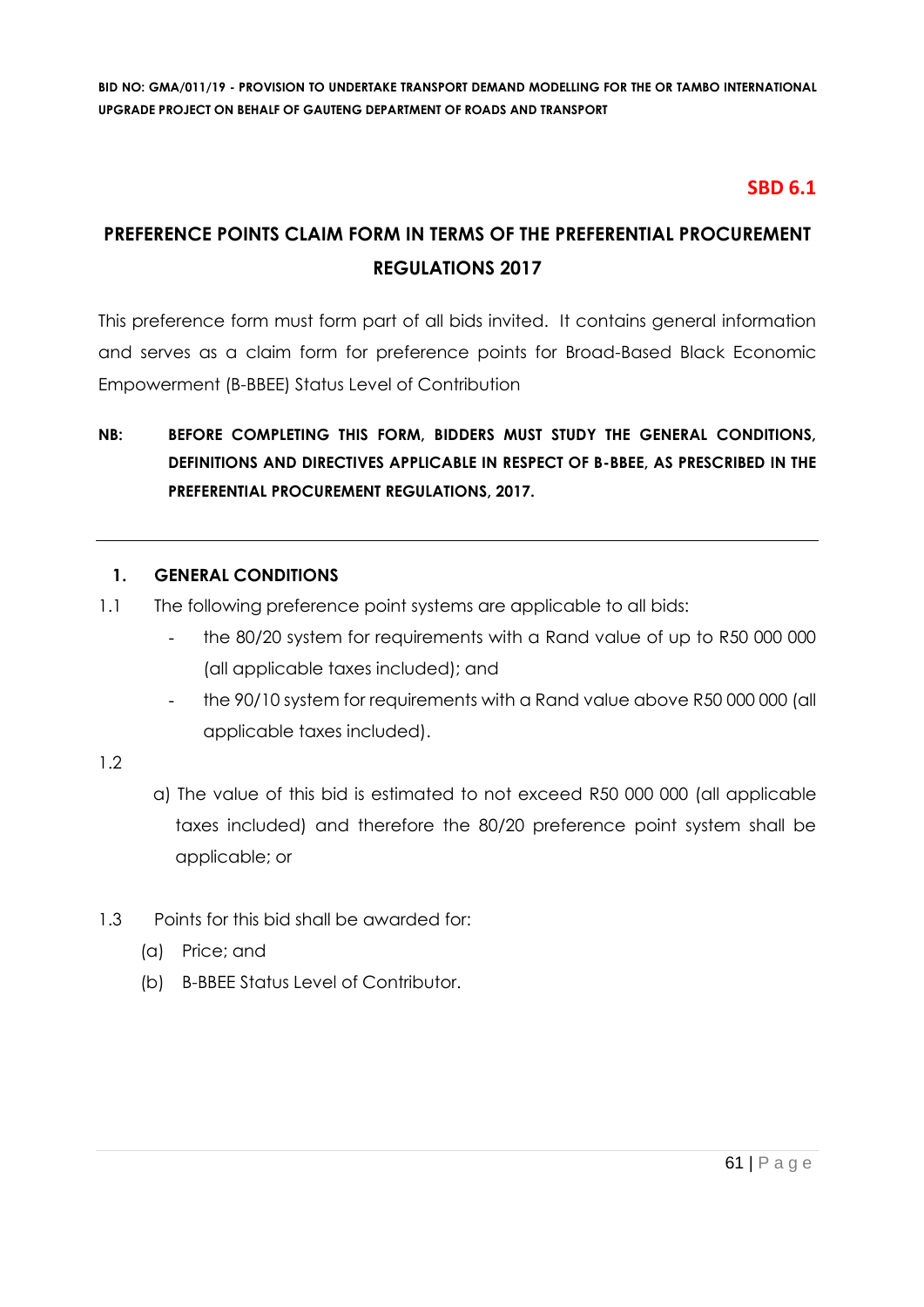1.4 The maximum points for this bid are allocated as follows:

|                                                   | <b>POINTS</b> |
|---------------------------------------------------|---------------|
| <b>PRICE</b>                                      |               |
| <b>B-BBEE STATUS LEVEL OF CONTRIBUTOR</b>         | 20.           |
| Total points for Price and B-BBEE must not exceed | 100           |

- 1.5 Failure on the part of a bidder to submit proof of B-BBEE Status level of contributor together with the bid, will be interpreted to mean that preference points for B-BBEE status level of contribution are not claimed.
- 1.6 The purchaser reserves the right to require of a bidder, either before a bid is adjudicated or at any time subsequently, to substantiate any claim in regard to preferences, in any manner required by the purchaser.

# **2. DEFINITIONS**

- (a) **"B-BBEE"** means broad-based black economic empowerment as defined in section 1 of the Broad-Based Black Economic Empowerment Act;
- (b) "**B-BBEE status level of contributor"** means the B-BBEE status of an entity in terms of a code of good practice on black economic empowerment, issued in terms of section 9(1) of the Broad-Based Black Economic Empowerment Act;
- (c) **"bid"** means a written offer in a prescribed or stipulated form in response to an invitation by an organ of state for the provision of goods or services, through price quotations, advertised competitive bidding processes or proposals;
- (d) **"Broad-Based Black Economic Empowerment Act"** means the Broad-Based Black Economic Empowerment Act, 2003 (Act No. 53 of 2003);
- **(e) "EME"** means an Exempted Micro Enterprise in terms of a code of good practice on black economic empowerment issued in terms of section 9 (1) of the Broad-Based Black Economic Empowerment Act;
- 62 | P a g e (f) **"functionality"** means the ability of a tenderer to provide goods or services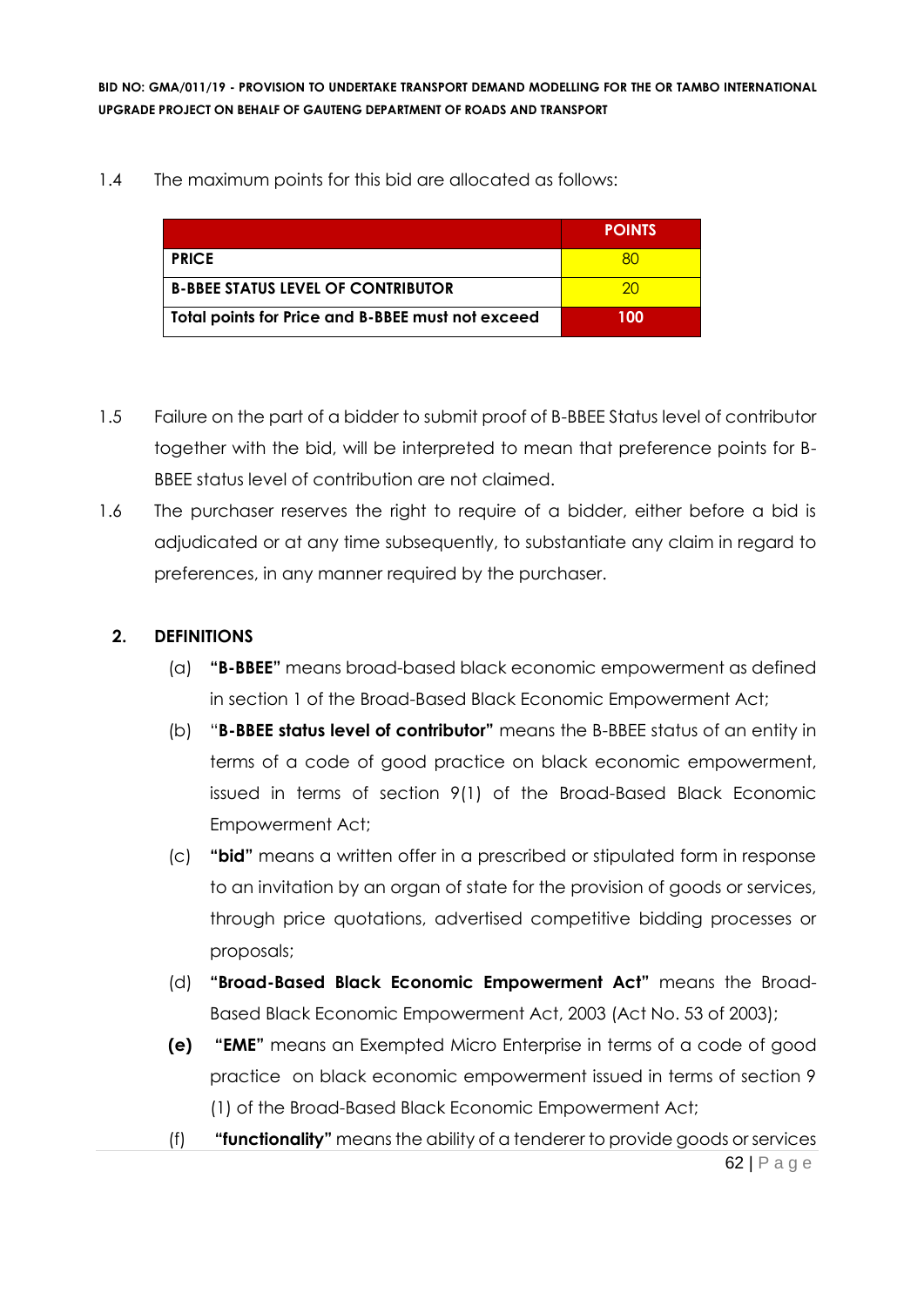in accordance with specifications as set out in the tender documents.

- (g) **"prices"** includes all applicable taxes less all unconditional discounts;
- (h) **"proof of B-BBEE status level of contributor"** means:
	- **1)** B-BBEE Status level certificate issued by an authorized body or person;
	- **2)** A sworn affidavit as prescribed by the B-BBEE Codes of Good Practice;
	- **3)** Any other requirement prescribed in terms of the B-BBEE Act;
- (i) **"QSE"** means a qualifying small business enterprise in terms of a code of good practice on black economic empowerment issued in terms of section 9 (1) of the Broad-Based Black Economic Empowerment Act;
	- *(j)* **"rand value"** means the total estimated value of a contract in Rand, calculated at the time of bid invitation, and includes all applicable taxes;

# **3. POINTS AWARDED FOR PRICE**

# **3.1 THE 80/20 PREFERENCE POINT SYSTEMS**

A maximum of 80 points is allocated for price on the following basis:

 **80/20**

$$
Ps = 80 \left( 1 - \frac{Pt - P \min}{P \min} \right)
$$

Where

Ps = Points scored for price of bid under consideration

Pt = Price of bid under consideration

Pmin = Price of lowest acceptable bid

# **4. POINTS AWARDED FOR B-BBEE STATUS LEVEL OF CONTRIBUTOR**

4.1 In terms of Regulation 6 (2) and 7 (2) of the Preferential Procurement Regulations, preference points must be awarded to a bidder for attaining the B-BBEE status level of contribution in accordance with the table below: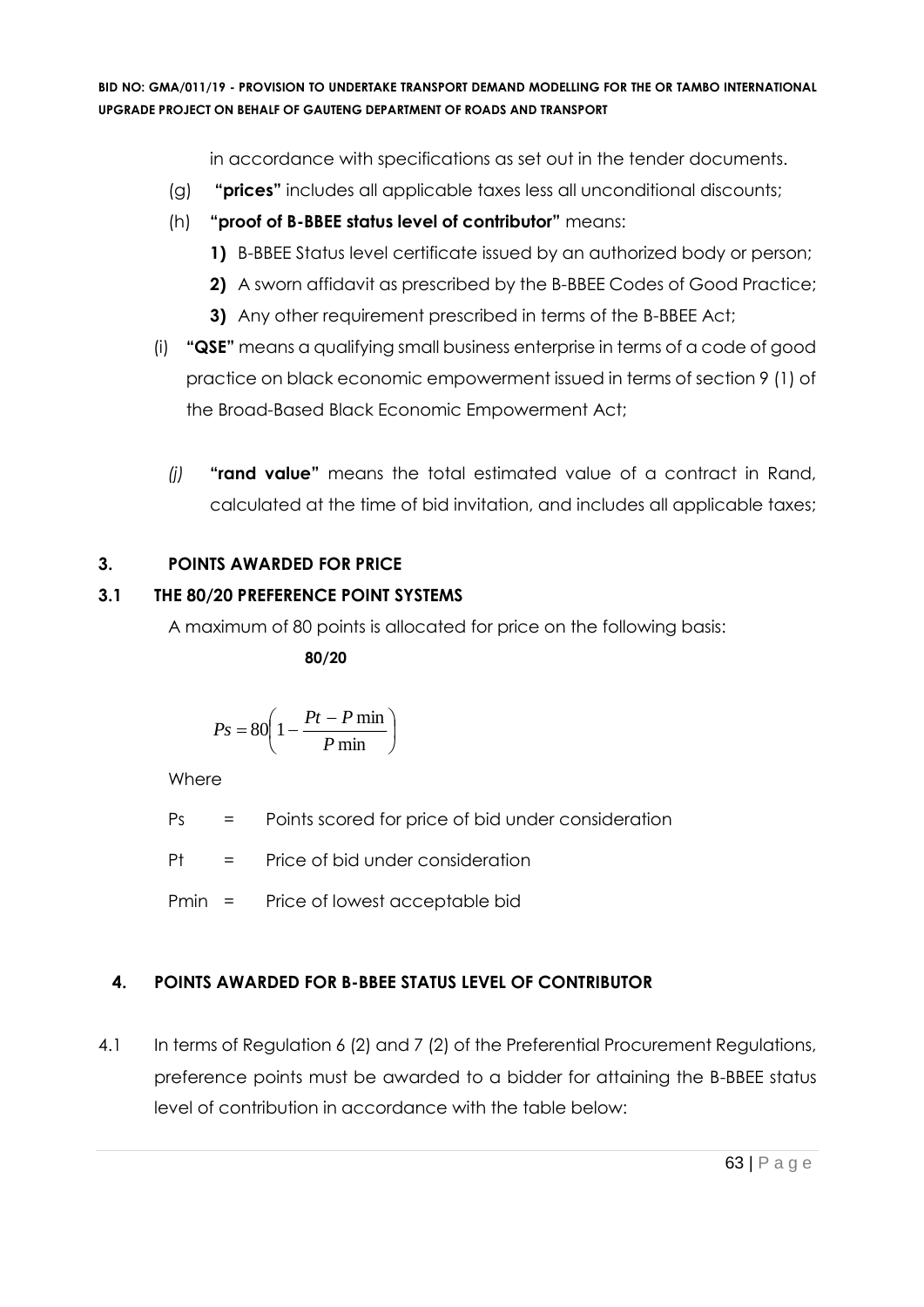| <b>B-BBEE Status Level of</b><br><b>Contributor</b> | <b>Number of points</b><br>(80/20 system) |
|-----------------------------------------------------|-------------------------------------------|
| 1                                                   | 20                                        |
| 2                                                   | 18                                        |
| 3                                                   | 14                                        |
| 4                                                   | 12                                        |
| 5                                                   | 8                                         |
| 6                                                   | 6                                         |
| 7                                                   | 4                                         |
| 8                                                   | 2                                         |
| Non-compliant<br>contributor                        |                                           |

# **5. BID DECLARATION**

5.1 Bidders who claim points in respect of B-BBEE Status Level of Contribution must complete the following:

# **6. B-BBEE STATUS LEVEL OF CONTRIBUTOR CLAIMED IN TERMS OF PARAGRAPHS 1.4 AND 4.1**

6.1 B-BBEE Status Level of Contributor: = ……… (maximum of 20 points) (Points claimed in respect of paragraph 7.1 must be in accordance with the table reflected in paragraph 4.1 and must be substantiated by relevant proof of B-BBEE status level of contributor.

# **7. SUB-CONTRACTING**

7.1 Will any portion of the contract be sub-contracted?

# (*Tick applicable box*)



7.1.1 If yes, indicate:

| i) |         | What percentage | ot of | the | contract | will | be.  |
|----|---------|-----------------|-------|-----|----------|------|------|
|    |         |                 |       |     |          |      |      |
|    | ii) The | name            |       | ∩t  | the.     |      | sub- |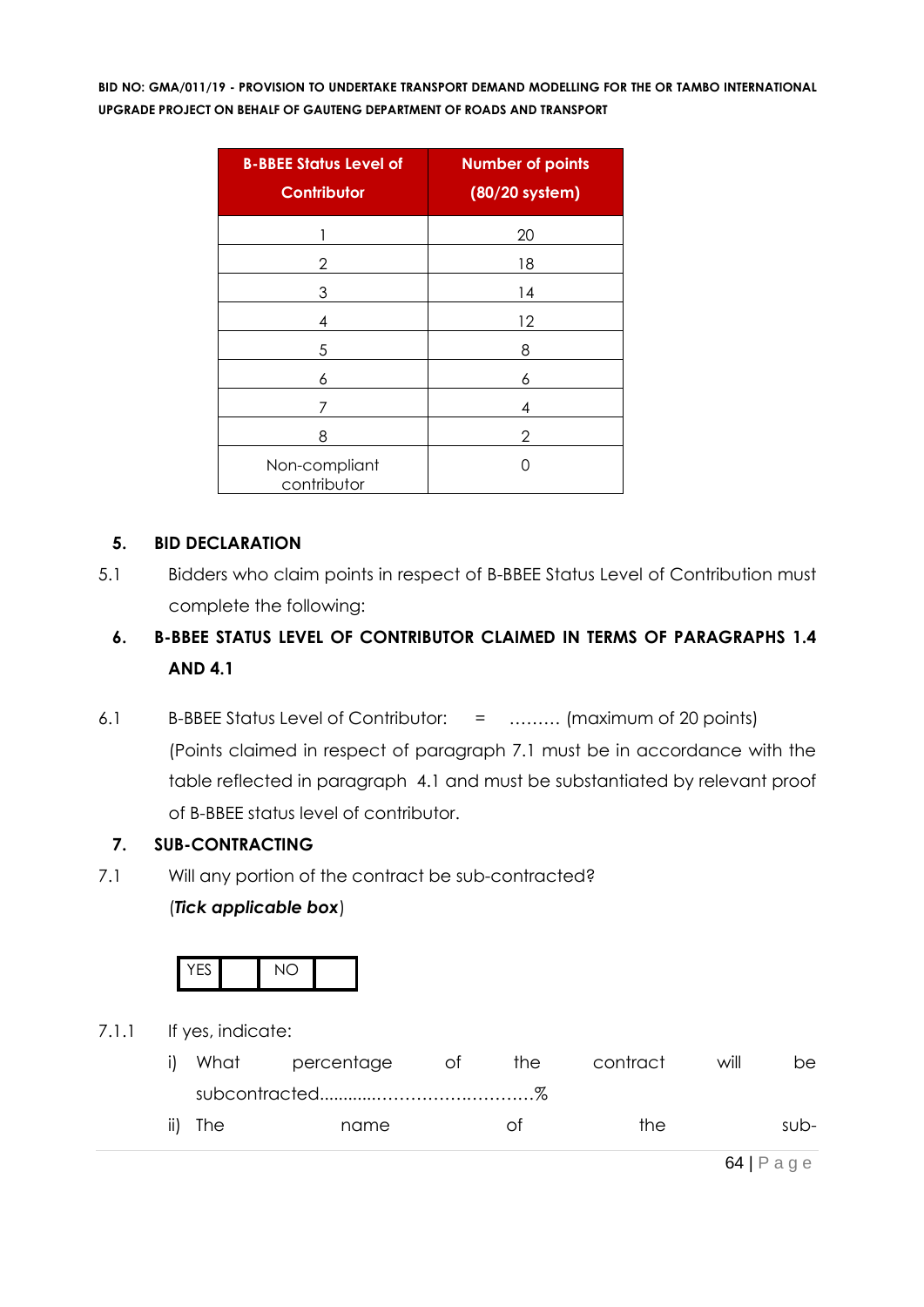contractor………………………………………………………….. iii) The B-BBEE status level of the subcontractor......................................……………..

iv) Whether the sub-contractor is an EME or QSE



v) Specify, by ticking the appropriate box, if subcontracting with an enterprise in terms of Preferential Procurement Regulations,2017:

| Designated Group: An EME or QSE which is at last 51% owned by:    |            | QSE |  |
|-------------------------------------------------------------------|------------|-----|--|
|                                                                   | $\sqrt{ }$ | V   |  |
| <b>Black people</b>                                               |            |     |  |
| Black people who are youth                                        |            |     |  |
| Black people who are women                                        |            |     |  |
| <b>Black people with disabilities</b>                             |            |     |  |
| Black people living in rural or underdeveloped areas or townships |            |     |  |
| Cooperative owned by black people                                 |            |     |  |
| Black people who are military veterans                            |            |     |  |
| <b>OR</b>                                                         |            |     |  |
| Any EME                                                           |            |     |  |
| Any QSE                                                           |            |     |  |

#### 8. **DECLARATION WITH REGARD TO COMPANY/FIRM**

| 8.1 |                                        |  |  |
|-----|----------------------------------------|--|--|
| 8.2 |                                        |  |  |
| 8.3 |                                        |  |  |
| 8.4 | <b>TYPE OF COMPANY/ FIRM</b>           |  |  |
|     | Partnership/Joint Venture / Consortium |  |  |
|     | One person business/sole propriety     |  |  |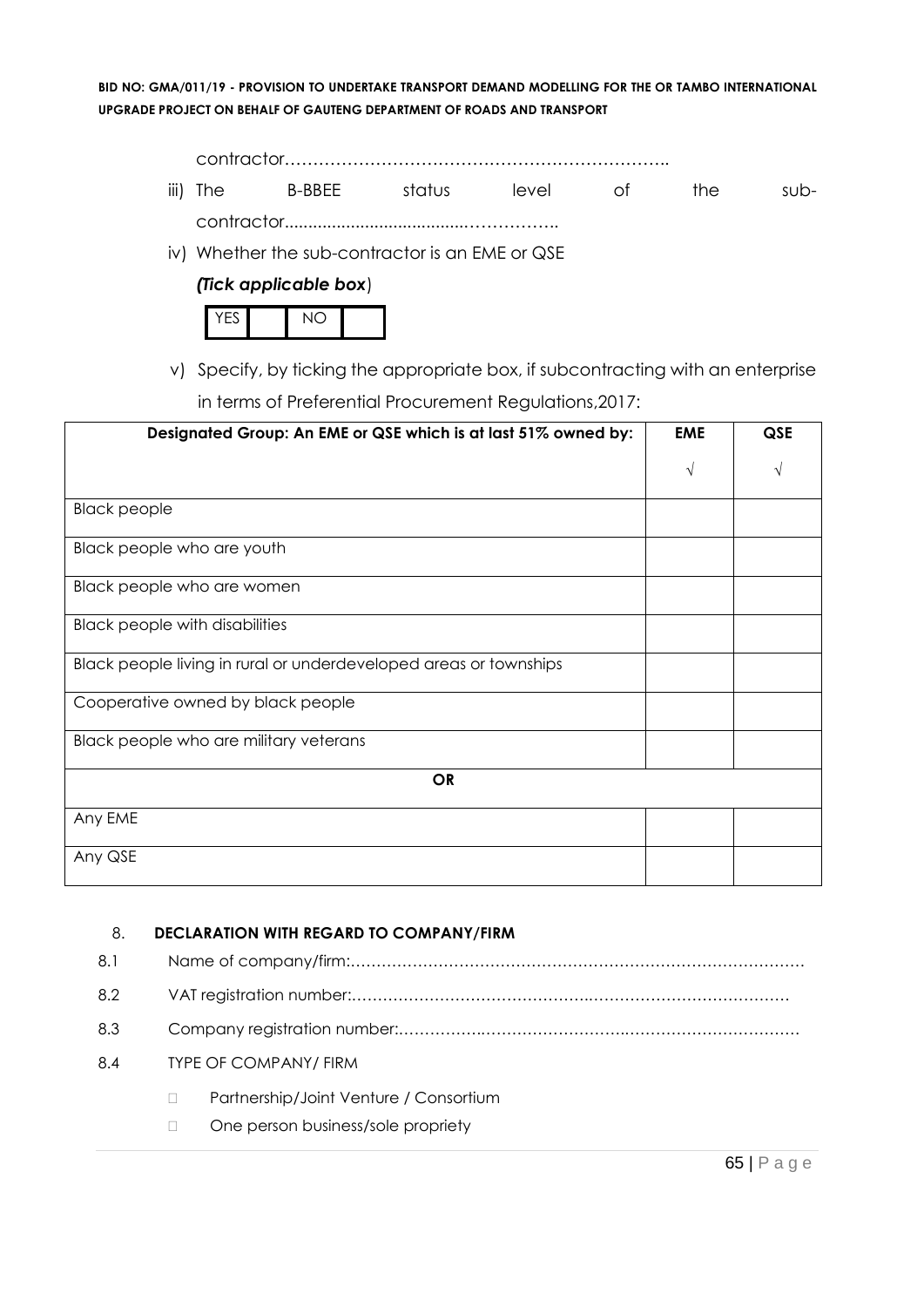- D Close corporation
- D Company
- □ (Pty) Limited

[TICK APPLICABLE BOX]

#### 8.5 DESCRIBE PRINCIPAL BUSINESS ACTIVITIES

…………………………………………………………………………………………………………… …………………………………………………………………………………………………………… ……………………………………………………………………………………………………………

……………………………………………………………………………………………………………

#### 8.6 COMPANY CLASSIFICATION

- Manufacturer
- **D** Supplier
- D Professional service provider
- □ Other service providers, e.g. transporter, etc.

[*TICK APPLICABLE BOX*]

- 8.7 Total number of years the company/firm has been in business:……………………………
- 8.8 I/we, the undersigned, who is / are duly authorised to do so on behalf of the company/firm, certify that the points claimed, based on the B-BBE status level of contributor indicated in paragraphs 1.4 and 6.1 of the foregoing certificate, qualifies the company/ firm for the preference(s) shown and I / we acknowledge that:
	- i) The information furnished is true and correct;
	- ii) The preference points claimed are in accordance with the General Conditions as indicated in paragraph 1 of this form;
	- iii) In the event of a contract being awarded as a result of points claimed as shown in paragraphs 1.4 and 6.1, the contractor may be required to furnish documentary proof to the satisfaction of the purchaser that the claims are correct;
	- iv) If the B-BBEE status level of contributor has been claimed or obtained on a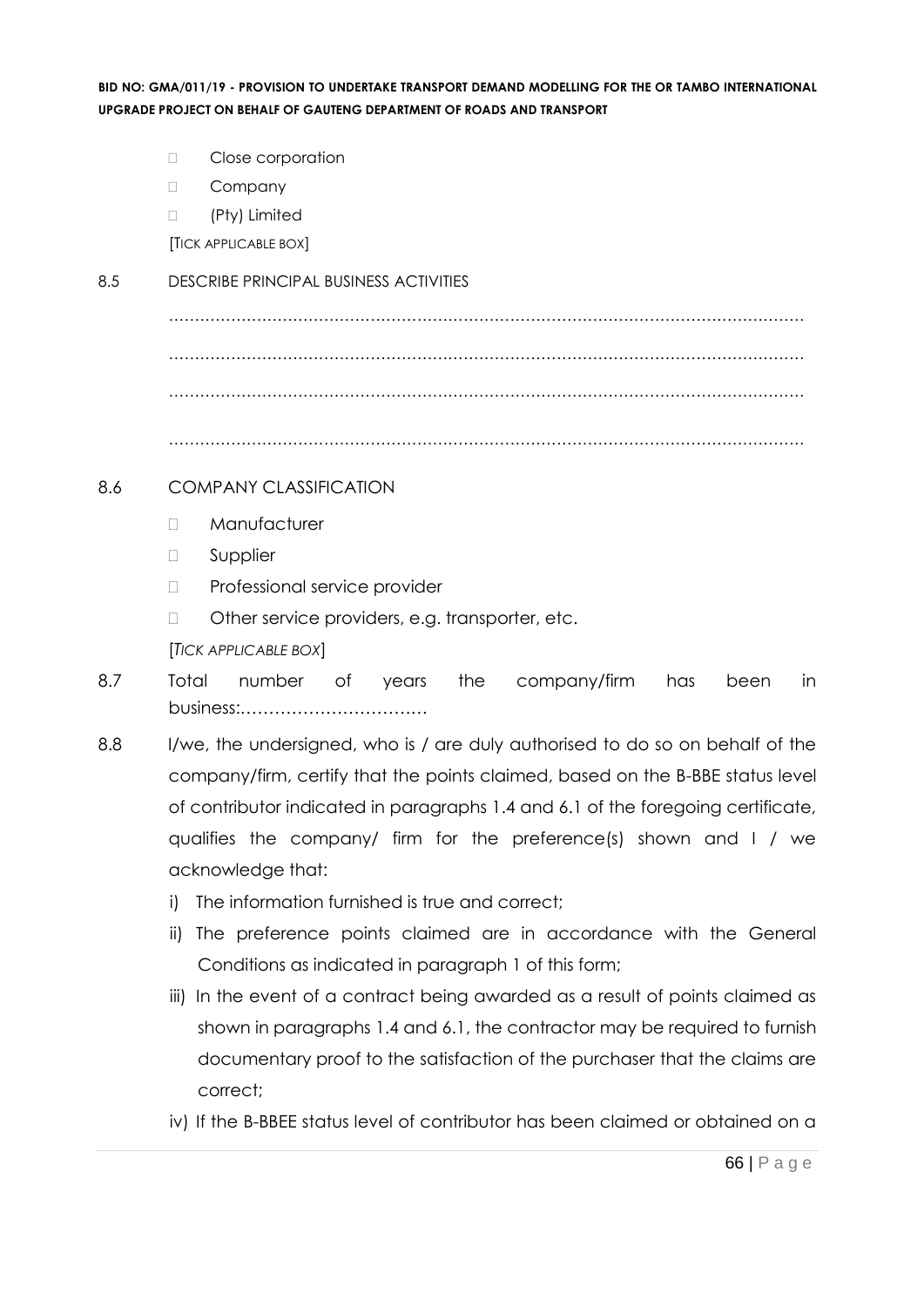fraudulent basis or any of the conditions of contract have not been fulfilled, the purchaser may, in addition to any other remedy it may have –

- (a) disqualify the person from the bidding process;
- (b) recover costs, losses or damages it has incurred or suffered as a result of that person's conduct;
- (c) cancel the contract and claim any damages which it has suffered as a result of having to make less favourable arrangements due to such cancellation;
- (d) recommend that the bidder or contractor, its shareholders and directors, or only the shareholders and directors who acted on a fraudulent basis, be restricted by the National Treasury from obtaining business from any organ of state for a period not exceeding 10 years, after the *audi alteram partem* (hear the other side) rule has been applied; and
- (e) forward the matter for criminal prosecution.

| <b>WITNESSES</b>                         |  |  |  |
|------------------------------------------|--|--|--|
| <b>NAME OF BIDDER</b>                    |  |  |  |
| <b>IDENTITY NUMBER</b>                   |  |  |  |
| <b>POSITION</b>                          |  |  |  |
| <b>AUTHORISED SIGNATORIES OF BIDDERS</b> |  |  |  |
| <b>WITNESS 1</b>                         |  |  |  |
| <b>WITNESS 2</b>                         |  |  |  |
| <b>DATE</b>                              |  |  |  |
| <b>ADDRESS</b>                           |  |  |  |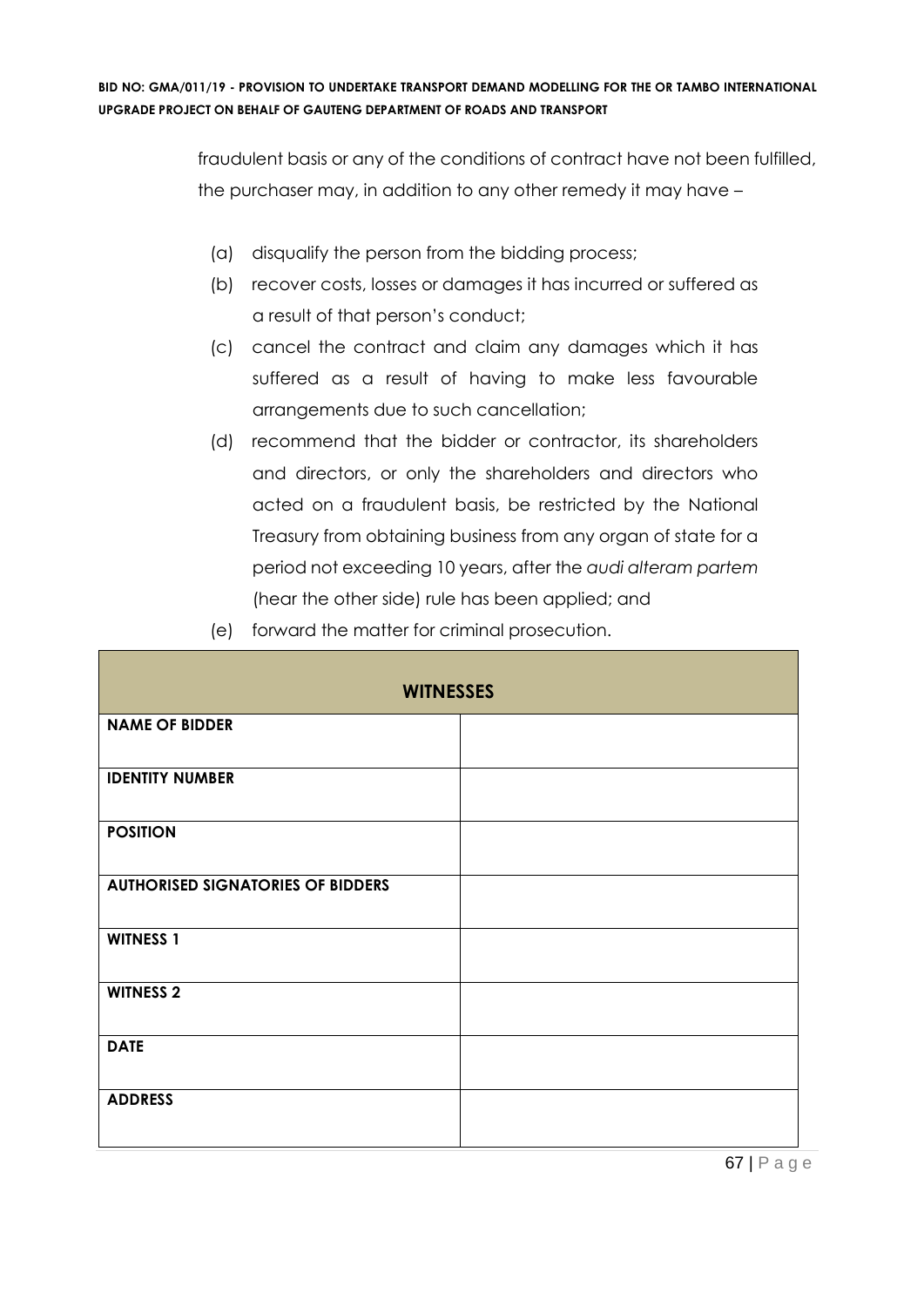# **SBD 8**

# **DECLARATION OF BIDDERS PAST SUPPLY CHAIN MANAGEMENT PRACTICES**

- 1 This declaration is used by GMA in ensuring that when goods and services are being procured, all reasonable steps are taken to combat the abuse of the supply chain management system.
- 2 The bid of any bidder may be disregarded if that bidder, or any of its directors have
	- a. abused the institution's supply chain management system;
	- b. committed fraud or any other improper conduct in relation to such system; or
	- c. failed to perform on any previous contract.

# **3 In order to give effect to the above, the following questionnaire must be completed and submitted with the bid.**

| NO.   | <b>QUESTION</b>                                                                     | <b>YES</b> | <b>NO</b> |
|-------|-------------------------------------------------------------------------------------|------------|-----------|
| 4.1   | Is the bidder or any of its directors listed on the National Treasury's Database of | Yes        | <b>No</b> |
|       | Restricted Suppliers as companies or persons prohibited from doing business with    |            |           |
|       | the public sector?                                                                  |            |           |
|       | (Companies or persons who are listed on this Database were informed in writing      |            |           |
|       | of this restriction by the Accounting Officer/Authority of the institution that     |            |           |
|       | imposed the restriction after the audi alteram partem rule was applied).            |            |           |
|       | The Database of Restricted Suppliers now resides on the National Treasury's         |            |           |
|       | website (www.treasury.gov.za) and can be accessed by clicking on its link at the    |            |           |
|       | bottom of the home page.                                                            |            |           |
| 4.1.1 | If so, furnish particulars:                                                         |            |           |
|       |                                                                                     |            |           |
|       |                                                                                     |            |           |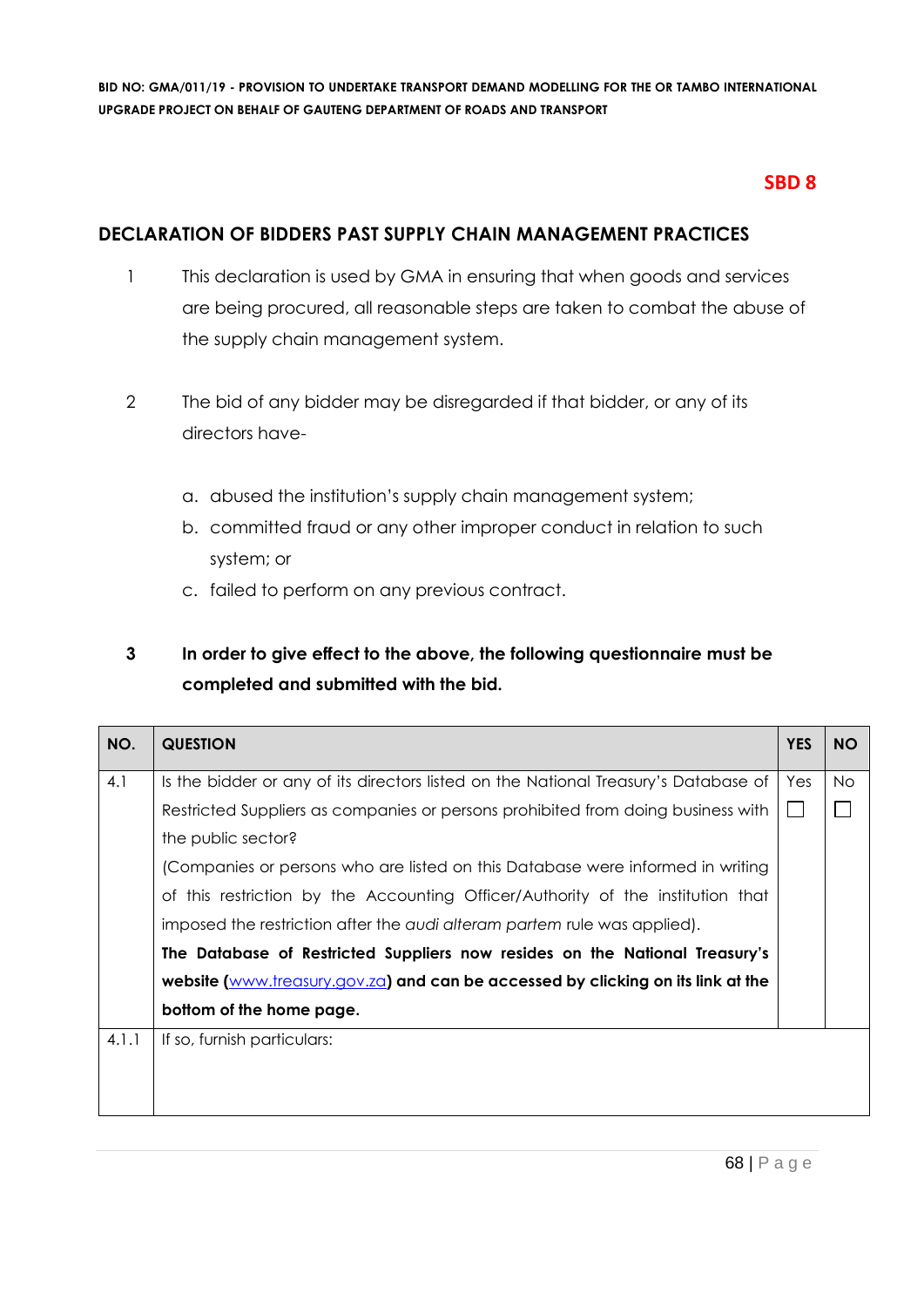| 4.2   | Is the bidder or any of its directors listed on the Register for Tender Defaulters in<br>terms of section 29 of the Prevention and Combating of Corrupt Activities Act (No<br>12 of 2005)?<br>The Register for Tender Defaulters can be accessed on the National Treasury's<br>website (www.treasury.gov.za) by clicking on its link at the bottom of the home<br>page. |  |
|-------|-------------------------------------------------------------------------------------------------------------------------------------------------------------------------------------------------------------------------------------------------------------------------------------------------------------------------------------------------------------------------|--|
| 4.2.1 | If so, furnish particulars:                                                                                                                                                                                                                                                                                                                                             |  |
| 4.3   | Was the bidder or any of its directors convicted by a court of law (including a<br>court outside of the Republic of South Africa) for fraud or corruption during the<br>past five years?                                                                                                                                                                                |  |
| 4.3.1 | If so, furnish particulars:                                                                                                                                                                                                                                                                                                                                             |  |
| 4.4   | Was any contract between the bidder and any organ of state terminated<br>during the past five years on account of failure to perform on or comply with the<br>contract?                                                                                                                                                                                                 |  |
| 4.4.1 | If so, furnish particulars:                                                                                                                                                                                                                                                                                                                                             |  |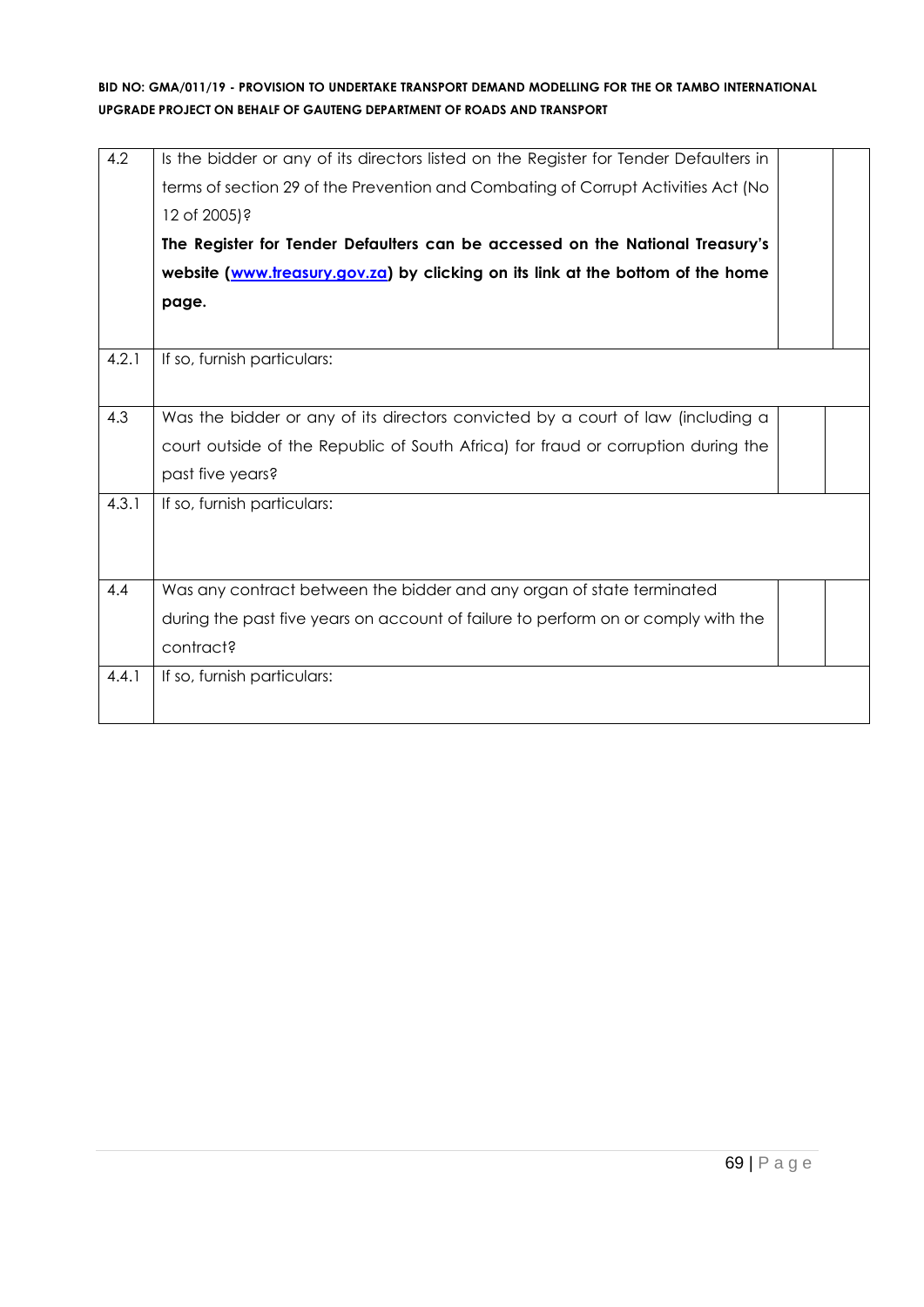|                             | <b>CERTIFICATION</b>                                  |                                                                                      |  |  |
|-----------------------------|-------------------------------------------------------|--------------------------------------------------------------------------------------|--|--|
|                             |                                                       |                                                                                      |  |  |
|                             |                                                       |                                                                                      |  |  |
| $\Box$                      |                                                       | CERTIFY THAT THE INFORMATION FURNISHED ON THIS DECLARATION FORM IS TRUE AND CORRECT. |  |  |
| $\Box$                      |                                                       | I ACCEPT THAT, IN ADDITION TO CANCELLATION OF A CONTRACT, ACTION MAY BE TAKEN        |  |  |
|                             | AGAINST ME SHOULD THIS DECLARATION PROVE TO BE FALSE. |                                                                                      |  |  |
|                             |                                                       |                                                                                      |  |  |
|                             | <b>NAME OF THE BIDDER</b>                             |                                                                                      |  |  |
|                             |                                                       |                                                                                      |  |  |
| <b>POSITION</b>             |                                                       |                                                                                      |  |  |
|                             |                                                       |                                                                                      |  |  |
| <b>AUTHORISED SIGNATORY</b> |                                                       |                                                                                      |  |  |
|                             |                                                       |                                                                                      |  |  |
| <b>DATE</b>                 |                                                       |                                                                                      |  |  |
|                             |                                                       |                                                                                      |  |  |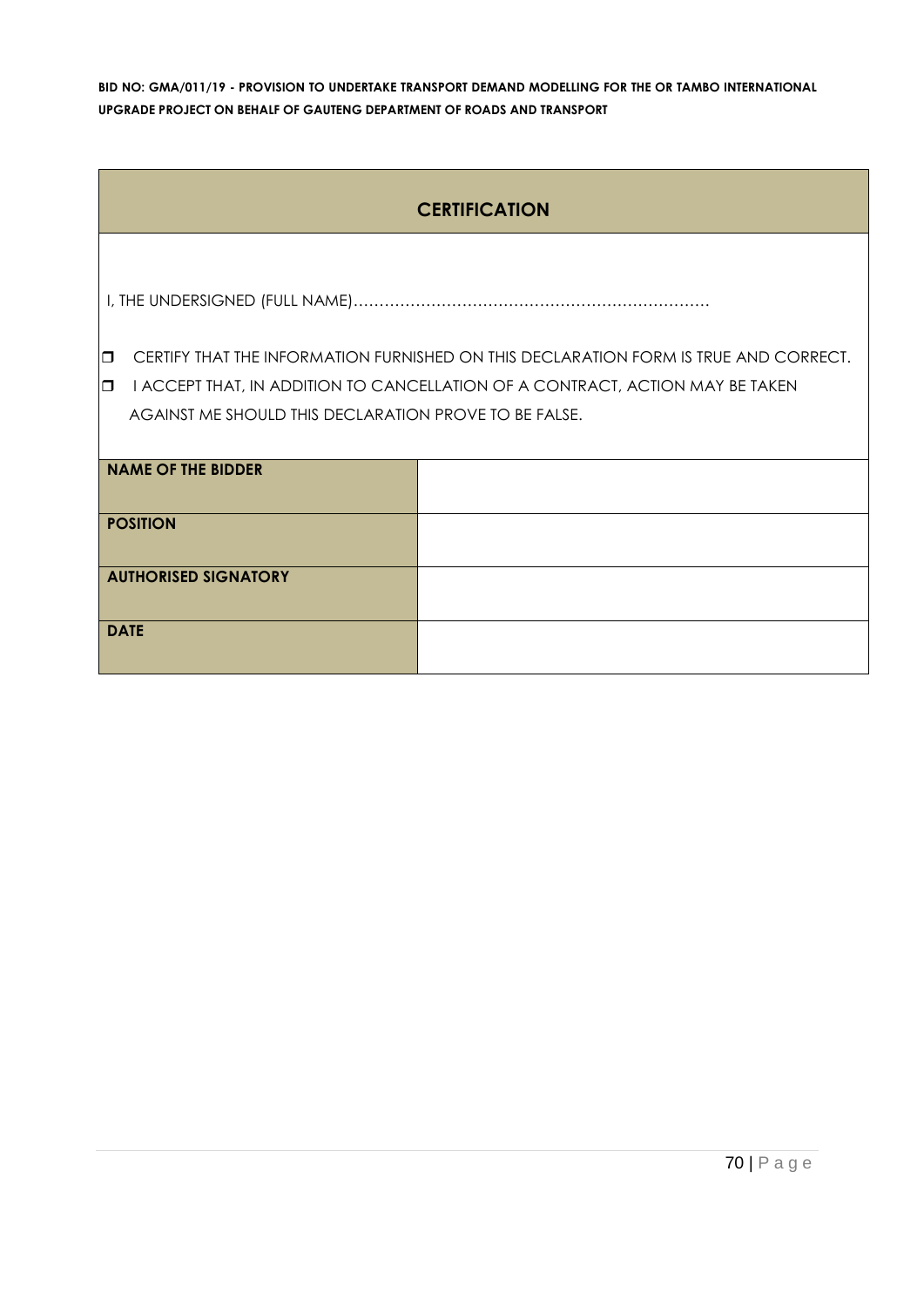# **SBD 9**

# **CERTIFICATE OF INDEPENDENT BID DETERMINATION**

- 1. This Standard Bidding Document must form part of all bids<sup>1</sup> invited.
- 2. Section 4 (1) (b) (iii) of the Competition Act No. 89 of 1998, as amended, prohibits an agreement between, or concerted practice by, firms, or a decision by an association of firms, if it is between parties in a horizontal relationship and if it involves collusive bidding (or bid rigging).² Collusive bidding is a *per se* prohibition meaning that it cannot be justified under any grounds.
- 3. Treasury Regulation 16A9 prescribes that accounting officers and accounting authorities must take all reasonable steps to prevent abuse of the supply chain management system and authorizes accounting officers and accounting authorities to:
	- a. disregard the bid of any bidder if that bidder or any of its directors have abused the institution's supply chain management system and or committed fraud or any other improper conduct in relation to such system.
	- b. cancel a contract awarded to a supplier of goods and services if the supplier committed any corrupt or fraudulent act during the bidding process or the execution of that contract.
- 4. This SBD serves as a certificate of declaration that would be used by institutions to ensure that, when bids are considered, reasonable steps are taken to prevent any form of bid-rigging.
- 5. In order to give effect to the above, the attached Certificate of Bid Determination (Annexure G) must be completed and submitted with the bid:

<sup>&</sup>lt;sup>1</sup> Includes price quotations, advertised competitive bids, limited bids and proposals.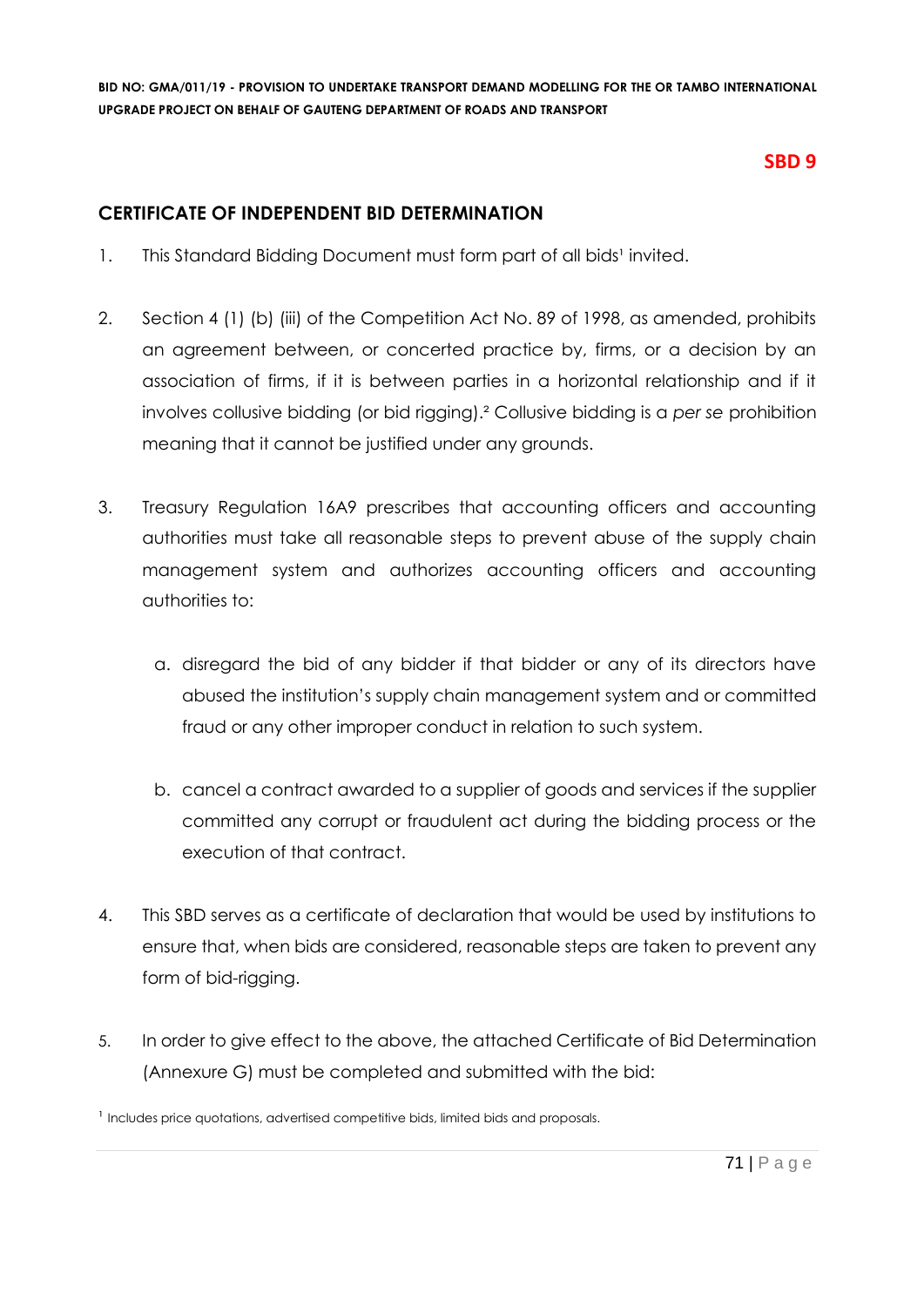² Bid rigging (or collusive bidding) occurs when businesses, that would otherwise be expected to compete, secretly conspire to raise prices or lower the quality of goods and / or services for GMA which wish to acquire goods and / or services through a bidding process. Bid rigging is, therefore, an agreement between competitors not to compete.

<sup>3</sup> Joint venture or Consortium means an association of persons for the purpose of combining their expertise, property, capital, efforts, skill and knowledge in an activity for the execution of a contract.

I, the undersigned, in submitting the accompanying bid:

|                                                    | (Bid Number and |    |
|----------------------------------------------------|-----------------|----|
| Description)                                       |                 |    |
| In response to the invitation for the bid made by: |                 |    |
|                                                    | (Name           | of |
| Institution)                                       |                 |    |

do hereby make the following statements that I certify to be true and complete in every respect:

| certify | on | behalf     | . |
|---------|----|------------|---|
|         |    | +la ∼+<br> |   |

# (Name of Bidder)

- 1. I have read and I understand the contents of this Certificate;
- 2. I understand that the accompanying bid will be disqualified if this Certificate is found not to be true and complete in every respect;
- 3. I am authorised by the bidder to sign this Certificate, and to submit the accompanying bid, on behalf of the bidder;
- 4. Each person whose signature appears on the accompanying bid has been authorised by the bidder to determine the terms of, and to sign the bid, on behalf of the bidder;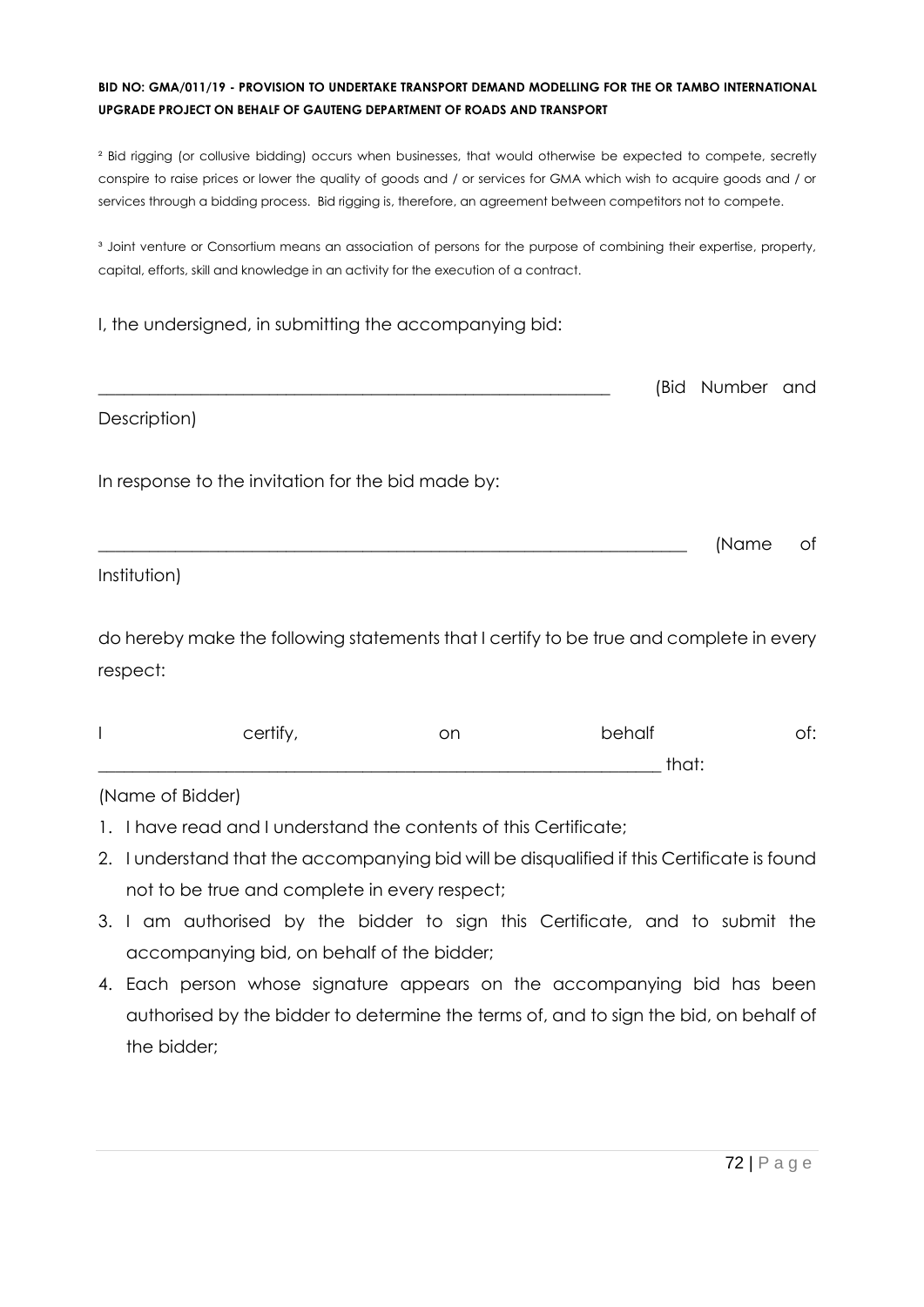- 5. For the purposes of this Certificate and the accompanying bid, I understand that the word "competitor" shall include any individual or organisation, other than the bidder, whether or not affiliated with the bidder, who:
	- (a) has been requested to submit a bid in response to this bid invitation;
	- (b) could potentially submit a bid in response to this bid invitation, based on their qualifications, abilities or experience; and
	- (c) provides the same goods and services as the bidder and/or is in the same line of business as the bidder.
- 6. The bidder has arrived at the accompanying bid independently from, and without consultation, communication, agreement or arrangement with any competitor. However communication between partners in a joint venture or consortium<sup>3</sup> will not be construed as collusive bidding.
- 7. In particular, without limiting the generality of paragraphs 6 above, there has been no consultation, communication, agreement or arrangement with any competitor regarding:
	- (a) prices;
	- (b) geographical area where product or service will be rendered (market allocation);
- (c) methods, factors or formulas used to calculate prices;
- (d) the intention or decision to submit or not to submit, a bid;
- (e) the submission of a bid which does not meet the specifications and conditions of the bid; or
- (f) bidding with the intention not to win the bid.
- 8. In addition, there have been no consultations, communications, agreements or arrangements with any competitor regarding the quality, quantity, specifications and conditions or delivery particulars of the products or services to which this bid invitation relates.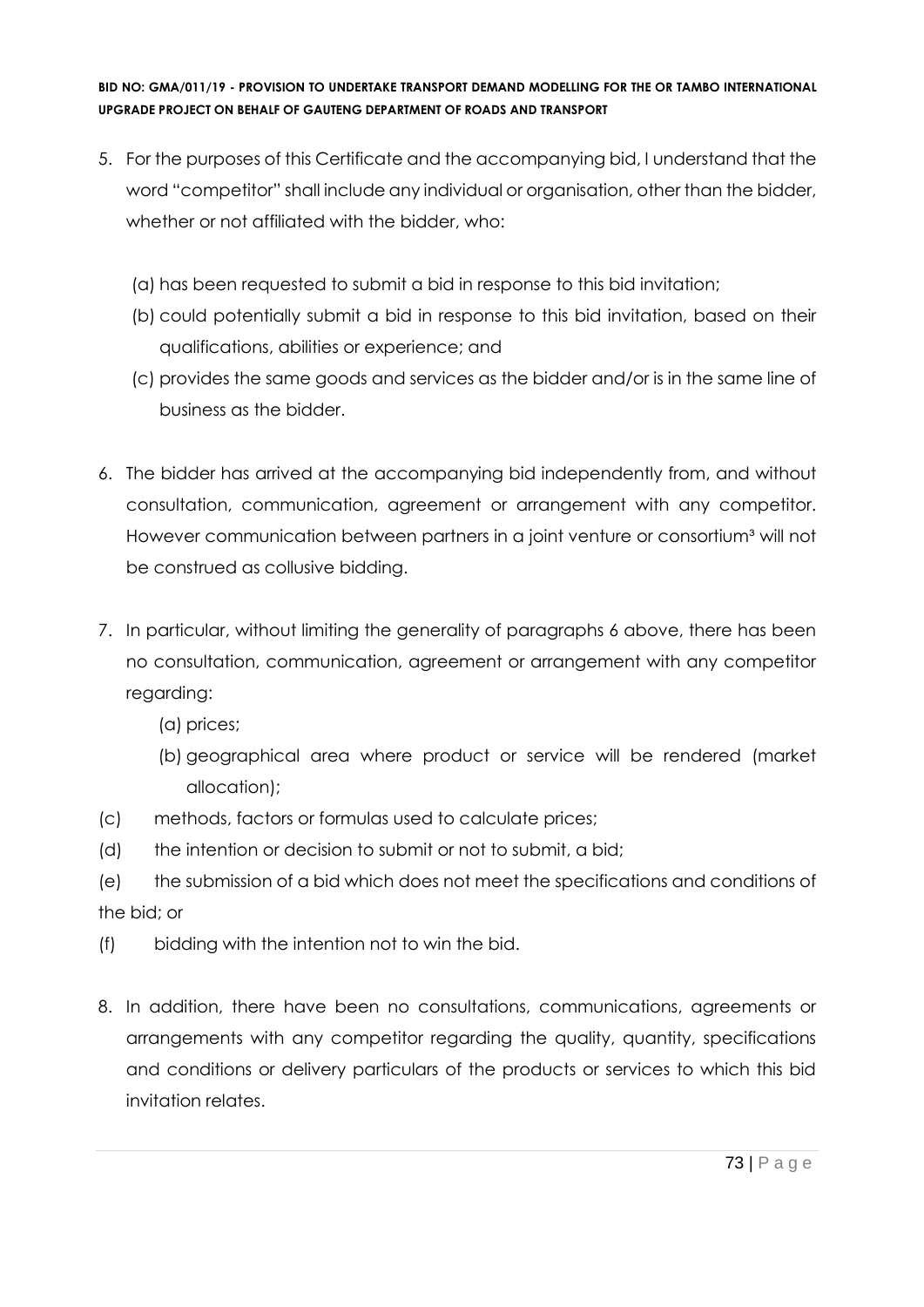- 9. The terms of the accompanying bid have not been, and will not be, disclosed by the bidder, directly or indirectly, to any competitor, prior to the date and time of the official bid opening or of the awarding of the contract.
- 10. I am aware that, in addition and without prejudice to any other remedy provided to combat any restrictive practices related to bids and contracts, bids that are suspicious will be reported to the Competition Commission for investigation and possible imposition of administrative penalties in terms of section 59 of the Competition Act No 89 of 1998 and or may be reported to the National Prosecuting Authority (NPA) for criminal investigation and or may be restricted from conducting business with the public sector for a period not exceeding ten (10) years in terms of the Prevention and Combating of Corrupt Activities Act No 12 of 2005 or any other applicable legislation.

| <b>NAME OF BIDDER</b>       |  |
|-----------------------------|--|
| <b>POSITION</b>             |  |
| <b>AUTHORISED SIGNATORY</b> |  |
| <b>DATE</b>                 |  |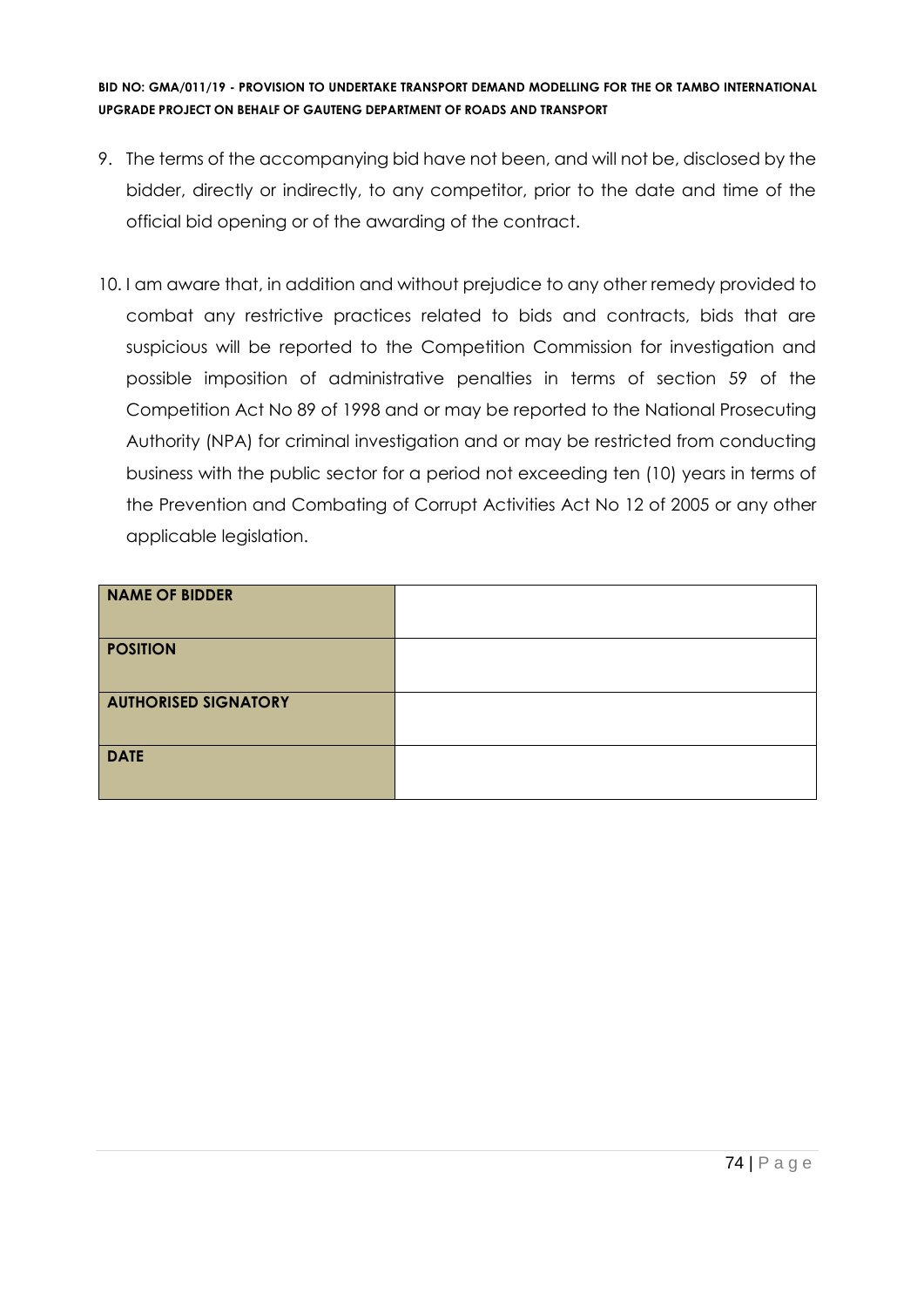# **SAFETY, HEALTH AND ENVIRONMENT**

#### **REQUEST FOR INFORMATION**

#### **1. SAFETY, HEALTH AND ENVIRONMENT**

| 1.1  | Do you have a Safety, Health and Environment<br>(SHE) policy statement?                                                                 | YES/NO<br>Please provide a copy of the policy<br>statement                                        |
|------|-----------------------------------------------------------------------------------------------------------------------------------------|---------------------------------------------------------------------------------------------------|
| 1.2  | Is your SHE programme aligned or certified to<br>comply with the OHSAS 18001 and ISO 14001<br>standards?                                | YES/NO<br>Please provide details                                                                  |
| 1.3  | Would you be prepared to have your SHE<br>standards audited or modified according to<br>requirements?                                   | YES/NO<br>Please give reasons if applicable                                                       |
| 1.5  | How do you record and classify injuries<br>sustained during operations?                                                                 | Please provide details                                                                            |
| 1.6  | How do you record and classify incidents both<br>safety and environmentally related?                                                    | Please provide details                                                                            |
| 1.9  | Does your company have any Health and<br>Safety agreements with any major unions?                                                       | Please provide details                                                                            |
| 1.10 | Is your company in good standing with a<br>Workman's Compensation Authority                                                             | Please provide a copy of the Letter<br>of Good Standing which includes<br>the registration number |
| 1.12 | Does your company employ a SHE/Q Manager<br>and who does he/she report to?                                                              | YES/NO<br>Please provide details of experience<br>and qualifications of this individual           |
| 1.13 | What ongoing training is conducted with regard<br>to SHE?                                                                               | Please provide details                                                                            |
| 1.14 | Does your company have an active Safety<br>Committee?                                                                                   | Please provide details                                                                            |
| 1.15 | your company communicate<br>How does<br>issues/targets to the employees regarding SHE?                                                  | Please provide details                                                                            |
| 1.16 | medical<br>Does<br>your<br>company<br>have<br>$\hbox{\tt C}$<br>surveillance programme in place?                                        | YES/NO<br>Please provide details,                                                                 |
| 1.17 | Have the management duties in terms of the<br>OHSA been assigned by written appointment to<br>specific individuals within your company? | YES/NO<br>details<br>Please<br>provide<br>оf<br>appointments in place.                            |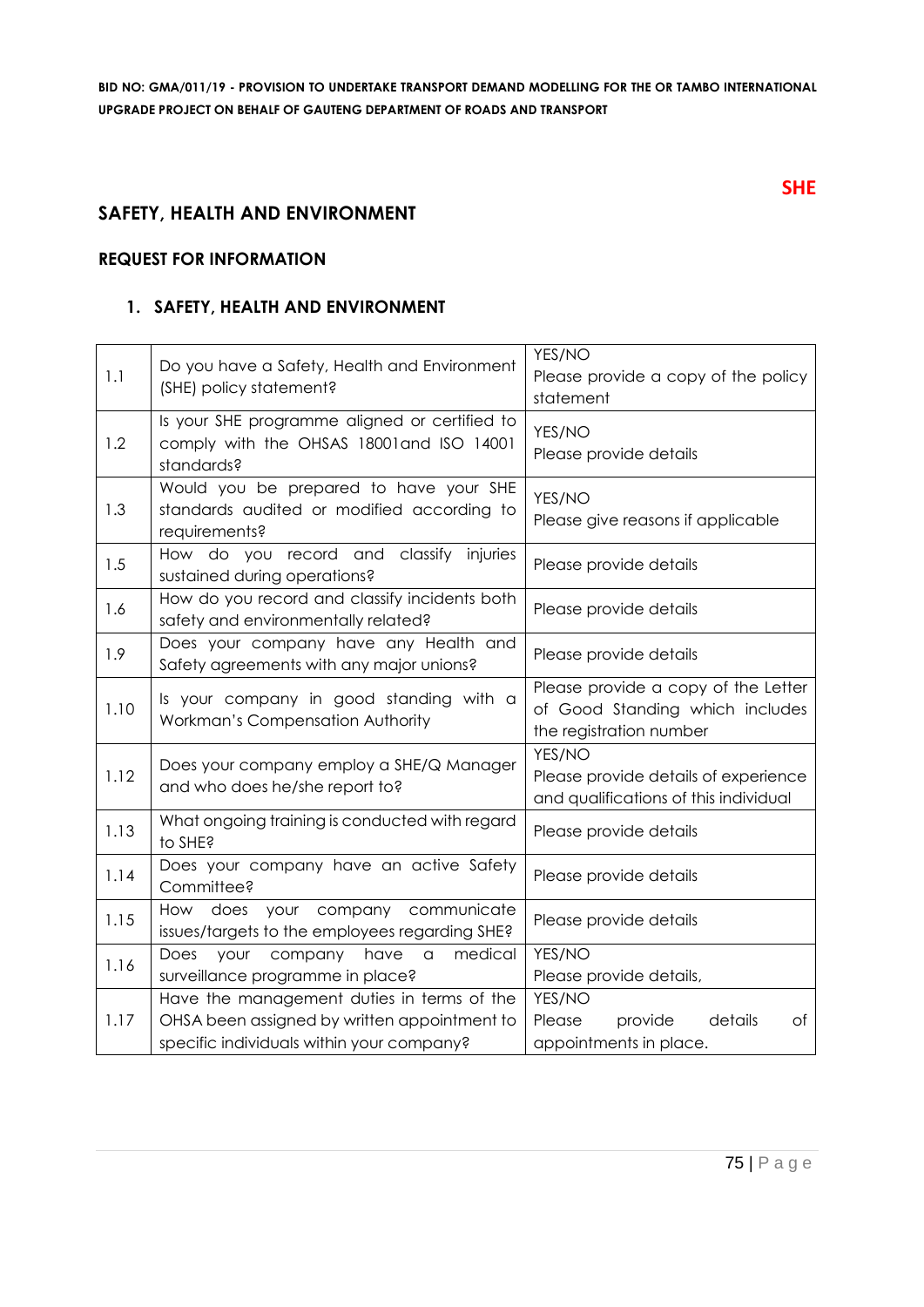## **2. TECHNICAL AND QUALITY ASSURANCE STANDARDS**

| 2.1  | Do you have a quality policy statement and<br>Quality manual?                                                                             | YES/NO<br>Please provide a copy of the policy<br>statement                                                                                                      |
|------|-------------------------------------------------------------------------------------------------------------------------------------------|-----------------------------------------------------------------------------------------------------------------------------------------------------------------|
| 2.2  | Is your Quality Management aligned or certified<br>to comply with the ISO 9001:2008?                                                      | YES/NO<br>Please provide details                                                                                                                                |
| 2.3  | Would you be prepared to have your Quality<br>Management system audited or modified<br>according to requirements?                         | YES/NO<br>Please give reasons if applicable                                                                                                                     |
| 2.5  | How do you record and classify incidents and<br>non-conformances related to quality?                                                      | Please provide details                                                                                                                                          |
| 2.6  | Does your company employ a Quality Manager<br>and who does he/she report to?                                                              | YES/NO<br>Please provide details of experience<br>and qualifications of this individual                                                                         |
| 2.7  | What ongoing training is conducted with regard<br>to Quality?                                                                             | Please provide details                                                                                                                                          |
| 2.10 | Are you prepared to allow personnel to access<br>premises to perform a<br>technical<br>vour<br>assessment of your capabilities?           | YES/NO                                                                                                                                                          |
| 2.11 | How many different inspection agencies have<br>visited your premises in the last 12 months                                                | Please provide details                                                                                                                                          |
| 2.12 | Do you have dedicated quality management<br>resources and transparent processes to ensure<br>quality in procured materials and equipment? | YES/NO<br>provide<br>Please<br>list<br>the<br>Οf<br>$\alpha$<br>dedicated<br>resources<br>and<br>a<br>description of<br>the<br>quality<br>management processes. |

| <b>NAME OF BIDDER</b>       |  |
|-----------------------------|--|
| <b>POSITION</b>             |  |
| <b>AUTHORISED SIGNATORY</b> |  |
| <b>DATE</b>                 |  |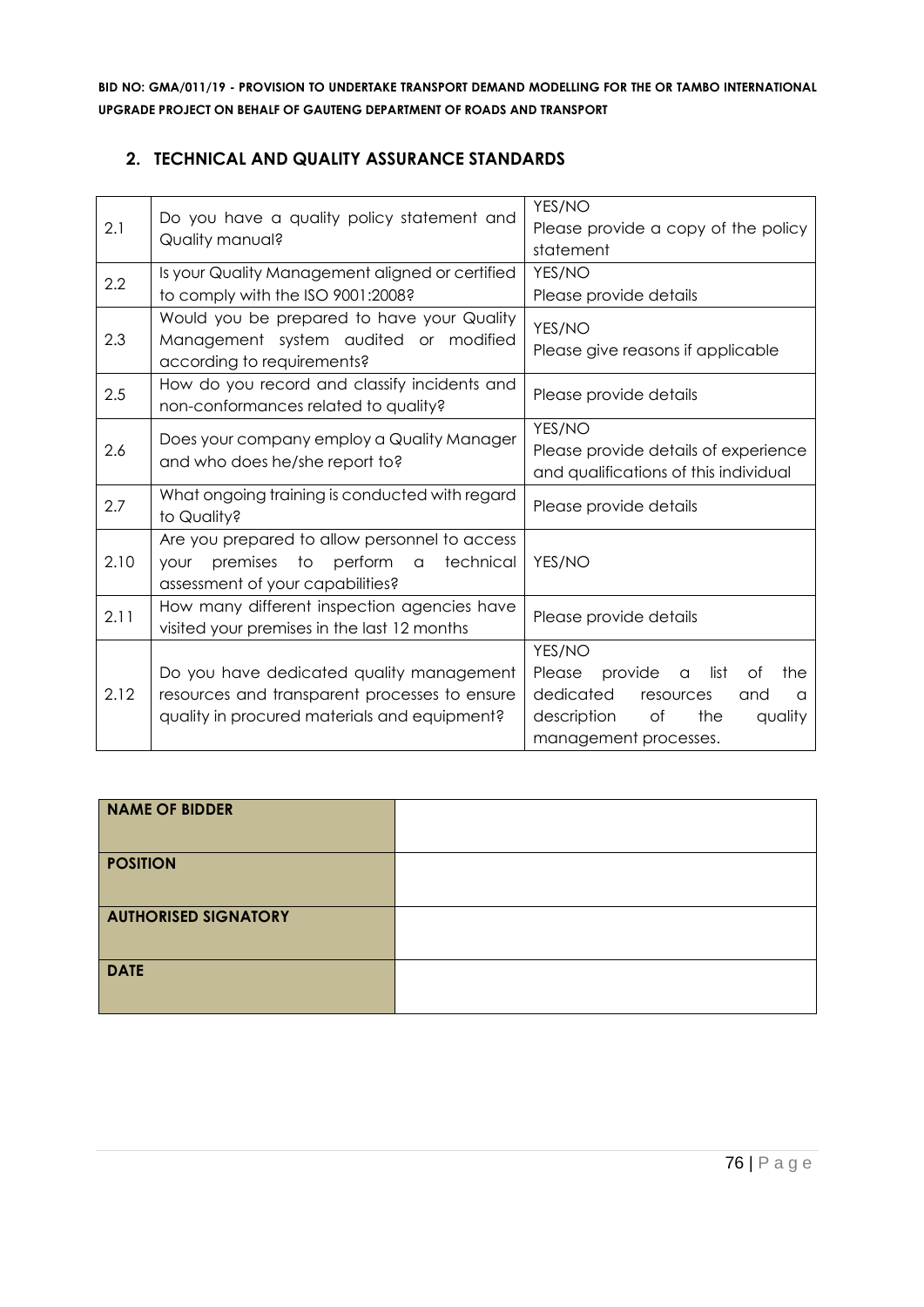# **RFP - PART D**

# **SUPPLIER CODE OF CONDUCT**

# **1. ABBREVIATIONS, TERMINOLOGIES AND DEFINITIONS**

| <b>ABBREVIATIONS</b>        | <b>DEFINITIONS</b>                                               |
|-----------------------------|------------------------------------------------------------------|
| <b>B-BBEE</b>               | Broad-Based Black Economic Empowerment Act No 53 of              |
|                             | 2003 as amended                                                  |
| CEO                         | Chief Executive Officer                                          |
| <b>CFO</b>                  | <b>Chief Financial Officer</b>                                   |
| <b>GMA</b>                  | Gautrain Management Agency                                       |
| <b>MANCO</b>                | <b>GMA Management Committee</b>                                  |
| <b>PFMA</b>                 | Public Finance Management Act No. 1 of 1999 as amended           |
| <b>PPPFA</b>                | Preferential Procurement Policy Framework Act No. 5 of 2000      |
| <b>SCM</b>                  | Supply Chain Management                                          |
| <b>TERMINOLOGIES</b>        | <b>DEFINITIONS</b>                                               |
| <b>Brand Identity</b>       | Means the outward expression of a brand (which is the            |
|                             | Gautrain) which includes its name, trademark,                    |
|                             | communication and visual appearance.                             |
|                             |                                                                  |
| Five Pillars of Procurement | Means the holding foundation of a procurement system             |
|                             | which are - fair, equitable, transparent, competitive and cost   |
|                             | effective as mentioned in the Constitution of the Republic of    |
|                             | South Africa, Act 108 of 1996, Section 217.                      |
| <b>Purchase Order</b>       | Means a legally binding document between a GMA and a             |
|                             | Supplier, detailing the items/services that GMA agrees to        |
|                             | purchase at a certain price point. It also outlines the delivery |
|                             | date and terms of payment.                                       |
| Suppliers                   | GMA suppliers and service providers, and their employees,        |
|                             | agents, and subcontractors, including prospective suppliers      |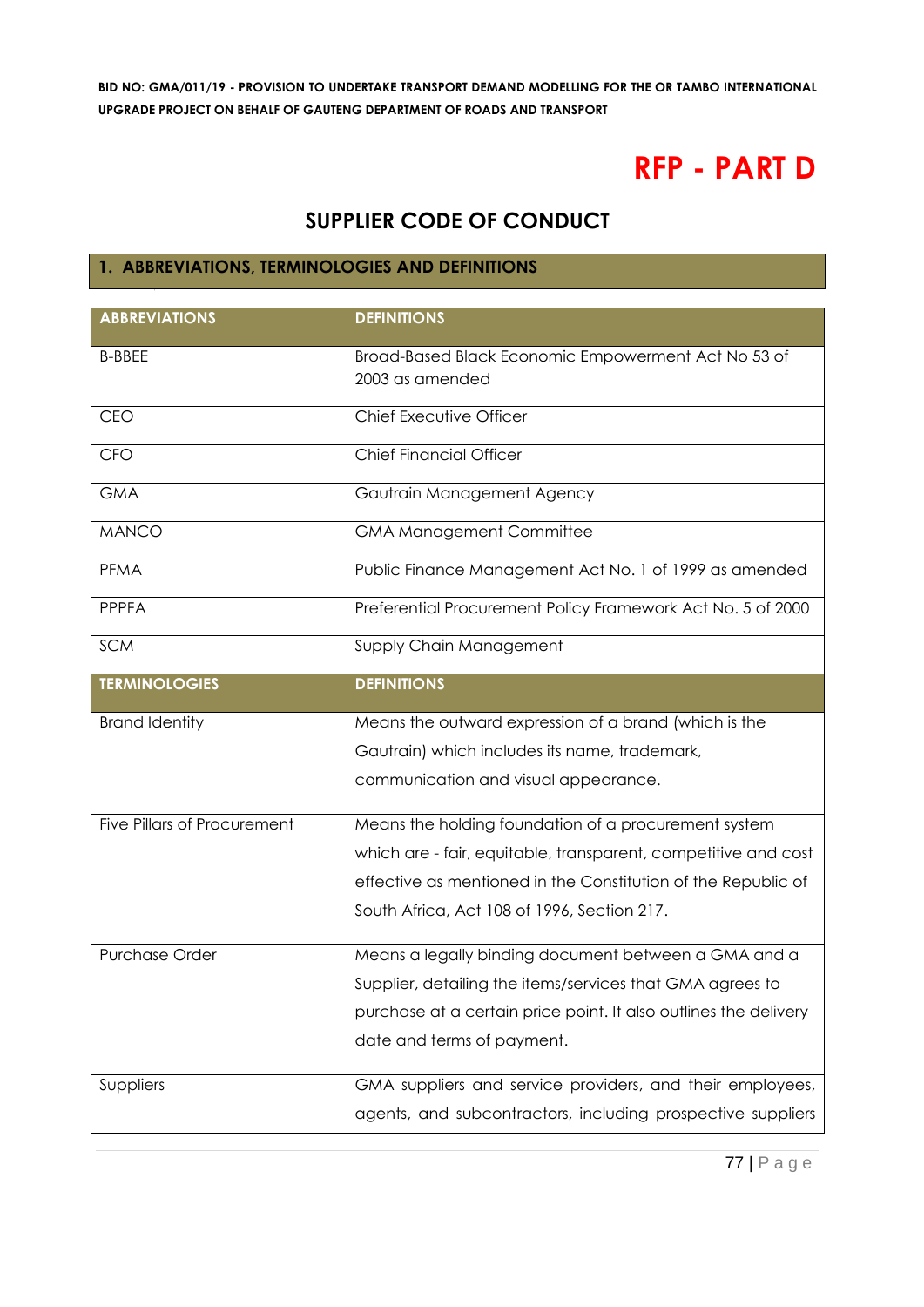|                 | and service providers, as well as their employees, agents, and |  |
|-----------------|----------------------------------------------------------------|--|
|                 | subcontractors. (Collectively referred to as "Suppliers").     |  |
| Visual Elements | Means the logo and framework or architecture which             |  |
|                 | specifies how it is used.                                      |  |
|                 |                                                                |  |

# **2. PURPOSE OF SUPPLIER CODE OF CONDUCT**

The purpose of this code of conduct is to define behaviors and actions which GMA suppliers must commit to abide by during SCM processes, and, where applicable, the discharge of their contractual obligations towards the GMA.

#### **3. APPLICABILITY/SCOPE**

This code of conduct is applicable to all GMA Suppliers.

#### **4. PREAMBLE**

Whereas the GMA is committed to SCM processes that are fair, equitable, transparent, competitive, and cost effective, and to receiving value for money from all its Suppliers; the GMA desires to outline standards to which its Suppliers are required to adhere to. The GMA further expects its Suppliers to replicate these standards further down their supply chains.

# **5. INTRODUCTION**

The GMA aims to conducts its business in a manner that is fair, equitable, transparent, competitive and cost effective (five pillars) as underpinned by Section 217 of Constitution of the Republic of South Africa, and it core values. The five pillars are not only a prescription of standards of behavior, ethics and accountability but are a statement of GMA's commitment to a procurement system which would enable the emergence of sustainable small, medium and micro business and sustainable environment, consequently adding to the common wealth of GMA and its stakeholders.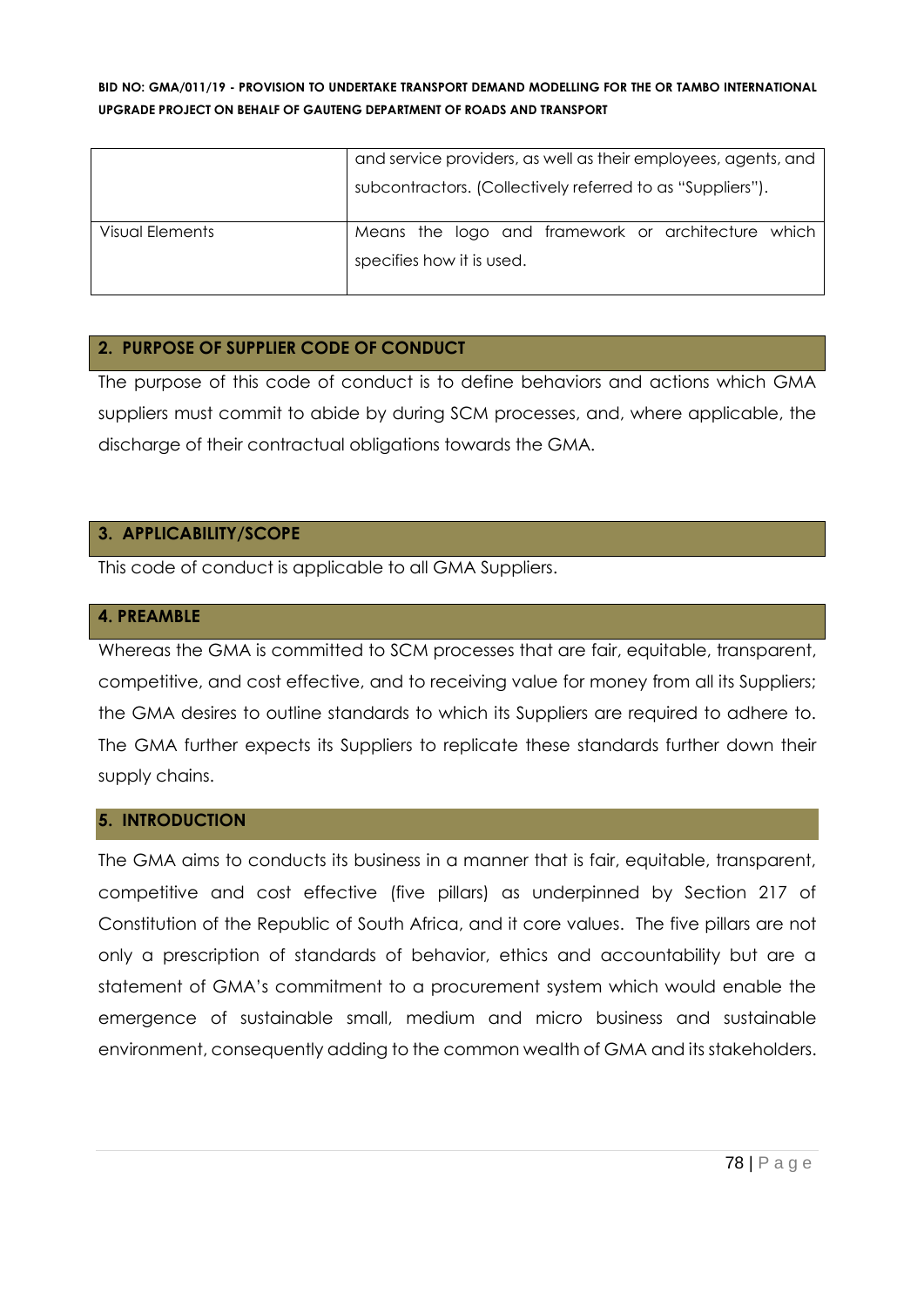This Code of Conduct captures the principles that the GMA expects its Suppliers to uphold. It contains globally aligned standards and guidance in each of the following areas:

- Ethics
- Labour
- Safety, Health, Environment and Quality; and
- Management Systems

# **6. ETHICS**

Suppliers are expected to conduct their business in an ethical manner and act with integrity. Where unethical practice comes to light, a Supplier commits to taking appropriate action to report and remedy it. Ethical requirements include the following aspects without limitation:

# **6.1. Business Integrity**

Suppliers are expected not to practice or tolerate any form of corruption, extortion, embezzlement, dishonesty, or unethical conduct of any kind. Consequently, Suppliers commit not offer or accept bribes or any other incentives that may nullify the Five Pillars of Procurement. A Supplier is expected not to donate, on behalf of the GMA, the GMA's employees/ agents/ board members, or offer or accept any gratification that may appear to be aimed at influencing a decision of the GMA or the GMA's current and potential business partners in the Supplier's favour. Suppliers are, furthermore, required to comply with all legal requirements applicable to them.

# **6.2. Conflict of Interest**

Suppliers must avoid potential or actual conflict of interest. Suppliers must not deal directly with any GMA employee whose spouse, domestic partner, or other family member or relative holds a significant financial interest in the Supplier. In the event of a Supplier becoming aware of the potential breach of the foregoing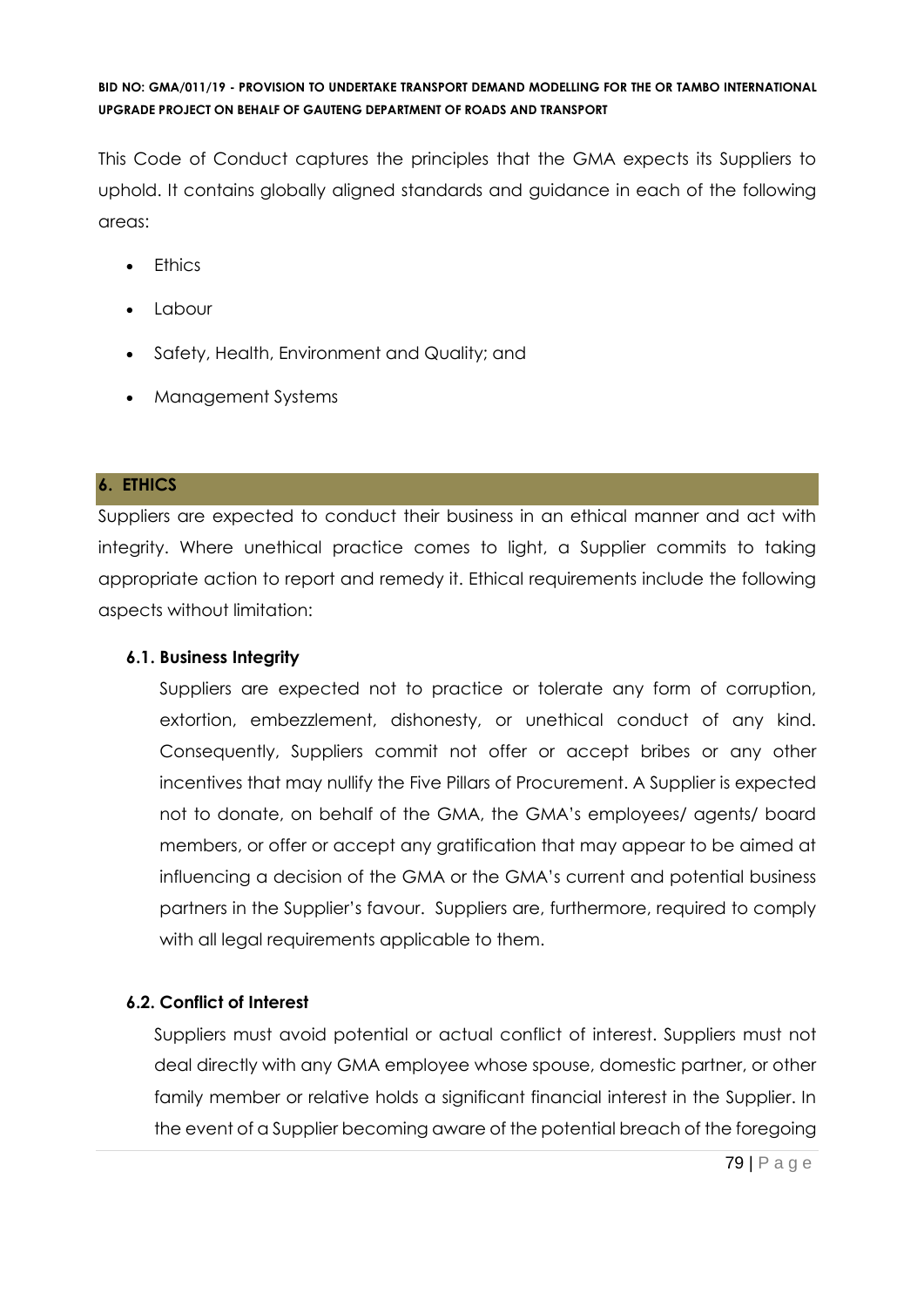principle, during the course of negotiating the Supplier agreement or performing the Supplier's contractual obligations, the Supplier shall declare the conflict of interest to the GMA's management.,

#### **6.3. Fair Competition**

Suppliers shall not engage in collusive bidding, price fixing, price discrimination, or other unfair trade practices not in line with fair competition and in accordance with all applicable anti-competition laws that govern the jurisdiction in which it conducts business.

### **6.4. Privacy and Intellectual Property**

Suppliers must safeguard and maintain confidential and proprietary information or trade secrets of the GMA, and use such information only for the authorised purpose. Suppliers shall, to the foregoing end, implement measures aimed at restricting access to the GMA's confidential and proprietary information to persons requiring such access for the purpose of discharging the Supplier's obligations towards the GMA.

#### **6.5. Reputation Management**

Suppliers must acknowledge the importance and relevance of the Gautrain Brand Identity (the Brand) and visual identity. Suppliers shall, to the foregoing end, follow relevant GMA policies, procedures, directions and guidelines to ensure that the Brand and corporate visual elements is reflected positively and appropriately in order to maintain a good reputation of the GMA.

#### **7. LABOUR AND HUMAN RIGHTS**

Suppliers are expected to give effect to the human rights of their employees and treat them with dignity and respect. This includes the following aspects without limitation:

#### **7.1. Diversity and Inclusion**

The GMA encourages Suppliers to provide an inclusive and supportive working environment and to exercise diversity when it comes to their employees as well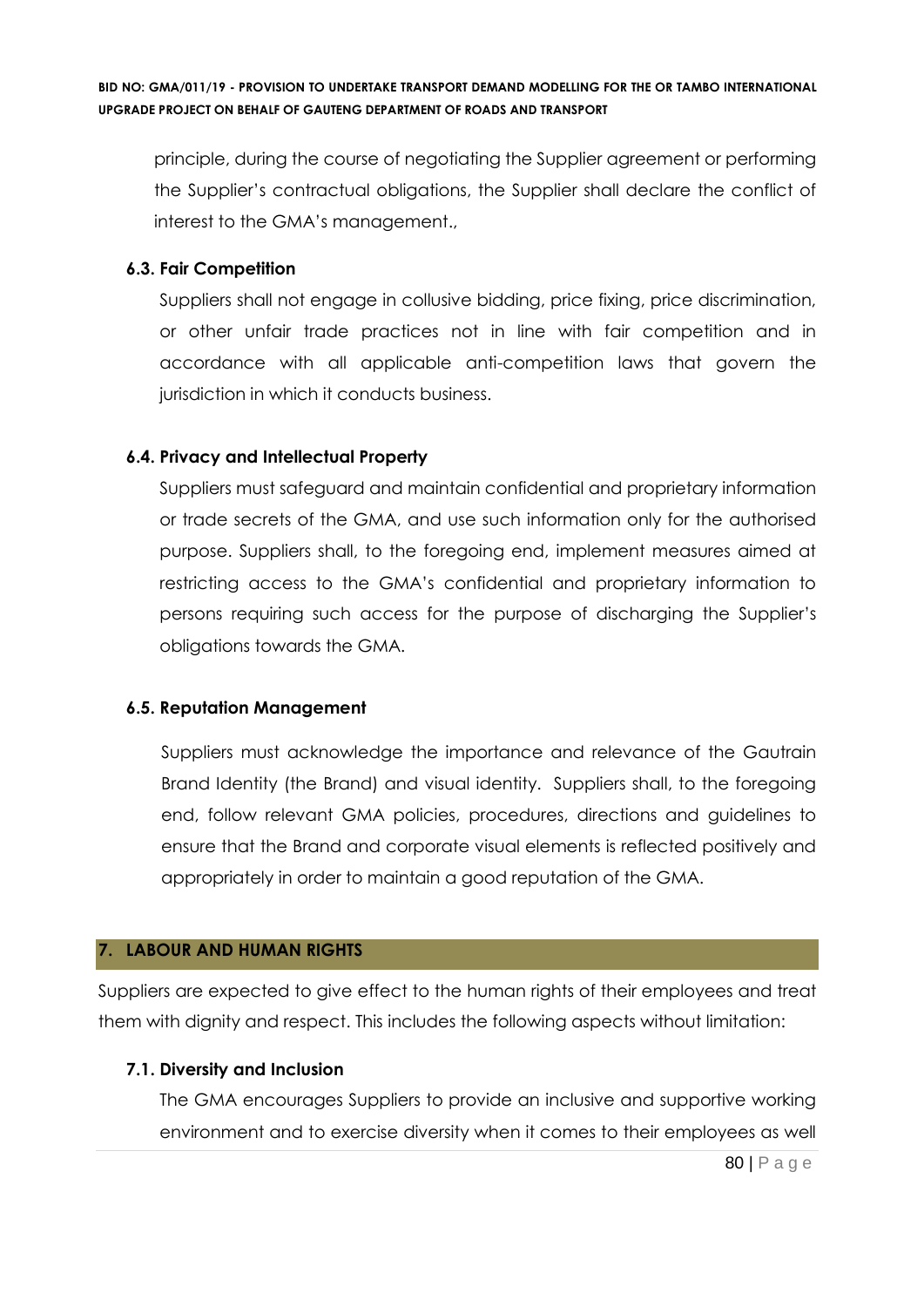as their decisions to select subcontractors. Suppliers are expected to act lawfully in this regard.

# **7.2. Child Labour Avoidance**

The GMA does not subscribe to child labour. Suppliers must, therefore, comply with all minimum working age laws or regulations and not use child labour. Suppliers cannot employ anyone under the legal minimum working age for employment. The GMA only supports the development of legitimate workplace apprenticeship programs, for the educational benefit of young people, and will not do business with those who abuse such systems. Workers under the legal working age cannot perform hazardous work and may be restricted from night work, with consideration given to educational needs.

### **7.3. Freedom of Association**

Suppliers must comply with all applicable laws that pertain to freedom of association and collective bargaining and will not discriminate on the basis of affiliation or non-affiliation. Suppliers will respect employees' rights to seek representation and will not disadvantage employees who act as workers' representatives.

#### **7.4. Abuse/Harassment/Disciplinary Action**

While the GMA recognizes and respects cultural differences, Suppliers are required to provide their employees a workplace free of harsh and inhumane treatment, without any sexual harassment, sexual abuse, corporal punishment or torture, mental or physical coercion or verbal abuse of employees or threat of any such treatment. Suppliers must treat all employees with respect and dignity and comply with applicable legislation on disciplinary practices.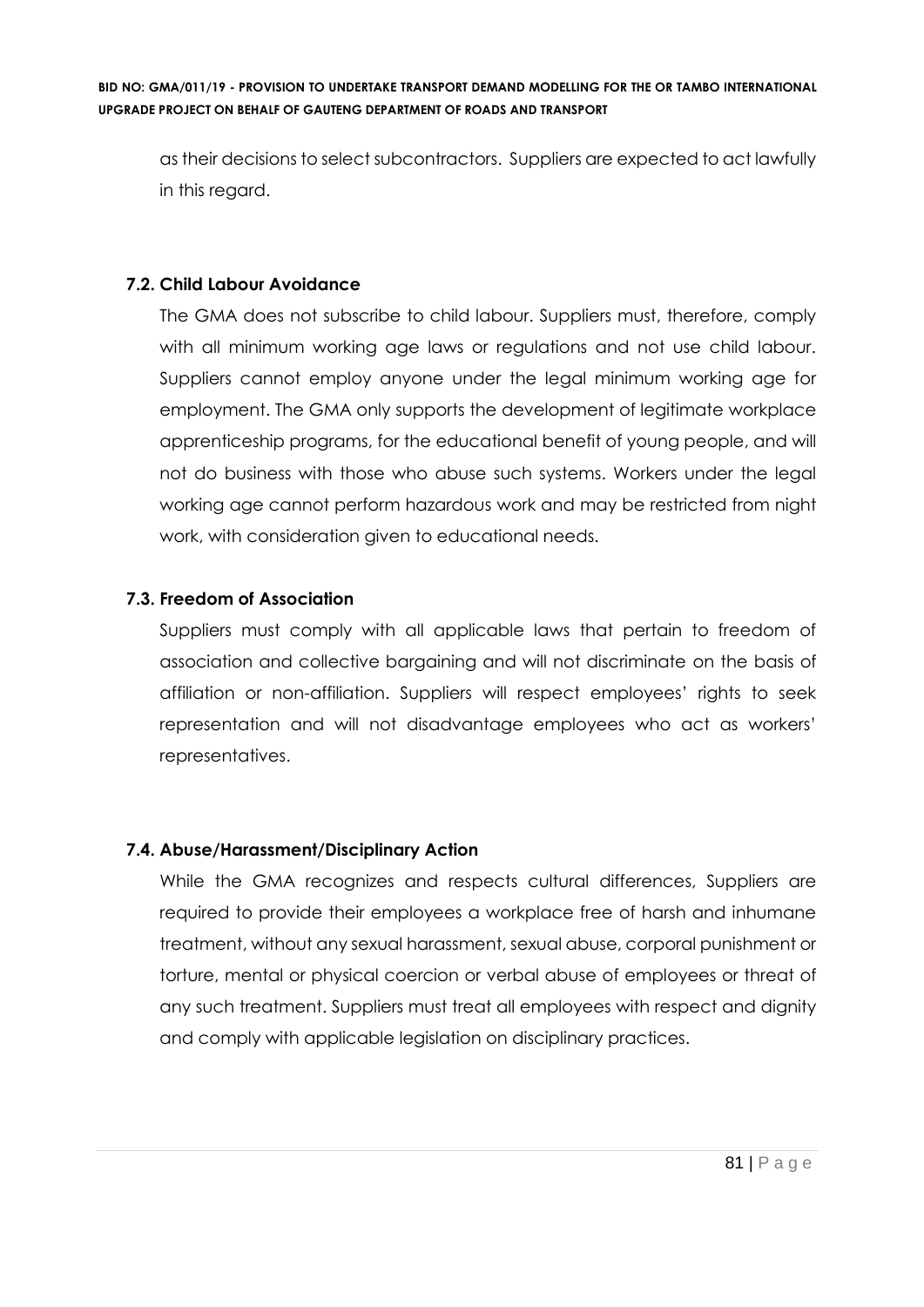## **7.5. Fair and Equal Treatment**

Suppliers' terms and conditions of employment, including hiring, training, working conditions, compensation, benefits, promotions, discipline, termination or retirement are based on the individual's qualifications, performance, skills and experience.

### **7.6. Forced Labour**

Suppliers will employ all employees on a voluntary basis and do not use any prison, slave, bonded, forced labour or engage in any other forms of slavery or human trafficking.

### **7.7. Working Hours**

Suppliers commit to complying with all applicable laws regarding regular working hours, rest periods and overtime hours. Suppliers will not force employees to work overtime and employees will not be punished, penalised or dismissed for refusing to work overtime.

# **7.8. Compensation and Benefits**

Suppliers will fairly compensate all employees by providing wages and benefits in accordance with all applicable laws.

## **8. SAFETY, HEALTH, ENVIRONMENT AND QUALITY**

Suppliers are expected to provide a safe and healthy working environment and, if applicable, safe and healthy company living quarters, and to operate in an environmentally responsible and efficient manner. Suppliers will comply with all applicable laws and regulations pertaining to health, safety, environment and quality in the workplace. GMA recognizes its social responsibility to protect the environment and expects its Suppliers to share its commitment by responding to challenges posed by climate changes and working toward protecting the environment. Suppliers commit to continuously strive to improve performance in all these areas by integrating sound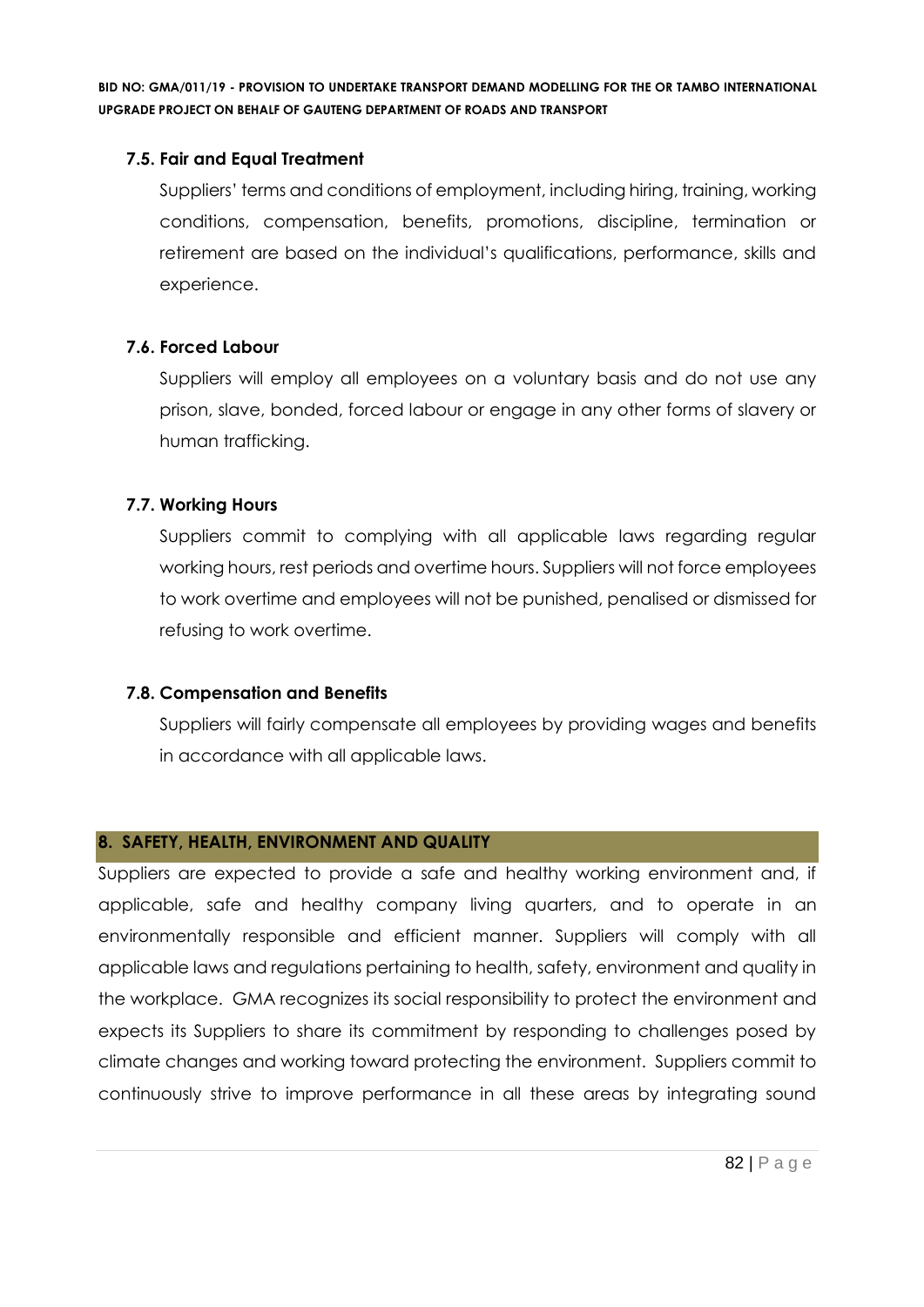safety, health and quality management practices into all aspects of business without limitation:

# **8.1. Occupational Health and Safety**

Suppliers will protect their employees from any chemical, biological and physical hazards and physically demanding tasks in the workplace as well as from risks associated with any infrastructure used by their employees. Suppliers will provide appropriate controls, safe working procedures and preventative maintenance and necessary technical protective measures to mitigate health and safety risks in the workplace.

# **8.2. Product Safety**

Suppliers will make available material safety data sheets containing all necessary safety-relevant information for all hazardous substances and will be provided to GMA and other parties in case of legitimate need.

# **8.3. Resource Conservation and Climate Protection/Waste and Emissions**

Suppliers will minimise or eliminate negative impact on the environment and climate at their source or by practices such as the modification of production, maintenance and facility processes, material substitution, conservation, recycling, material reutilisation, use of climate-friendly products, processes to reduce power consumption and greenhouse gas emissions. Suppliers will have systems in place to ensure safe handling, movement, storage, recycling, reuse and management of waste, air emissions and wastewater discharges. Suppliers will have systems in place to prevent or mitigate accidental spills and releases into the environment.

# **8.4. Quality Requirements**

Suppliers will meet generally recognised or contractually agreed quality requirements in order to provide goods and services that consistently meet GMA's needs, perform as warranted and are safe for their intended use.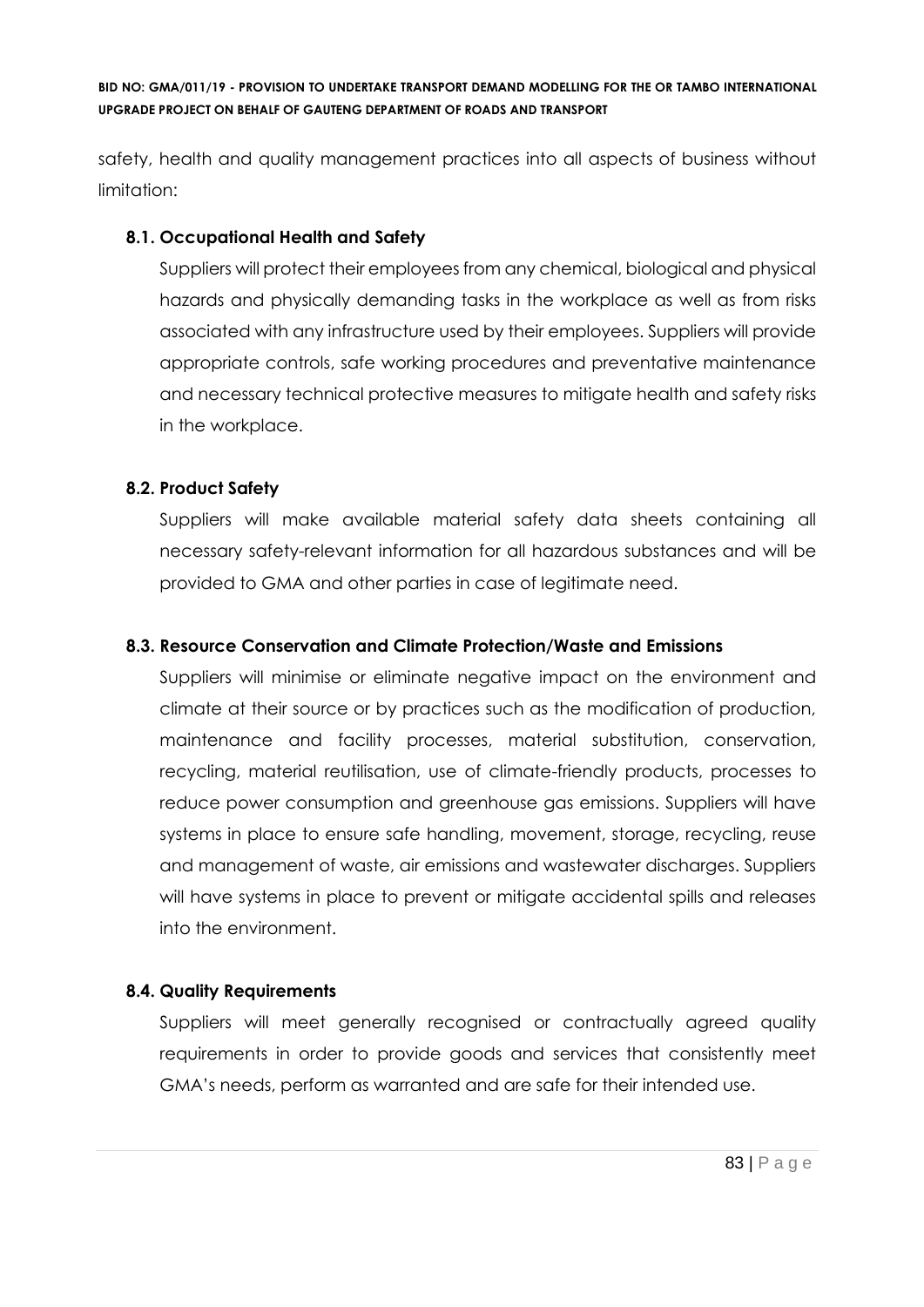#### **9. MANAGEMENT SYSTEMS**

Suppliers are encouraged to fulfil the expectations set forth in this Supplier Code of Conduct by implementing management systems to facilitate compliance with all applicable laws and to promote continuous improvement and sustainability performance. Suppliers must communicate the principles set forth in this Supplier Code of Conduct to their employees and supply chains, and are expected to take disciplinary action against any of its employee or business partner, involved in discharging the Supplier's obligations towards the GMA, who acts contrary to the letter or spirit of this Code of Conduct.

Suppliers are expected to self-monitor and demonstrate their compliance with this Code of Conduct. Where non-compliance is detected, the GMA may, at its sole discretion:

- immediately remove from GMA premises, a Supplier who behaves in a manner that is inconsistent with this Code of Conduct or any GMA policy; or
- suspend any Purchase Order from the Supplier until satisfactory corrective action is implemented;
- terminate its relationship with the Supplier;
- facilitate the listing of the Supplier in the National Treasury Register of Restricted Suppliers or its equivalent; and/or
- report the Supplier to appropriate authorities or associations.

Suppliers are responsible for prompt reporting of actual or suspected fraud, corruption, theft, financial misconduct, dishonesty, or unethical conduct, relating to SCM processes in which they are involved, or the discharge of their contractual obligations towards the GMA, to the GMA's management, or the GMA's Fraud Hotline.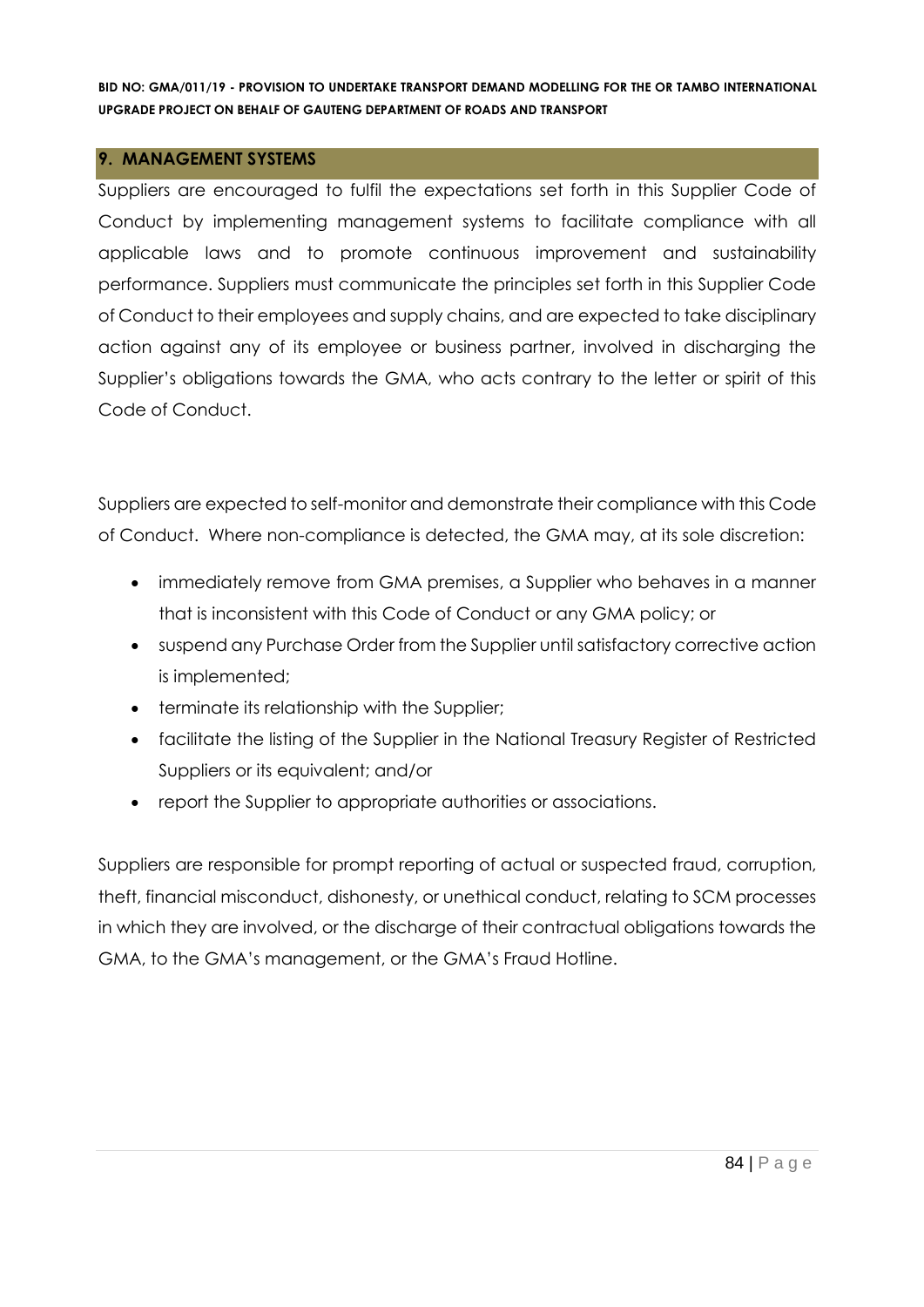#### **10. ROLES AND RESPONSIBILITIES**

| <b>Responsibility</b>                                  | <b>Designation</b>                      | Level of Responsibility /<br><b>Accountability</b>                                                                                                                                                                                                                                            |
|--------------------------------------------------------|-----------------------------------------|-----------------------------------------------------------------------------------------------------------------------------------------------------------------------------------------------------------------------------------------------------------------------------------------------|
| <b>Accounting Officer</b>                              | Chief Executive Officer<br>(CEO)        | The Chief Executive Officer is<br>$\bullet$<br>responsible for articulating the<br>core values for the GMA.                                                                                                                                                                                   |
| <b>Responsible Authority</b>                           | <b>Chief Financial Officer</b><br>(CFO) | Responsible for communicating<br>$\bullet$<br>this code to the Suppliers and<br>providing<br>guidance<br>the<br>on<br>management of exceptions to<br>this code.<br>Responsible for implementing<br>$\bullet$<br>suitable systems to support the<br>implementation of this code of<br>conduct. |
| <b>Executing Authorities</b>                           | All GMA employees<br>and Suppliers      | Responsible for upholding and<br>$\bullet$<br>putting into action this code of<br>conduct.<br>Responsible for ensuring<br>compliance and reporting non-<br>compliance to this code of<br>conduct.                                                                                             |
| Administrative/Revisions/A<br>mendments Responsibility | Executive Manager:<br><b>SCM</b>        | Responsible for the annual review<br>$\bullet$<br>of the code and/or amending of<br>the code as necessary.                                                                                                                                                                                    |
| <b>Enquiries</b>                                       | <b>Chief Financial Officer</b><br>(CFO) | Responsible<br>the<br>for<br>overall<br>$\bullet$<br>management<br>and<br>implementation of GMA SCM<br>policies.<br>Proposed Corrections<br>this<br>and/or<br>amendments<br>to<br>document must be forwarded to<br>the Executive Manager: SCM in<br>the Finance Department.                   |